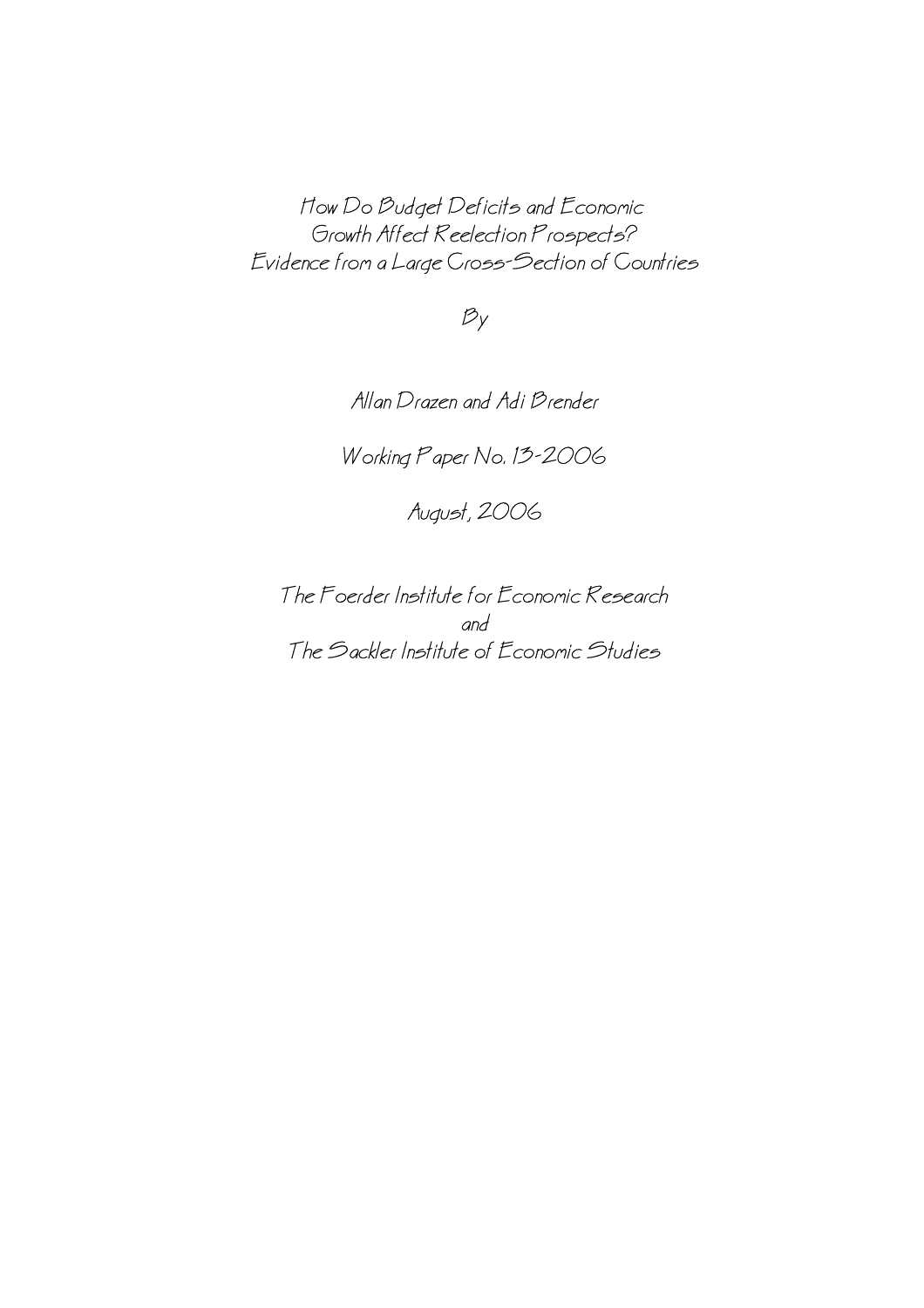# **How Do Budget Deficits and Economic Growth Affect Reelection Prospects? Evidence from a Large Cross-Section of Countries**

```
Adi Brender†
       and Allan Drazen‡,*
```
**ABSTRACT:** Conventional wisdom is that good economic conditions or expansionary fiscal policy help incumbents get re-elected, but this has not been tested in a large cross-section of countries. We test these arguments in a sample of 74 countries over the period 1960-2003. We find no evidence that deficits help reelection in any group of countries –developed and less developed, new and old democracies, countries with different government or electoral systems, and countries with different levels of democracy. In developed countries, especially old democracies, election-year deficits actually reduce the probability that a leader is reelected, with similar negative electoral effects of deficits in the earlier years of an incumbent's term in office. Higher growth rates of real GDP per-capita raise the probability of reelection only in the less developed countries and in new democracies, but voters are affected by growth over the leader's term in office rather than in the election year itself. Low inflation is rewarded by voters only in the developed countries. The effects we find are not only statistically significant, but also quite substantial quantitatively. We also suggest how the absence of a positive electoral effect of deficits can be consistent with the political deficit cycle found in new democracies.

# **JEL Classification**: D72, E62, H62

**Keywords**: political budget cycle, political business cycle, fiscal manipulation

**\_\_\_\_\_\_\_\_\_\_\_\_\_\_\_\_\_\_\_\_\_\_\_\_\_\_**  <sup>†</sup>Research Department, Bank of Israel, e-mail: **adib@bankisrael.gov.il** 

<sup>&</sup>lt;sup>‡</sup>Berglas School of Economics, Tel Aviv University, e-mail: **drazen@post.tau.ac.il**<br>\*We wish to thank Mark Duggen for useful comments and Amir Marshak Lier.

We wish to thank Mark Duggan for useful comments and Amir Marchak, Lior Gallo and Sagie Dagan for superb research assistance. Drazen wishes to thank the Foerder Institute for Economic Research, the Israel Science Foundation, the National Science Foundation, grant 418412, and the Yael Chair in Comparative Economics, Tel Aviv University for financial support, as well as the Research Department of the Bank of Israel for its hospitality. The views expressed in the paper do not necessarily reflect those of the Bank of Israel.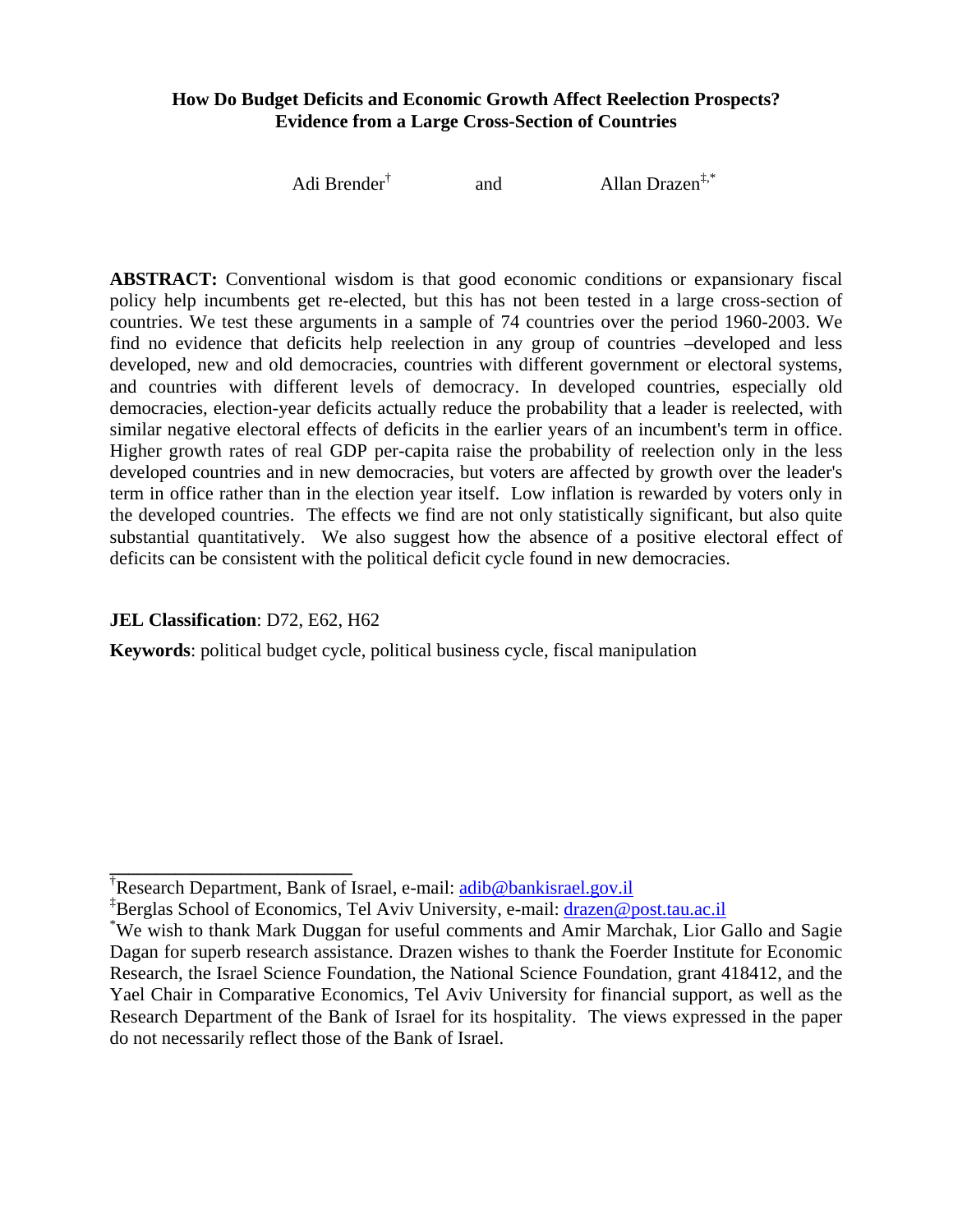#### **1. Introduction**

Manipulation of economic policy in election years has been widely studied. Following Nordhaus's (1975) influential model of how expansionary policy before an election can help incumbents to get reelected, there has been a search for empirical evidence linking economic policy and economic performance before elections to the votes that an incumbent receives.

Most research on pre-electoral manipulation did not however examine directly whether expansionary policies or good economic outcomes succeed in attracting votes. Instead, the focus has been on the existence of political business cycles (increases in economic activity in election years relative to non-election years) or political budget cycles (election-year increases in deficits or expenditures or cuts in taxes). The evidence for the former in developed countries is not strong. Alt and Chrystal (1983) summarize early empirical studies for the United States as showing a little evidence of a political business cycle, a point reinforced by results summarized in Alesina, Roubini, and Cohen (1997). Faust and Irons (1999) come to a similar conclusion. Similarly, there is no strong evidence of a significant political business cycle in unemployment or economic growth in other developed economies (Paldam [1979], Lewis-Beck [1988], Alesina, Roubini, and Cohen [1997]).

There is also a literature examining the effects of economic growth on the probability of reelection directly, mostly in developed countries. Generally, the effect of growth on reelection was found to be insignificant in most cross-section studies in developed countries (Powell and Whitten (1993), Paldam (1991), Strøm and Lipset (1984) and Lewis-Beck (1988)). The U.S. seems to be an exception to these findings, where Fair (1978) found a significant effect of growth on voting in presidential elections, as did Alesina and Rosenthal (1995). No similar analysis was done for less developed countries.

The lack of convincing evidence for a political business cycle led researchers to focus on political cycles in economic policy. Though Nordhaus considered expansionary monetary policy (inducing a movement along the Phillips curve), current research focuses on the effect of expansionary fiscal policy, especially higher deficits, on an incumbent's reelection prospects. Many empirical studies find evidence of a political budget cycle, with the common view that political budget cycles are a phenomenon more of less-developed countries than of developed ones. $<sup>1</sup>$  $<sup>1</sup>$  $<sup>1</sup>$ </sup>

<span id="page-2-0"></span><sup>1</sup> For a summary see Drazen (2001) or Brender and Drazen (2005a).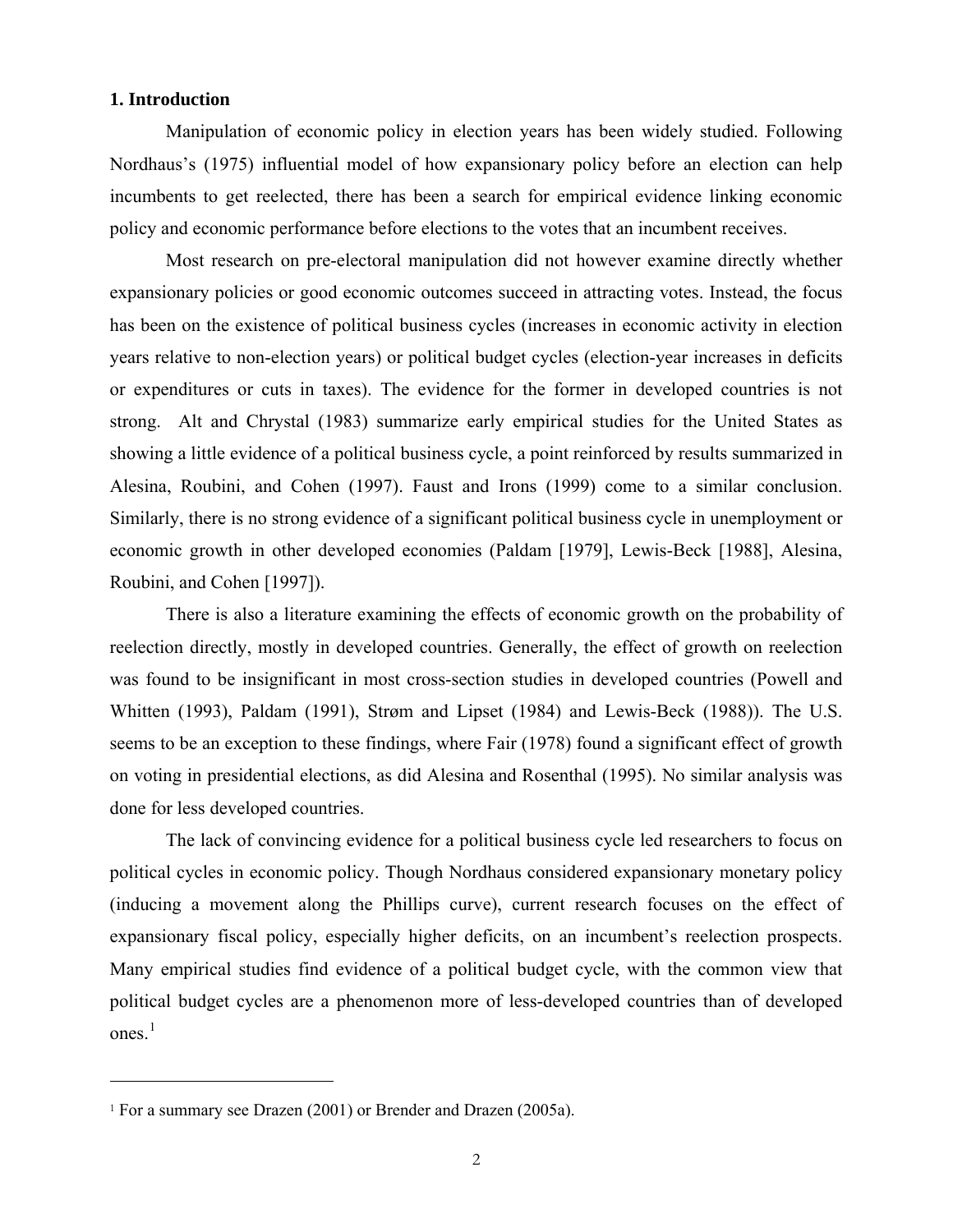Two recent studies find evidence that the political budget cycle is present in both developed and less-developed countries. Shi and Svensson (2002) in a panel data set of 91 countries over 1975-95, both democracies and non-democracies, find that, in an election year, the government surplus falls significantly in both less-developed and developed countries (though the effect is far stronger in less-developed countries). Persson and Tabellini (2003, chapter 8) argue that there is a strong political budget cycle in both developed and less-developed democracies over the period from 1960 to 1998. They find a political revenue cycle (government revenues as a percent of GDP decrease before elections), but no political cycle in expenditures, transfers, or the overall budget balance.

In contrast, Brender and Drazen (2005a) argue that political budget cycles found in such large cross-section studies are driven by the experience of "new democracies", that is, by the experience of newly democratic countries in up to the first four elections after the transition to democracy. It is the strong fiscal cycle in these countries that accounts for the finding of a fiscal cycle in larger samples including these countries, which disappears once the new democracies are removed from the larger sample. The political budget cycle in new democracies accounts for any significant cycle in both developed and less developed economies; for the finding that the cycle is stronger in weaker democracies; and for differences in the political cycle across government or electoral systems.

In contrast to the fairly extensive direct tests of overall macroeconomic performance on election outcomes, there are few tests of fiscal performance on election outcomes, and none on the national level of which we are aware.<sup>[2](#page-3-0)</sup> Peltzman (1992), Brender (2003), and Drazen and Eslava (2005a) examine the direct effect of fiscal performance on reelection at the state and local level in a single country (the United States, Israel, and Colombia respectively), and find that voters punish – rather than reward – loose fiscal policies in general, as well as in election years. None of these country studies examines directly whether fiscal expansions during election years at the *national* level help incumbents to get reelected. Moreover, any empirical conclusions one might draw should, strictly speaking, be limited to these countries, rather than applicable to a broad cross-section of countries analogous to the studies of the political budget cycle itself.

To summarize, existing studies do not provide a direct answer to the question whether

<span id="page-3-0"></span><sup>2</sup> Alesina, Perotti and Tavares (1998) analyze the effects of fiscal adjustments in a cross section of OECD countries, but focus on cabinet changes, rather than on election results.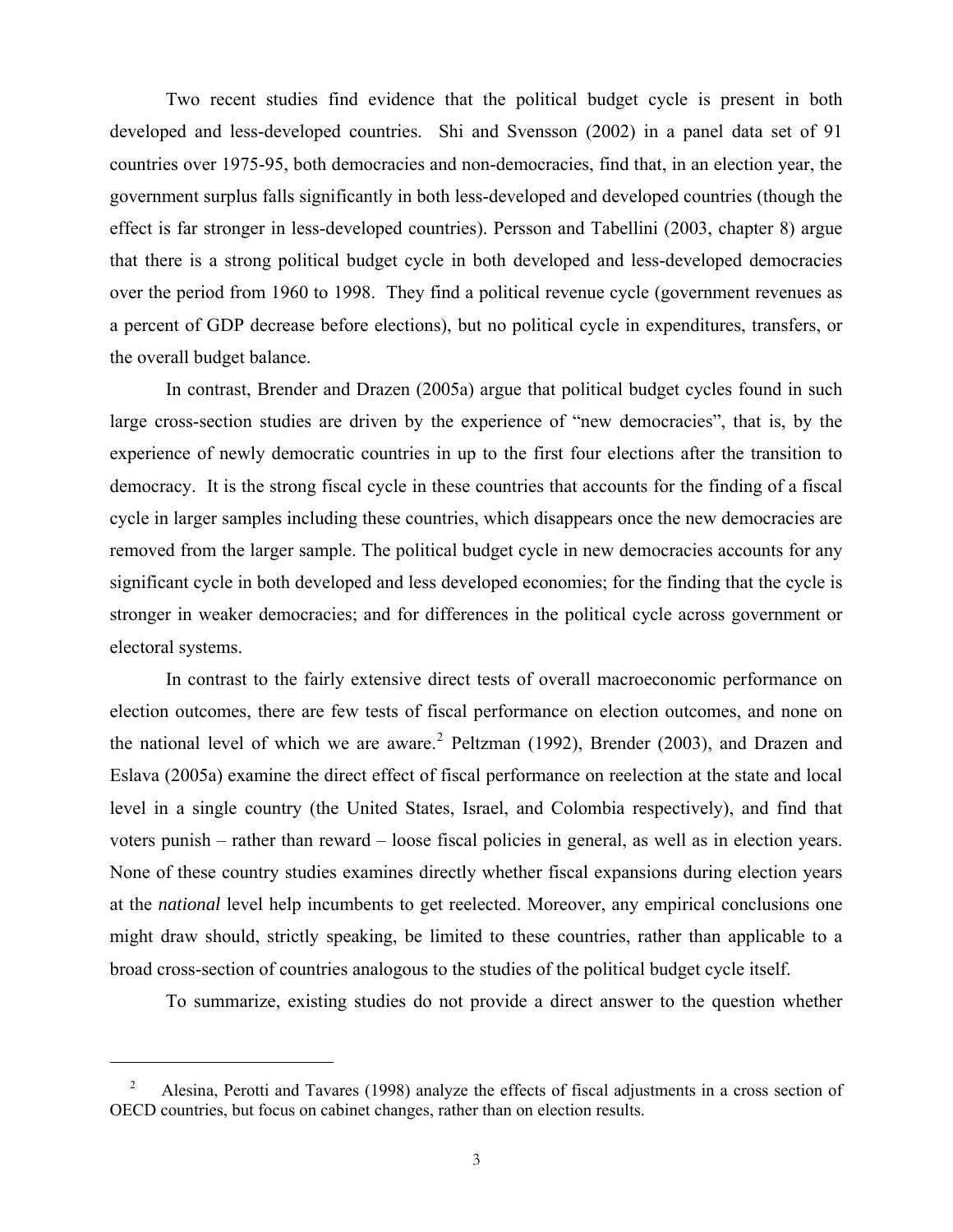election year deficits are a useful instrument for gaining reelection in those countries for which a political deficit cycle has been found, nor in the broader cross-section of countries for which political budget cycles have been studied. That is, the key question which forms the basis of large cross-country studies of the political budget cycle has not been tested on a data set covering the same countries!

In the current study we look directly at the effects of fiscal performance and growth on reelection in various groups of countries. Using information on 350 election campaigns in 74 democracies we examine whether: 1) increased deficits during an election year raise the probability of reelection; 2) loose fiscal policies during the term in office help reelection; 3) GDP growth during the term in office, and specifically in the election year, helps incumbents to get reelected; and, 4) these forces work differently in countries at different levels of economic development, strength of democracy, or with different electoral or government systems.

The plan of the paper is as follows. In the next section we summarize some of the conceptual arguments on how fiscal or economic performance may affect voting behavior. In section 3, we describe the dataset and variable definitions. Section 4 sets out the basic empirical results on the effect of deficits and growth on the probability of a leader's reelection. We find no evidence that larger deficits during an election year or over the term increase the probability of reelection, with rising deficits having a clear negative effect in developed and old democracies. Economic growth over the leader's term has a positive effect on the probability of reelection only in less developed countries and new democracies. In section 5 we examine the robustness of these findings to various different specifications. In section 6 we consider differences in the effects of deficits and growth on reelection in old and new democracies, while in section 7 we investigate the importance of different government or electoral systems, or the level of democracy for these effects. The lack of support for the electoral value of deficit spending characterizes all these different country groupings. In section 8, we consider some alternative explanations of our results, as well as addressing the question of why expansionary fiscal policy doesn't appear to gain votes for the incumbent even in new democracies where our earlier work found a clear political budget cycle. Section 9 contains conclusions.

## **2. Performance and Reelection**

In this section we review both the conceptual arguments on why election-year expansions in general or fiscal expansions in particular might help an incumbent's reelection prospects, as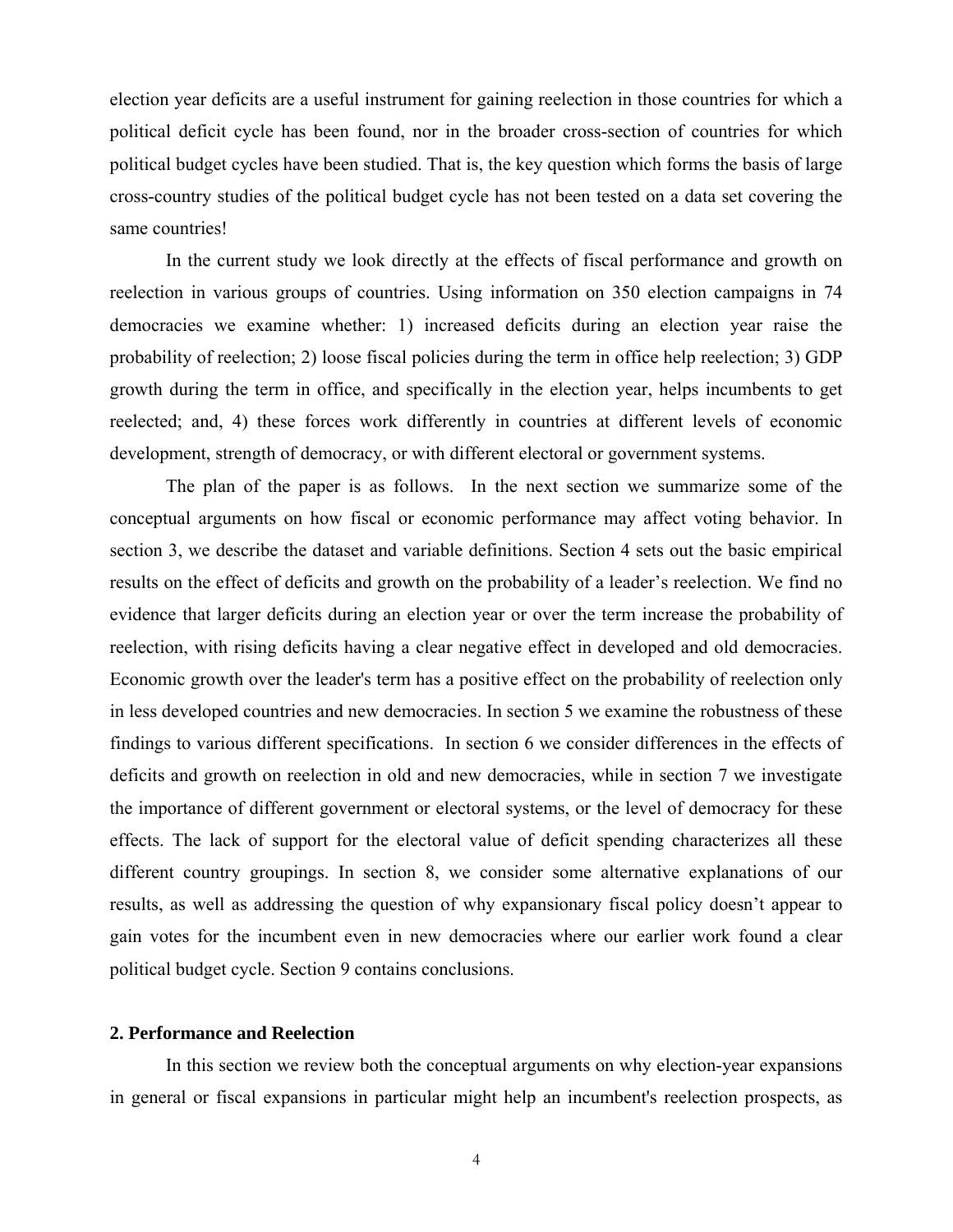well as some of the arguments why in fact we may not observe such effects and may even observe punishment for election-year deficits.

#### **A. Economic growth and reelection**

 $\overline{a}$ 

There are a number of basic, intuitive arguments on why growth could help reelection. Most obviously, since economic policies affect economic performance, it would not be surprising that good macroeconomic results would be taken as indicating that a leader has good skills to run the country.

This may reflect simple retrospective voting rules. As Nordhaus (1989, p. 39) puts it:

In light of their rudimentary understanding of the intricacies of legal, political, and economic structures, voters might be generally unable to distinguish policy shocks from external shocks and simply hold the incumbent government responsible for whatever events transpired. In short, … retrospective evaluation of the performance of incumbents on the bases of simple and easily understood indexes (such as unemployment, GNP growth, or inflation) might be a reasonable way for many voters to make political decisions.

The use of such retrospective voting rules by rational, forward-looking voters could be motivated by assuming that good performance may be a sign of competence, which is valued by voters but cannot be directly observed, as for example, in Persson and Tabellini (1990). (Rogoff [1990] and Rogoff and Sibert [1989] were the first to formalize this for fiscal policy, as discussed below.<sup>[3](#page-5-0)</sup>

On the other hand, voters may perceive that in a global economy governments may matter only a little for certain types of economic performance, including sustained economic growth. Their voting behavior might then be relatively unaffected by some measures of good economic performance, especially in small open economies. (The significant effect of economic growth on election results found for the United States may be due in part to its being a dominant and relatively closed economy.) A growth spurt in the election year itself might be especially suspicious and hence would be less likely to affect voters.

Which of the general views set out in the previous two paragraphs better describes voters in a given country may depend on its characteristics, specifically the newness of the democracy and whether it is a developed or less developed economy. The first distinction follows our results discussed above on the presence of a fiscal cycle in new democracies versus its absence in

<span id="page-5-0"></span><sup>&</sup>lt;sup>3</sup> Another argument is simply that high GDP implies higher government revenues and thus improved government services. To the extent that voters tie these improvements to the current incumbent, his reelection chances may be improved.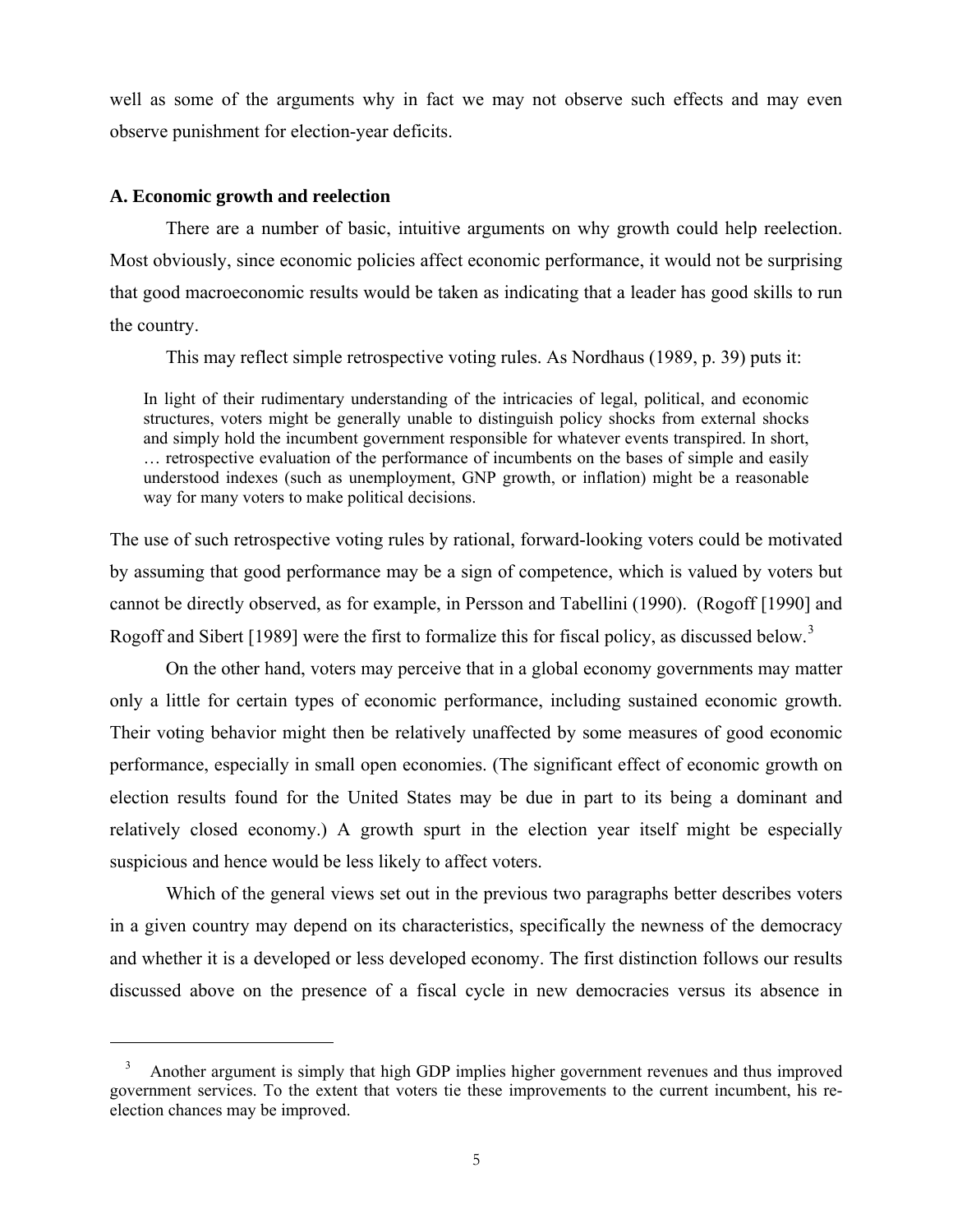established democracies. Based on this difference, it would not be surprising if voting patterns responded in fact to economic outcomes more in new than in old democracies. A further piece of evidence suggesting different voter response is based on responses reported in the World Values Survey (Inglehart *et al*. [2004]). In new democracies used in our study that were covered by the World Values Survey, respondents care more about good economic performance than in old democracies. A statistically significant larger fraction of respondents in new democracies responded that a high level of economic growth or (separately) a stable economy is the most important target for their country among several policy targets. This effect is significant even when one controls for the level of income and the demographic structure of the country. The same analysis also showed a statistically significant negative correlation between the proportion of respondents who thought that these two targets were the most important and the level of GDP per-capita in a country.<sup>[4](#page-6-0)</sup> Hence, the empirical question arises as to whether the effect of economic growth on voter behavior is in fact different in new versus old democracies and in developed versus less developed countries, questions that we address here.

The possible difference in voter response to economic growth in developed versus less developed countries is suggested by the difference in the existence of a political business cycle in the two types of economies – that is, the clear absence of a cycle in developed economies versus the seeming less clear rejection in less developed economies. Here too, there is no empirical study of a large cross-section of developed and less developed countries that addresses whether there is a difference in the effect of economic growth on an incumbent's reelection chances. We address this question as well.

## **B. Deficits and reelection**:

<span id="page-6-0"></span> $\overline{a}$ 

Analogous to our discussion in the previous subsection, we begin by reviewing the arguments on why an incumbent's reelection chances may be helped (or harmed) by expansionary fiscal policy in general, and in election years in particular. We begin with the arguments of why fiscal expansions and deficit spending may help incumbents gain votes so that politicians may be expected to engage in it and that empirically it is widespread. Such a view underlies much of the literature on the political budget cycle.

The simplest argument follows from the argument above that good economic performance

<sup>&</sup>lt;sup>4</sup> For more details see Brender and Drazen (2005b).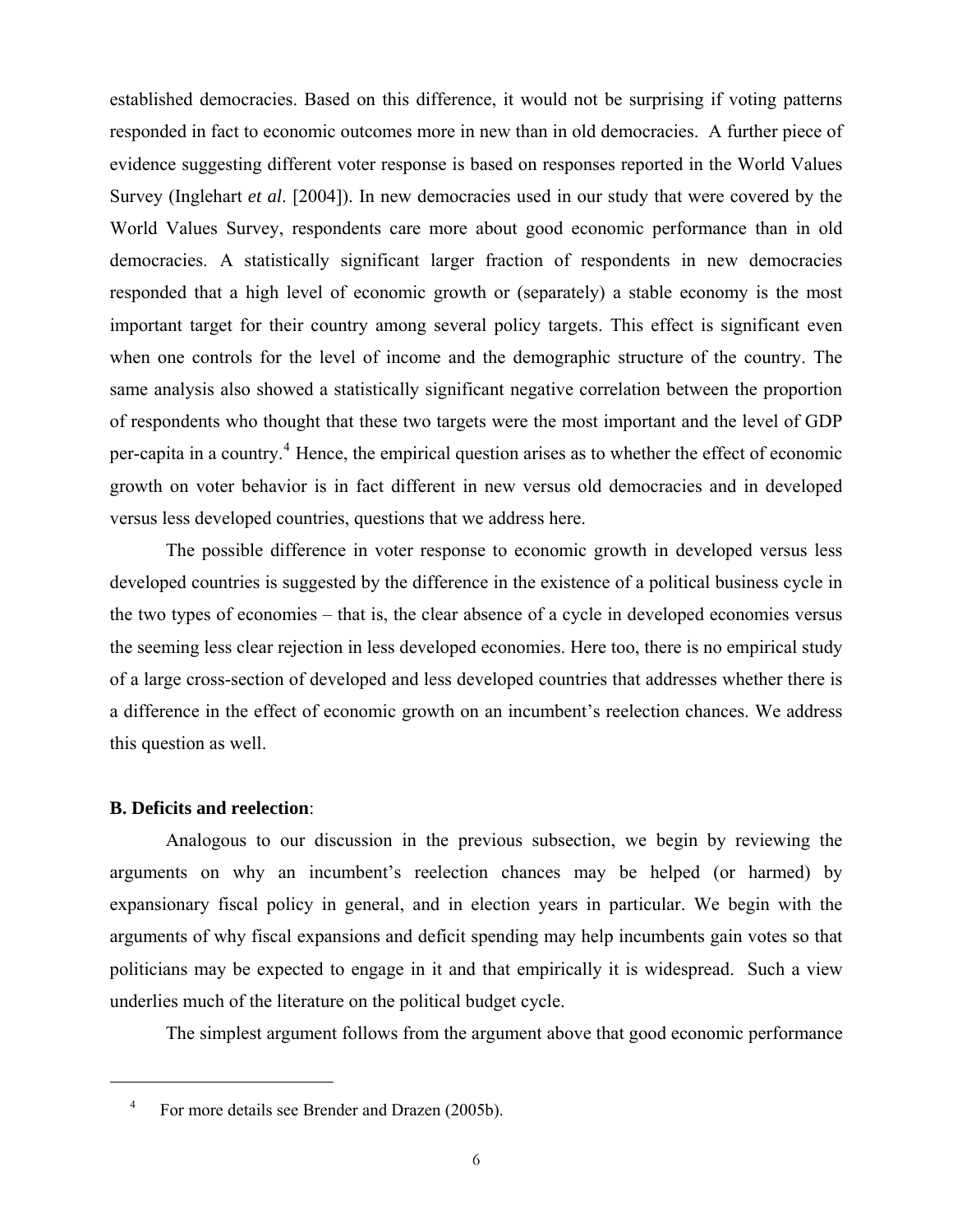helps an incumbent's reelection chances. To the extent that expansionary fiscal policy can be successfully used to manipulate macroeconomic outcomes and provide higher growth, which in turn, it is argued, gains votes for the incumbent, loose fiscal policy will help an incumbent's reelection prospects. As already noted, there is also theoretical work, such as Rogoff (1990), arguing how fiscal expansions during election years could lead rational voters to vote for incumbents who produce them because it signals high competence when there is uncertainty about the incumbent's ability.

Another argument concerns the effectiveness of "pork barrel" spending – that is, spending targeted to specific groups – in gaining votes for the incumbent. There is a large literature investigating the use of such spending projects to gain votes, (as well as a large folk wisdom about its extensive use), though much of it not in the context of political budget cycles *per se*.

A third, general sort of argument on the effectiveness of fiscal policy in gaining votes is that voters simply prefer low taxes and high spending and reward politicians who deliver these. Of course, there is the question of why such voters would "ignore" the government's intertemporal budget constraint in rewarding deficit-producing politicians. One set of responses focus on various sorts of fiscal illusion. The Rogoff argument mentioned above relies on imperfectly informed, rational voters, who observe higher expenditures (or lower taxes) but believe that more competent policymakers can provide these without necessarily incurring higher deficits.<sup>[5](#page-7-0)</sup> More generally, the type of Nordhaus (1989) argument set out above on voter response to good economic performance might justify similar response to low taxes or high expenditure.

As with the effect of good economic performance, there are a number of reasons to believe that loose fiscal policy need not help an incumbent's reelection chances and may actually harm them. Rational voters may well be "fiscal conservatives" who punish rather than reward deficit spending and fiscal manipulation, even more so if it is perceived as electorally motivated. The competence models of Rogoff and others rely on imperfect information about fiscal policy; were information perfect, rational voters would not be swayed by electoral manipulation. Peltzman (1992), for example, shows that voters in the U.S. are less likely to support a state or local official who has increased overall spending before the election.

<span id="page-7-0"></span> $5$  A key innovation of Shi and Svensson (2002) is that the policymaker chooses fiscal policy before he knows his competence level, so that all "types" choose the same level of expansion. An implication is an aggregate deficit cycle.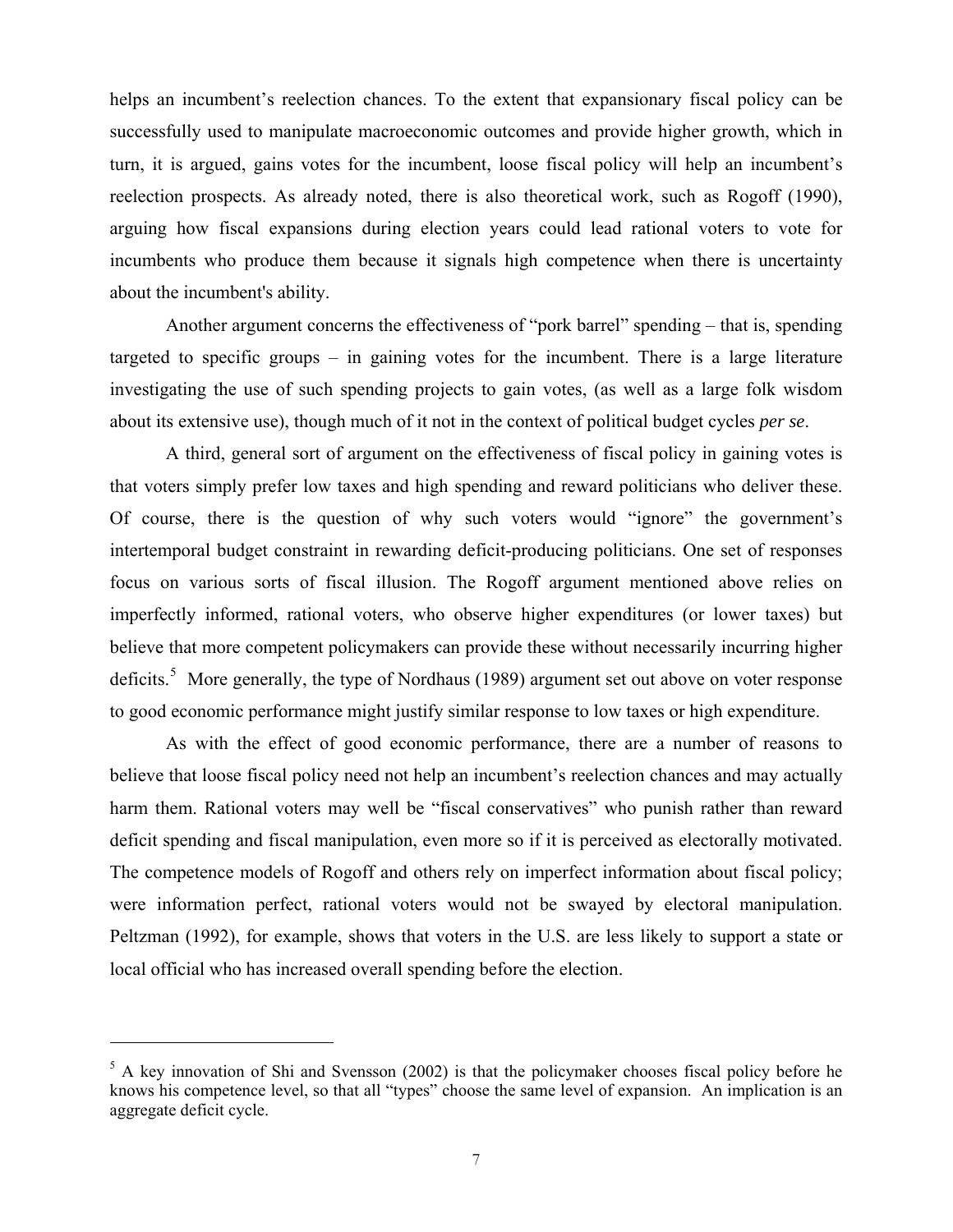Furthermore, even if good economic conditions help an incumbent's chances of reelection, it is not clear that fiscal manipulation will be effective. Though a "strong economy" may help incumbents' re-election prospects, politicians may have very limited ability to successfully manipulate the economy to help their re-election chances. In addition to a policymaker's lack of technical ability to time the expansion accurately enough to happen just before the elections, it is argued that manipulating economic activity is considered harmful in terms of "unsmoothing" consumption, inducing investment cycles, *etc*. Here too, rational, wellinformed voters should not support such policies, so that pre-electoral manipulation would be punished rather than rewarded at the polls. Similarly, targeted spending may lose votes if it is perceived as electoral manipulation.<sup>[6](#page-8-0)</sup>

To summarize, as in the case of the effects of economic growth on an incumbent's reelection, there are conceptual arguments on both sides. We believe that there are good arguments why fiscal manipulation will **not** work in most countries, while the arguments why it might **work** are reasonable only in some groups of countries. As with economic conditions and voting patterns, there is no empirical work testing the connection between aggregate fiscal policies and an incumbent's budget deficits for a large cross-section of countries. The absence of political budget cycles in fiscal aggregates in all countries other than new democracies gives reason to doubt whether deficit spending has significant effects on voting patterns in established democracies, even though this is the implicit assumption of papers that find such a cycle. Hence, there is a need to confront the different views with the data.

#### **3. Data and Variable Definitions**

 $\overline{a}$ 

The dataset used in this study is based on information from several sources (see Table A-1). Fiscal data are taken mostly from the IFS, national accounts data from the World Bank's World Development Indicators and the IFS, information on the political structure of countries, their electoral system and additional political variables is constructed using the World Bank's database of Political Institutions (DPI) and data on the level of democracy are taken from the Polity IV dataset at the University of Maryland. A detailed description of the data sources and the construction of the variables appears in Appendix I. The combination of sources allows us to use

<span id="page-8-0"></span>Drazen and Eslava (2005b), however, present a model of political cycles in pork barrel spending in which an expenditure cycle may exists even if a targeted group of voters know it is being targeted.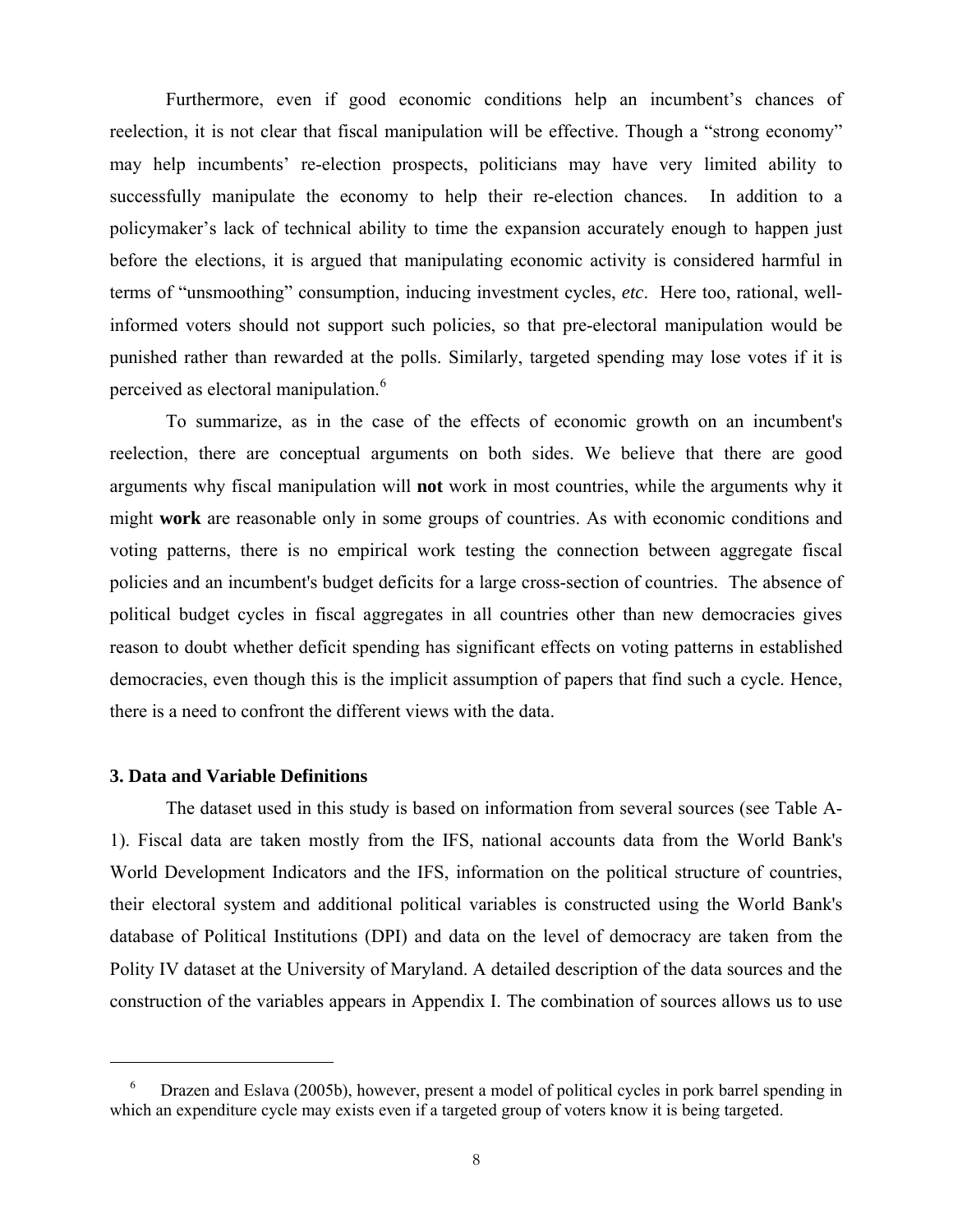data for 74 countries over the period 1960-2003. Overall we have useable information on 347 election campaigns that took place in periods where these countries were democratic. The countries and election campaigns are listed in Tables A-2 and A-3, respectively.

The key political variable REELECT is a binary variable with a value of 1 if the incumbent was reelected and 0 if he or she was not. Its construction was based on information from the "World Political Leaders 1945-2005" database of [Zárate's Political Collections \(ZPC\)](http://www.terra.es/personal2/monolith/home.htm) and from the "World Statesmen" encyclopedia. These data allowed us to follow the terms of individual leaders in office from appointment to termination, and to associate them with election dates. The decision whether the prime minister or the president is the leader is based on the DPI dataset classification, as described in Persson and Tabellini (2003). Information on election dates and results (presidential elections in presidential systems and parliamentary elections in parliamentary ones) is taken from the International Institute for Democracy and Electoral Assistance (IDEA) dataset "Voter Turnout Since 1945", from the International Foundation for Election Systems ELECTION GUIDE dataset and is supplemented by Binghamton University's Election Results archive.

We use two definitions of REELECT throughout the analysis. In the **narrow** definition we include only observations where the leader is running for reelection herself (either as the leader of her party in parliamentary elections or personally in presidential ones). We constrain the sample to observations of leaders who were in office for at least two fiscal years prior to the elections and were candidates in the elections or retired within the month before the elections (in which case we classify the leader as losing reelection). In the **expanded** definition we add cases in which a leader was substituted by another candidate from his party under the following specific circumstances: 1) the leader died in the year before the elections; 2) the leader could not run for reelection due to legal term limits. In these cases the substitute leader (in the first case) or the candidate from the leader's party (in the second case) is treated as the incumbent. Additionally, in the expanded sample, we treat leaders who quit their job within a year before the elections as having lost reelection (that is, the binary variable REELECT has a value of 0), while in the narrow sample it is defined as a missing value as long as the leader quits more than a month before the elections. This latter classification is in line with the methodology of Alesina, Perotti, and Tavares (1998) and Brender (2003).

In Table 1 we show the distribution of election campaigns according to the two definitions. There are 255 campaigns in the narrow sample which are evenly split between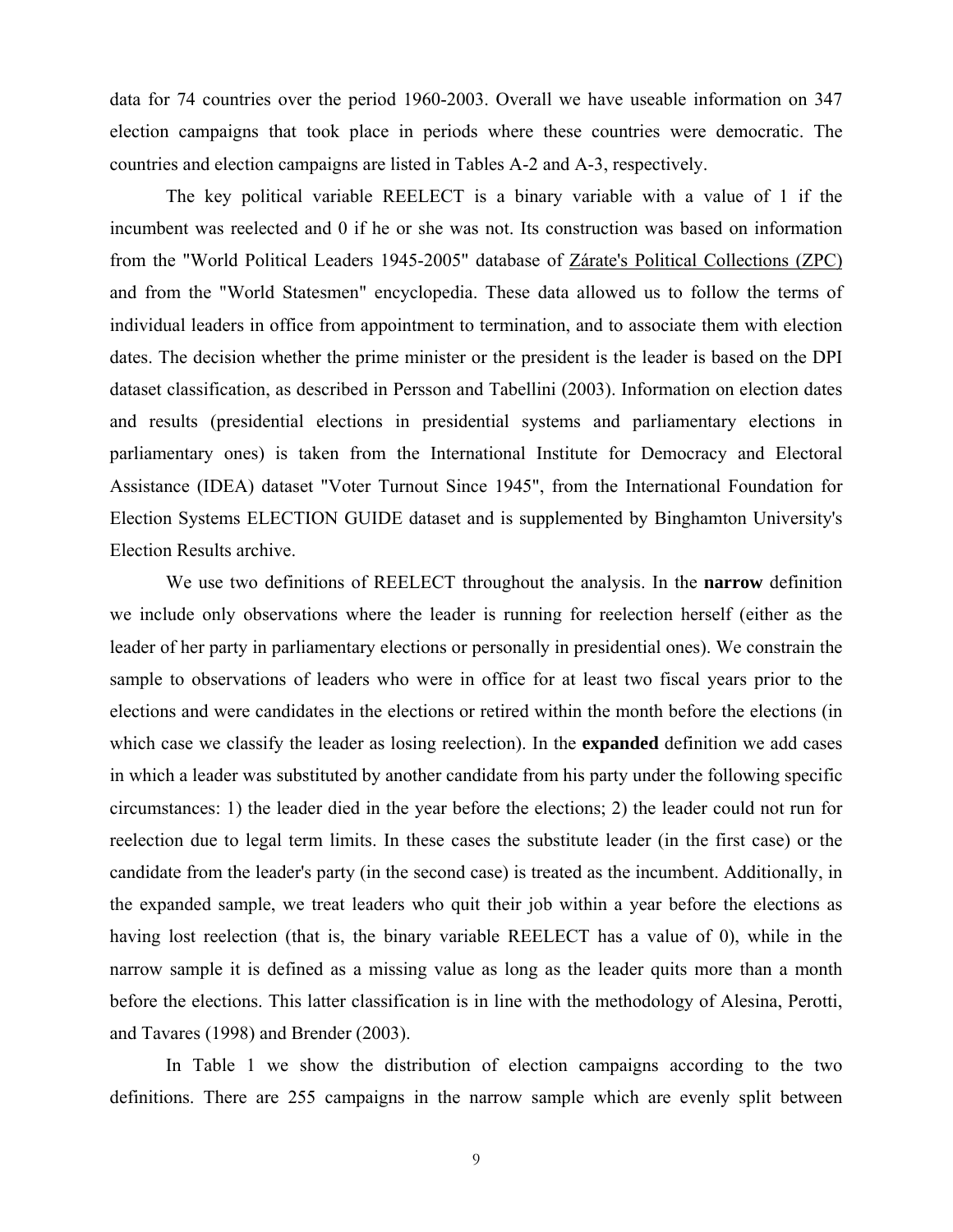successful and unsuccessful reelection attempts. About two thirds of the observations are in developed countries (23 OECD countries, see Table A-2) and the probability of reelection among them is somewhat higher than in the undeveloped countries. A breakdown of the sample between established and new democracies reveals that three quarters of the sample come from established democracies. The use of the expanded definition adds 92 observations to the data, mostly undeveloped countries. It also increases substantially the number of elections in new democracies. However, the change in definitions also increases substantially the proportion of campaigns where the incumbent (or his substitute) are not reelected. This is a reflection of both the lower success rates of substitute candidates, and the inclusion of those observations where the candidate has quit his job within the year before the elections.

The use of the narrow sample has the advantage of focusing only on the cases where the same person who led the government before the elections is the one seeking reelection. The homogeneity of this sample may reflect a clearer relationship between performance and reelection and avoids questions of the extent to which voters associate the new candidate with the policies of his predecessor. On the other hand, using the narrow definition means a substantial loss of information. We therefore present in the remainder of this paper results using both samples.

We examine fiscal performance using two variables BALCH term and BALCH ey. The first variable reflects the *change* in the central government's *balance* (that is, budget surplus) to GDP ratio over the *term* in office by comparing the average balance/GDP ratio in the two years before the election year with that in the previous two years. The second variable is the change in the balance/GDP ratio in the *election year* relative to the previous year, which is an indicator for election year fiscal expansions. Both variables are calculated on the basis of IFS data, supplemented with GFS data, as described in Brender and Drazen (2005a). All our data are adjusted to fiscal years. (In 12 of the countries the fiscal year does not overlap the calendar year.) While in some cases it is not clear which fiscal year should correspond to the election year, especially when the elections take place in the early part of the year, Brender and Drazen (2005a) and others (for example, Alesina, Perotti and Tavares [1998]) find that the relationship between fiscal policy and the timing of elections is not very sensitive to the definition used. Nevertheless, we also present below some sensitivity indicators to show that our results are not qualitatively affected by the definition.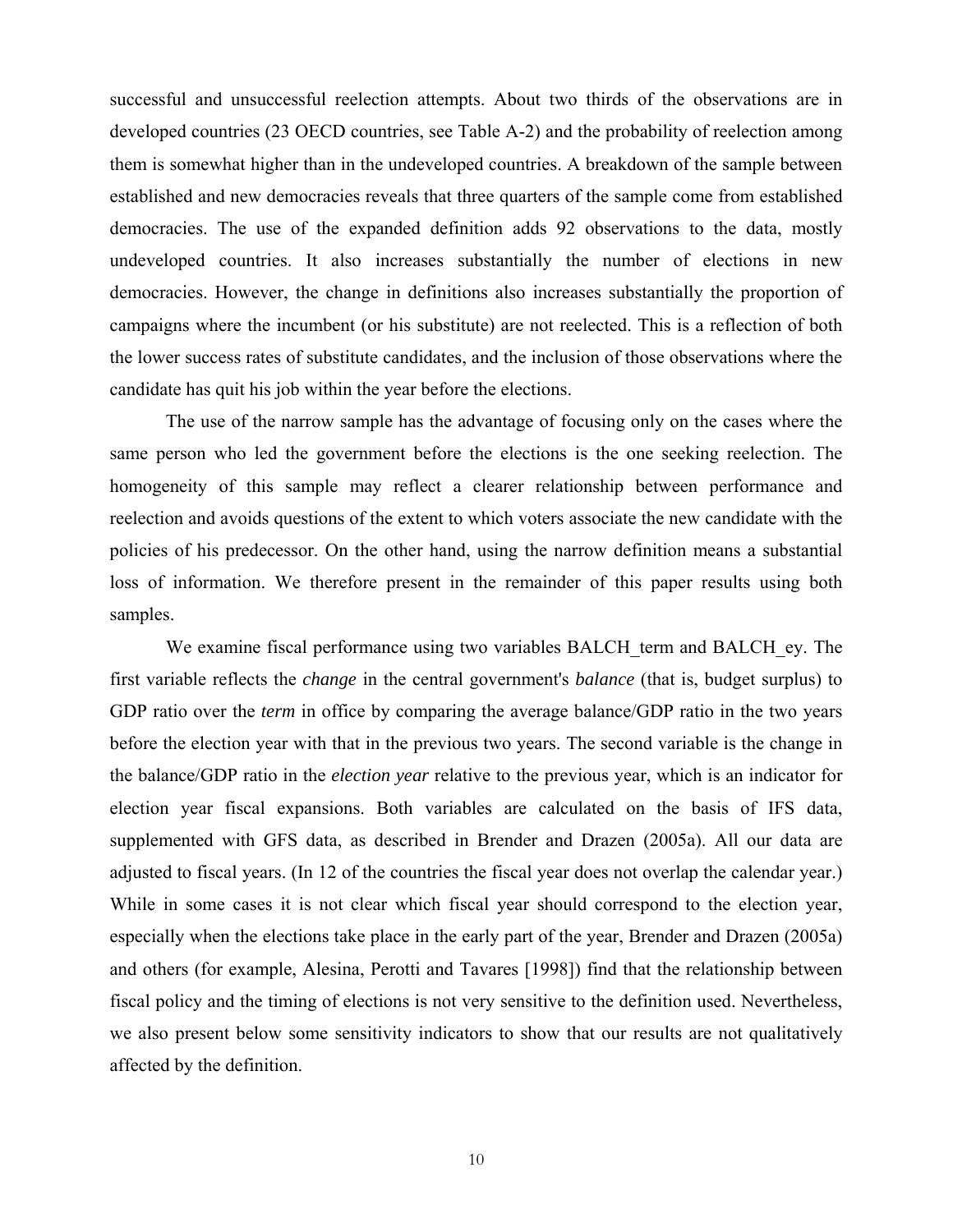Our indicator for macroeconomic performance is GDPPC\_gr, which is the average annual *growth rate* of real *GDP per capita* between the current and the previous election year. In cases where the leader assumed power after the previous elections, we calculate GDPPC gr only over the period since his appointment. We also include, separately, in some of our equations, the real growth rate of GDP in the election year. Finally, we calculated the deviation of GDP from its long term trend (using a country-specific Hodrick-Prescott filter) for each country in each year, and used this variable in some of our equations as a control for the business cycle.

## **4. The Effect of Deficits and Growth on Reelection**

We begin with the basic results. In Table 2 we examine the effect of deficits and growth on the probability of reelection using Probit estimation.<sup>[7](#page-11-0)</sup> In columns 1 and 4 we show the unconditional effects in the narrow and expanded samples, respectively. The equations show that voters are likely to punish persistent budget deficits over the term in office (a negative value of BALCH term implies a loss of votes) rather than reward leaders who create them. The coefficient of the change in the deficit to GDP ratio over the term in office, excluding the election year, is positive and statistically significant, indicating that the probability of reelection is increasing when the fiscal balance improves during the leader's term in office. Moreover, we find no indication that larger deficits during an election year (a negative value of BALCH\_ey) increase the probability of reelection. In fact, in the narrow sample we find a statistically significant positive effect of improved fiscal balances during the election year on reelection. That is, leaders that reduce the deficit during an election year, relative to the previous year, have a higher probability to be reelected. The coefficient in the expanded sample is also positive but not statistically significant (p=0.12).

Economic growth over the leader's term also has a positive effect on the probability of reelection, in both samples. It appears that voters attribute better macroeconomic performance, at least to some extent, to the functioning of their government, or that stronger macroeconomic performance allows governments to expand their services or cut taxes in a sustainable way, and by that gain electoral support. These findings contrast with those of Powell and Whitten (1993), Paldam (1991), Strom and Lipset (1984) and Lewis-Beck (1988) mentioned in the introduction, who found no significant effect. We argue below that this difference in results is explained by

<span id="page-11-0"></span><sup>7</sup> Logit equations yielded very similar results.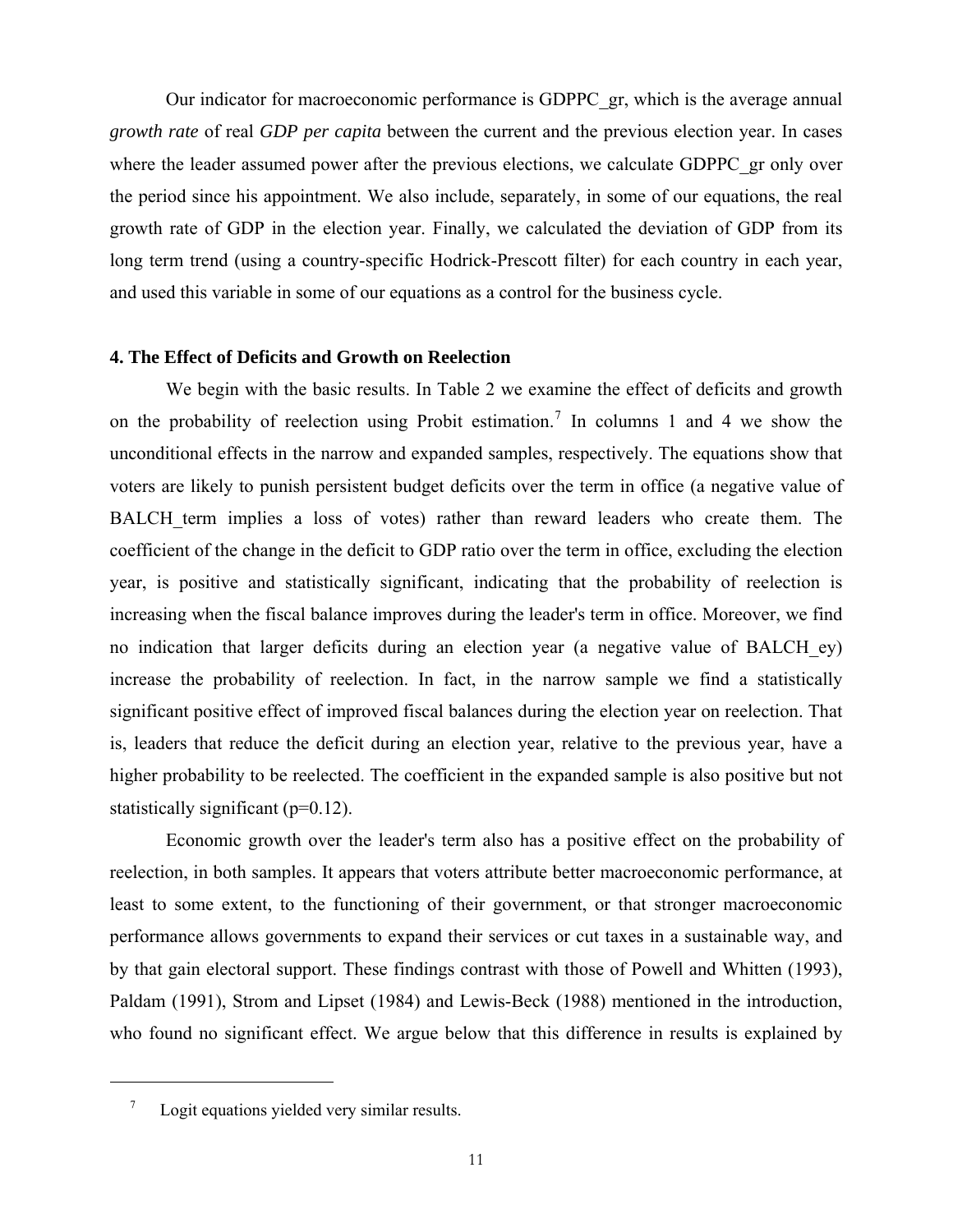distinguishing developed from less developed countries.

In addition to the fiscal and macroeconomic variables, we find that the probability of reelection is higher in the developed countries<sup>[8](#page-12-0)</sup> and in countries with a majoritarian electoral system. In the narrow sample we also find that the probability of reelection is higher in new democracies, as compared to established democracies, but this latter relationship loses its significance in the expanded sample where the number of campaigns in new democracies is much larger on the one hand, but it includes many campaigns where the leader is not seeking reelection personally.

The differences in the probability of reelection between the various groups of countries, along with the findings in the Political Budget Cycle literature that PBCs differ across categories of countries, suggest that the effect of deficits and growth on reelection may also vary across these country categories, so that in some categories of countries election year deficits, or expansionary fiscal policy in general, may be rewarded at the polls, even if they are not in the entire sample. The large share of developed and established democracies in the sample (Table 1) emphasizes the need for such an examination.

In Columns 2 and 5 of Table 2 we therefore look separately at the developed countries that constitute about two thirds of the narrow sample and one half of the expanded sample. In column 2 we find that rising deficits over the term are associated with a lower probability of reelection. In column 5 we find that this effect is still in the same direction in the expanded sample, but that it loses its statistical significance  $(p=0.108)$ . These results suggest that there is no indication that expansionary fiscal policy helps a leader to get reelected and in fact is likely to reduce his chances of reelection. The loss of significance of this coefficient in the expanded sample may reflect the fact that in the campaigns that are added to the narrow sample, the deficits over the term were generated by the predecessors of politician running as the "incumbent" and were therefore rendered as less relevant by the voters.

The effect on reelection of the change in the fiscal balance in the election year itself is positive and statistically significant in both samples. These results show that not only that expanding the deficit in an election year is unlikely to increase the probability of reelection, in developed countries it is likely to lower this probability.

<span id="page-12-0"></span><sup>8</sup> Using the level of GDP per capita, instead of a binary variable for developed and undeveloped countries yielded insignificant results and did not affect qualitatively the coefficients of the other variables.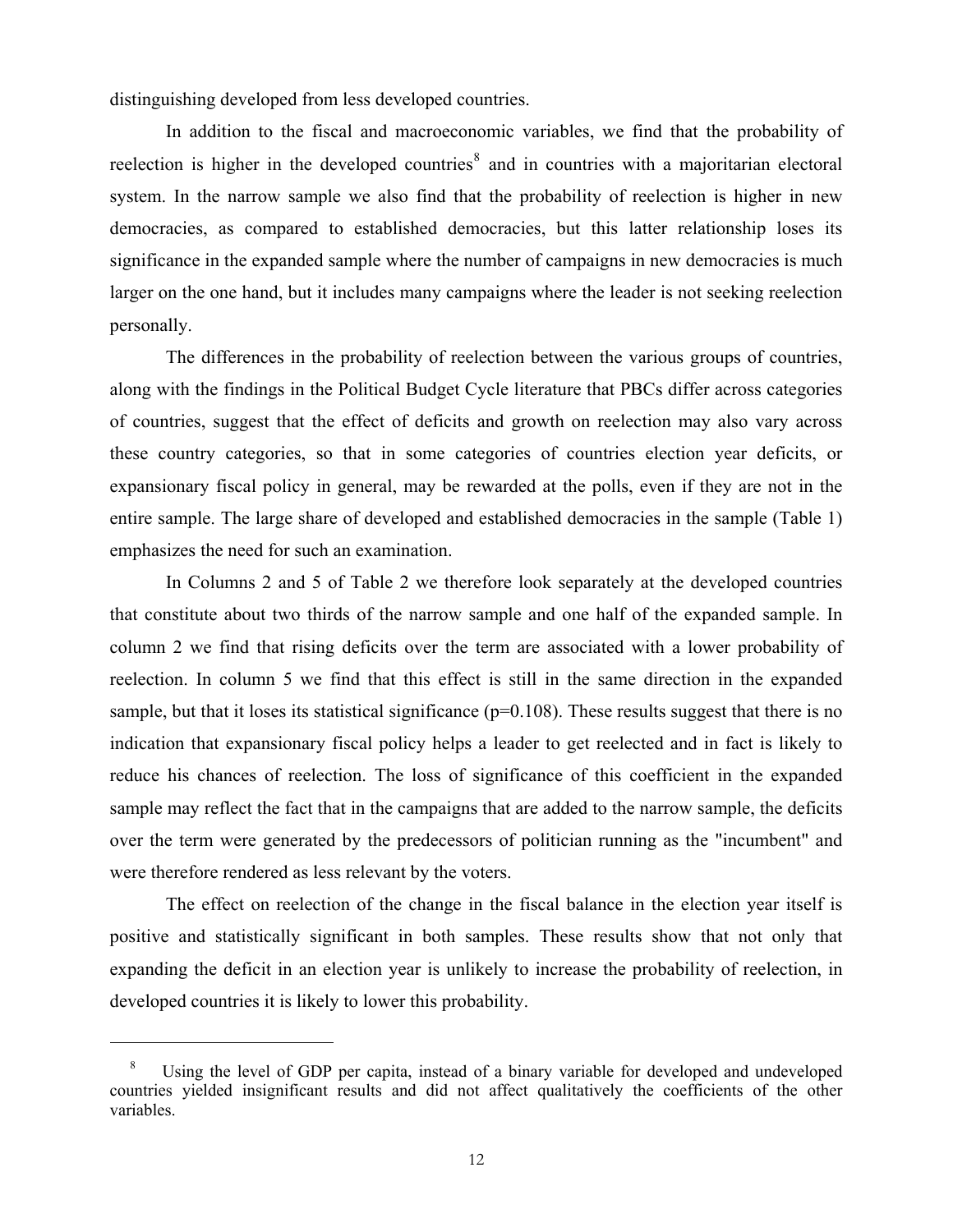The effect of macroeconomic performance on reelection, as reflected in the real growth rate of GDP over the term, is not significant in the developed countries, neither in the narrow nor in the expanded samples. This finding is consistent with the studies mentioned above, which focused on developed countries. It appears that, as found in those studies, voters in developed economies do not attribute the economic success of their country to the performance of their government, or at least their voting behavior is not significantly affected.

The findings with respect to the less developed countries (columns 3 and 6) are different in some aspects from those for the developed countries. Nevertheless, loose fiscal policies over the term are not rewarded in the less developed countries either. The coefficient of the change in the budget balance to GDP ratio over the term is positive, and in the expanded sample it is also statistically significant. The size of the coefficient is identical in both samples but the additional power in the expanded sample (the number of less developed countries' observations almost doubles in the expanded sample) overtakes the potential moderating effect of including candidates that were not personally in office for the full term before the elections.

The findings are notably different than those in developed countries for the change in the ratio of the fiscal balance to GDP in the *election year*. The coefficients on this variable are close to zero and are far from being statistically significant. On the one hand, these findings suggest that voters in less developed countries may be more tolerant towards expanding budget deficits in election years, but on the other hand they show that even in these countries, voters do not reward election year deficits.

Finally, economic growth over the term in office is strongly rewarded by voters in the less developed countries. Higher growth has a positive and statistically significant effect on the probability of reelection in both samples. These findings suggest that in the less developed countries voters attribute more of the economic success of their country to their leaders. It is beyond the scope of this paper to explore why this is the case<sup>[9](#page-13-0)</sup>, but we note that it is consistent with the findings of the World Values Survey.

Thus, we find out that the relationship between fiscal and macroeconomic performance and the probability of reelection, found in the broad sample of countries reflect two distinct influences in developed and less developed countries. While loose fiscal policies have a negative

<span id="page-13-0"></span><sup>&</sup>lt;sup>9</sup> We can speculate that it may reflect the more important role of leaders in less developed countries in determining the direction of their country or in securing order and stability which are pre-conditions for growth, while these are taken for granted in developed countries.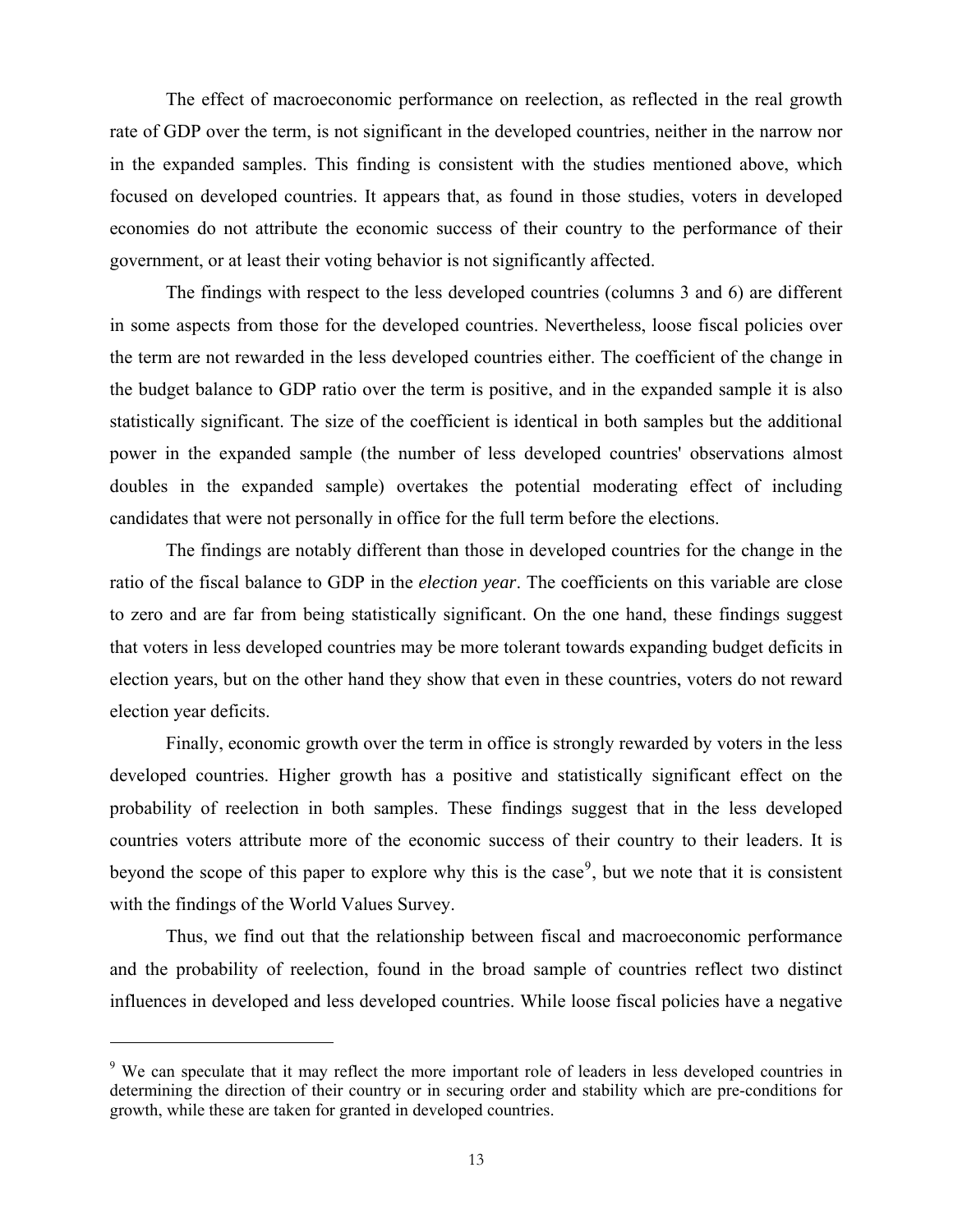effect on the probability of reelection in both sets of countries, deficit expansions in the election year are punished only in the developed countries, while in the undeveloped ones they have no significant effect. On the other hand, macroeconomic expansion has a positive significant effect on reelection in undeveloped countries and no effect in developed ones.

## **5. Robustness**

 $\overline{a}$ 

In Table 3 we examine the robustness of these findings to various different specifications. Beginning with this table we allow for different effects of the economic variables by multiplying each one of them by a binary variable that receives a value of 1 for the respective group of countries and a different binary variable for the remaining countries.<sup>[10](#page-14-0)</sup> In columns 1 and 5 we verify our results by estimating the equations for the full sample (narrow and expanded one, respectively) but allowing different effects of the variables in developed and less developed countries; the results match those of Table 2. In column 2 we examine the effect of including separately the growth rate of GDP during the election year for two purposes. First, we want to test whether including the growth rate in the election year would affect the coefficient of the change in the deficit in the election year. Second, we want to find out if growth in the election year has a stronger impact on voters than growth in the other years of the leader's term. We find that neither of these effects is supported by the data.<sup>[11](#page-14-1)</sup> In column 3 we check the first effect in an alternative method by controlling for the deviation of real GDP in the election year from its country specific long time trend, which is calculated using the Hodrick-Prescott filter. Again, none of the other coefficients is affected qualitatively by this addition, nor does the variable's own coefficient has a significant positive sign.

In columns 4 and 6 we test whether the effect of deficits in election years is distinct of that of deficits in earlier years. For that purpose we substitute our variable of the deficit over the term, which excluded the election year, with a variable that includes the deficit in the election year. We then check whether the change in the deficit in the election year has an additional effect. We find

<span id="page-14-0"></span> $10$  For example, the entry BALCH term\*developed in a table refers to the change in the fiscal balance during the term in office in developed countries and the entry BALCH term\*less developed refers to the same variable in less developed countries.

<span id="page-14-1"></span><sup>11</sup> It should be noted that the overall effect of growth in the election year in undeveloped countries remains positive even if the negative effect of the coefficient of growth in the election year is taken into account because its overall effect also includes the influence of growth over the term, which includes the election year.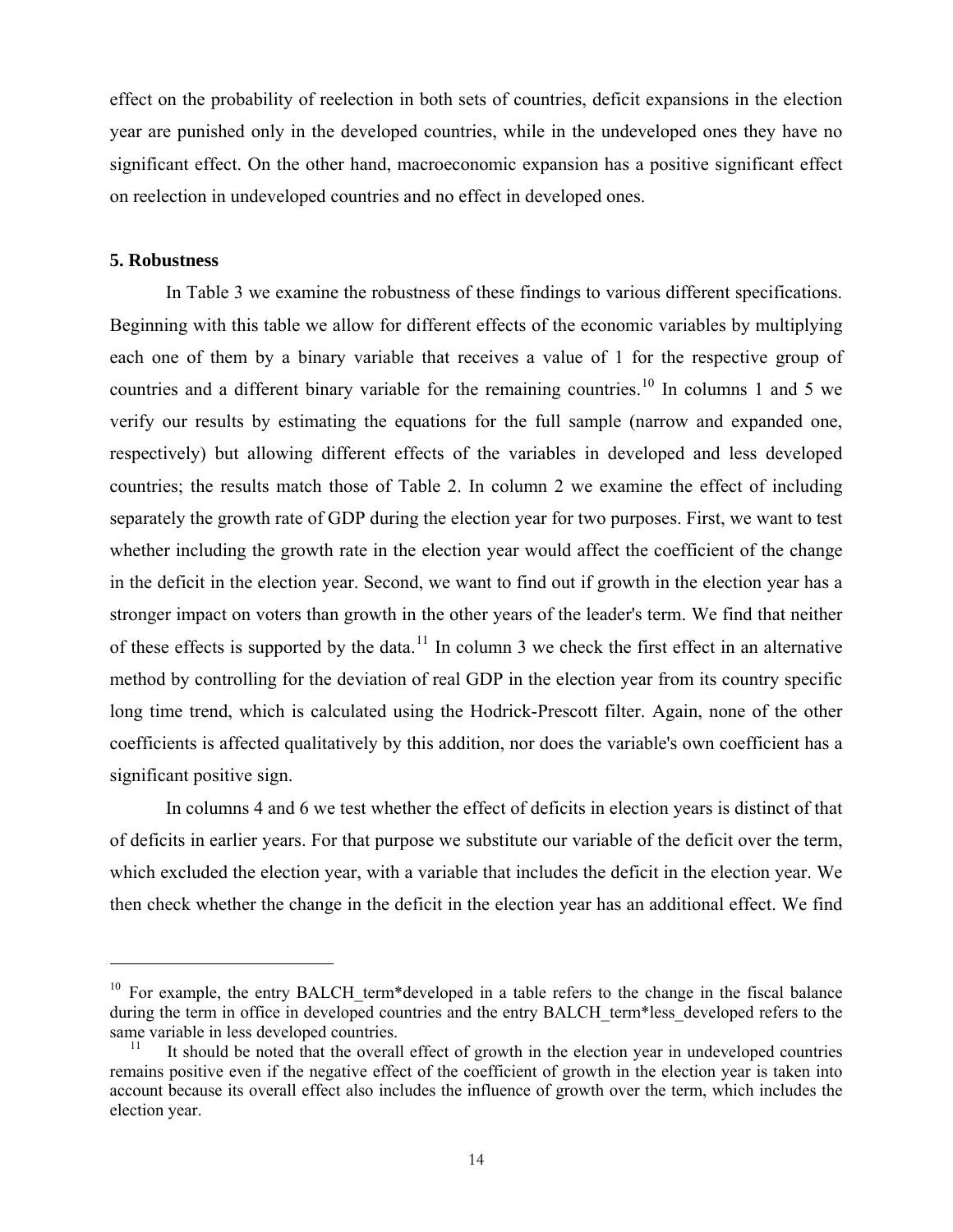that such an effect exists and that it is positive. That is, not only that improving the fiscal balance in general helps reelection, doing so in an election year is even more effective, but only in the developed countries. Moreover, we find no evidence for a positive effect of increased election year deficits in the undeveloped countries.

In Table 4 we examine whether various country characteristics that were identified by Persson and Tabellini (2003) and Brender and Drazen (2005a) as affecting PBCs also influence the effects of fiscal performance and growth on reelection. In columns 1 and 4 we find that controlling for the type of political system – parliamentary vs. presidential - has no qualitative effect on the coefficients of the election year deficit and growth. In equations 2 and 5 we introduce a control for whether the elections took place in their predetermined date or sooner. We find that having the elections in their predetermined data does not change the probability of reelection, nor does it affect the impact of the other variables on reelection. Finally, in columns 3 and 6 we test whether the level of democracy (as characterized in Appendix I) has an effect on reelection or the signs of the other coefficients, and find no significant effect. Thus, the positive effects of improved fiscal balances in the election year and during the term in developed economies, and that of higher GDP growth in the undeveloped countries do not seem to reflect these other country characteristics.

The effects of fiscal policy and macroeconomic performance that we find are not only statistically significant, but also quite substantial quantitatively. In Table 5 we report the effect of each of our three key variables on the probability of reelection.<sup>[12](#page-15-0)</sup> We find that an increase of 1 percentage point in the central government surplus ratio to GDP can increase the probability of reelection by 3-4.5 percentage points in the developed/established democracies and that an increase of 1 percentage point in the surplus during an election year increases the probability of reelection by 7-9 percentage points. These magnitudes are broadly in line with those reported in Brender (2003) for similar variables in the local elections in Israel. In the less developed countries/new democracies raising the average growth rate during the term by 1 percentage point is associated with a 7-9 percentage points increase in the probability of reelection.

<span id="page-15-0"></span><sup>&</sup>lt;sup>12</sup> The probit coefficients cannot be used directly as elasticities or semi-elasticities. The effect of the variables is calculated at the averages point for the developed and less developed countries separately.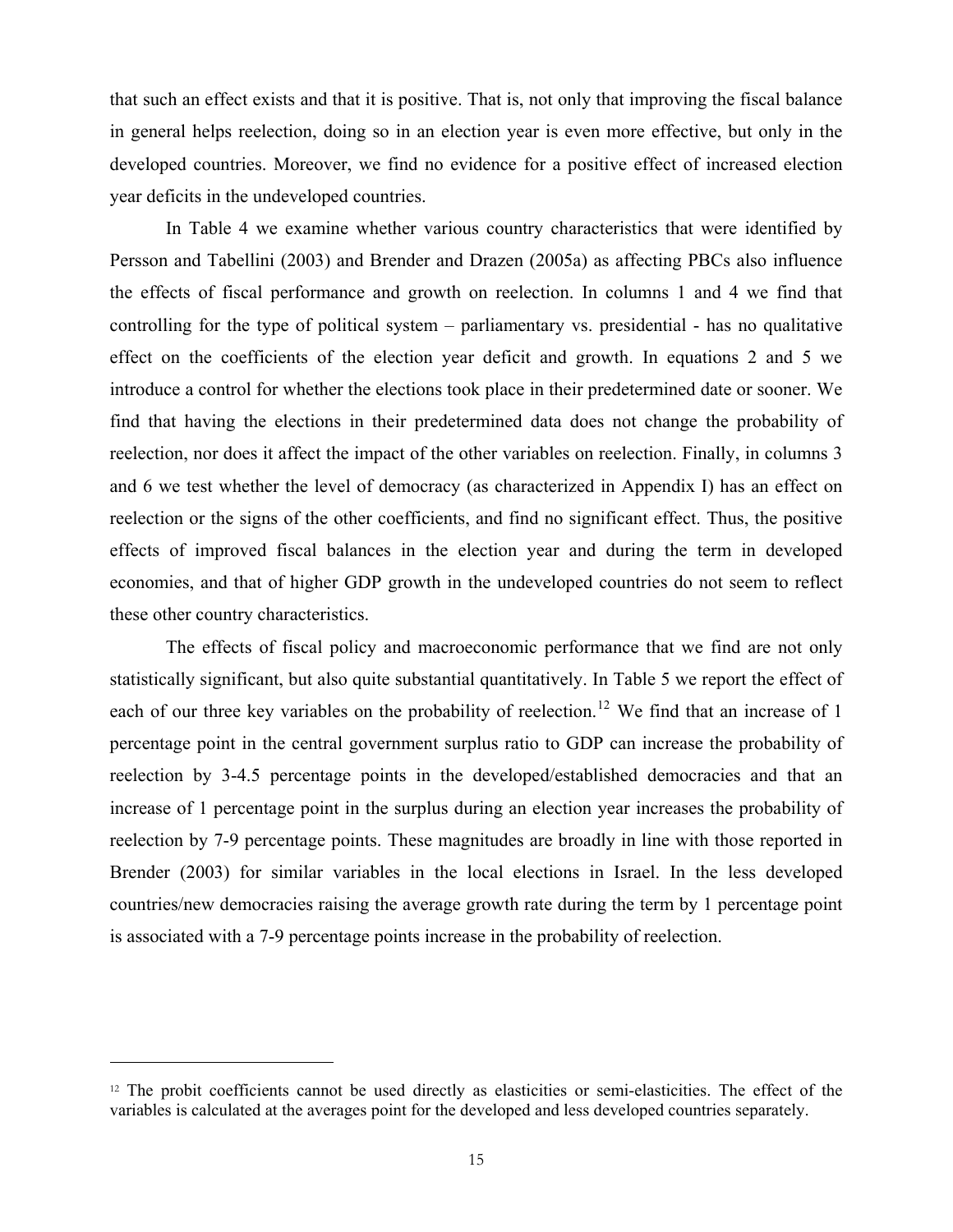#### **6. Old and New Democracies**

Brender and Drazen (2005a) show that the existence of a statistically significant political cycle in fiscal aggregates critically depends on the "newness" of its democratic regime; political budget cycles are much more common in the first four elections after the country becomes a democracy, than in later elections. In Table 6 we test whether the prevalence of PBCs in new democracies is associated with a positive payoff to deficit spending at the polls. We estimate the previously specified probit equations on the full samples allowing for different effect of the fullterm and election year budget balance, and of growth in new and old democracies.

In the old democracies we find that both the full term and the election year increase in the ratio of the fiscal surplus to GDP increase the probability of reelection, while the effect of GDP growth on reelection is only significant when the expanded sample is used. In equations 3 and 6 we find that the positive effect of an improvement in the fiscal balance is similar in election and non-election years in the old democracies, and equations 2 and 5 show that the relationship between changes in the fiscal balances and reelection is not affected qualitatively by controlling for growth in the election year.

In the new democracies – the group of countries for which we found a significant political budget cycle in our earlier paper – we find *no* significant effect of the fiscal balance on the probability of reelection. This is an unexpected finding given the results in Brender and Drazen (2005a), if one believes that the rationale for the existence of political budget cycle is that opportunistic leaders run deficits because it helps (or is believed to help) their reelection prospects. The joint findings that PBCs exist in new democracies and that fiscal expansions in election years do not raise the probability of reelection suggest that one must find an alternative explanation for the observed fiscal expansions in election years in new democracies. We discuss this in more detail in section 8.

We find a significant effect of GDP growth over the term on the probability of reelection in new democracies, which is consistent with the importance put on economic growth by respondents to the World Values Survey in new democracies. In equations 2 and 5 we find that this effect is *not* stronger if growth takes place during the election year, as compared to earlier years in the incumbent's term. This finding contradicts much of the logic behind the PBC literature that argues that fiscal expansions during election years are used to accelerate growth just before the elections. To summarize, not only are election-year fiscal expansions not rewarded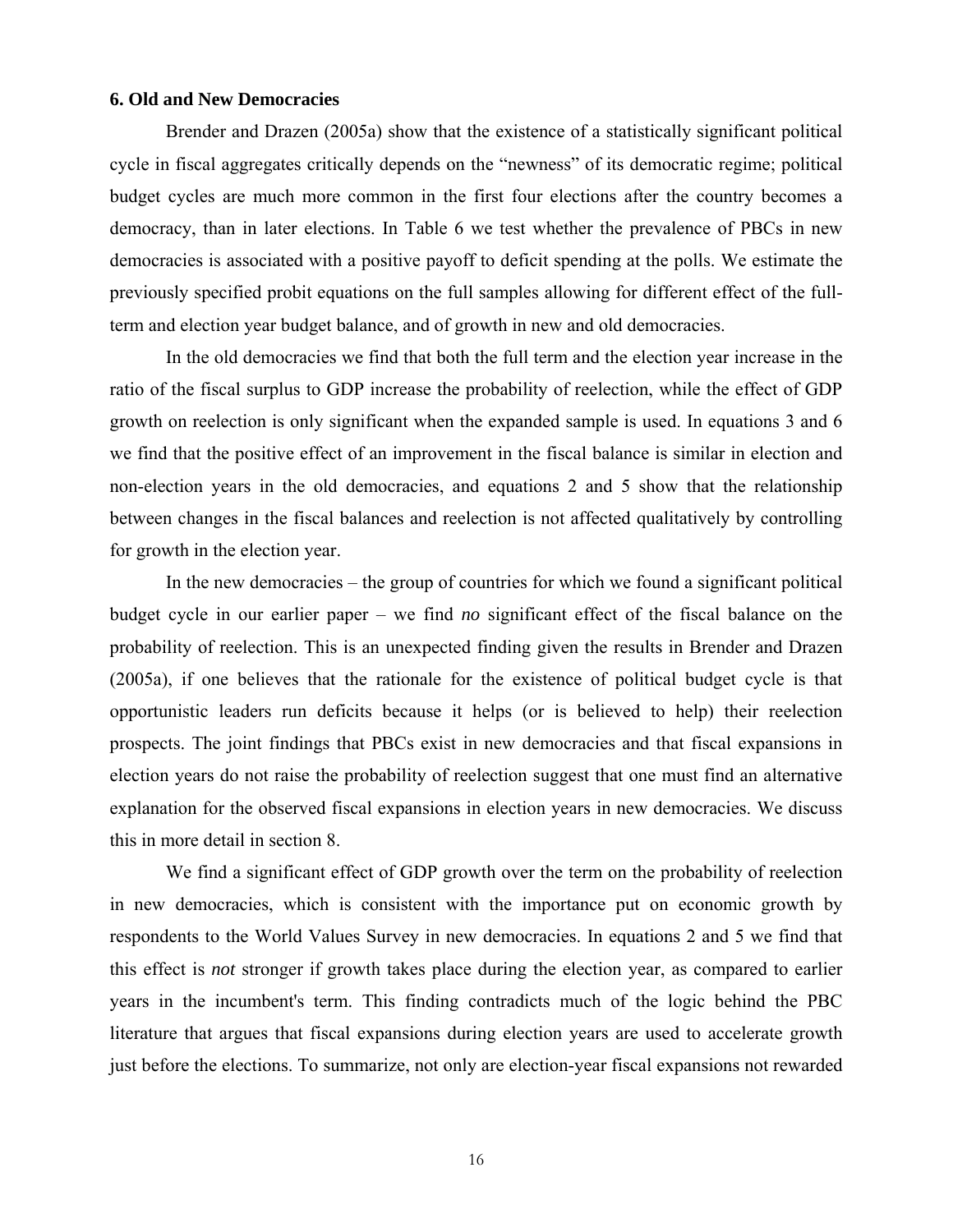by voters, even in the group of countries where they are most common, but even growth in the election year itself does not affect voters when growth over the entire term is controlled for.

In Table 7 we allow for a more detailed breakdown of the effects of deficits and growth by allowing for different effects in developed and less developed old democracies<sup>[13](#page-17-0)</sup>. Deficits are punished in old democracies that are developed, while in old democracies which are less developed, they are not punished. However, as with all other classifications, we find no indication that deficits – either over the term or in the election year – increase the probability of reelection. We also find that the positive effect of growth on reelection in the established democracies is entirely due to the less developed ones. Equations 2 and 4 show that these effects are robust to the inclusion of a countries' position in the business cycle, as reflected in the deviation of GDP from its trend.<sup>[14](#page-17-1)</sup>

## **7. Political Characteristics and Electoral Systems**

 $\ddot{\phantom{a}}$ 

Persson and Tabellini (2003) among others argue that the structure of the political system and the electoral system have a substantial effect on the possibility and desire of leaders to engage in political manipulation, which would be reflected in PBCs. There are also differences between countries in the level (or strength) of their democratic system which may affect the degree to which leaders may find it useful to engage in fiscal manipulation and that voters would reward it. We therefore test below whether the effects of fiscal balances and growth on reelection differ across these categories of countries, and whether there may be a group of countries where fiscal expansions during election years are rewarded. In Table 8 we provide the breakdown of the samples into the various country categories, and separately for the developed and undeveloped countries and for the old and new democracies. We find out that there are very few developed countries that use a presidential system and very few elections that took place in developed countries at times that democracy was not at the highest level as measured by POLITY IV. We also find that there are relatively few new democracies with the highest level of democracy or with a majoritarian electoral system.

In Table 9 we examine whether the effects of deficits and growth on the probability of

<span id="page-17-0"></span><sup>&</sup>lt;sup>13</sup> There are only 11 elections in developed new democracies so we do not present the results with a breakdown of the new democracies to developed and undeveloped countries. Estimating the equations with this additional breakdown did not change any of the results qualitatively.

<span id="page-17-1"></span>The results are similar when we control for the growth rate of real GDP instead of the deviation from the trend.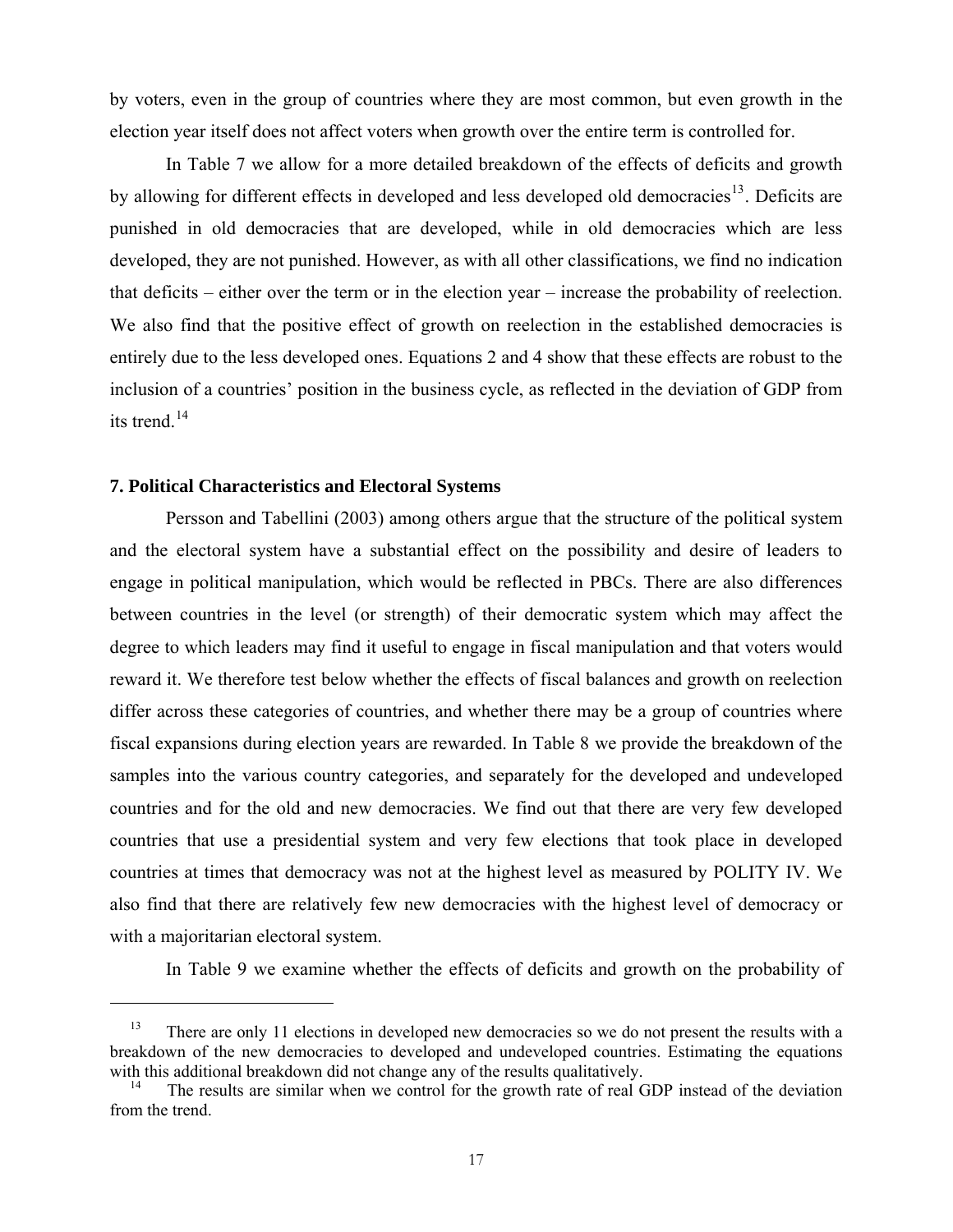reelection differ across political and electoral system<sup>[15](#page-18-0)</sup>. We find that the positive effect of improved budget balances during election years remains significant in parliamentary systems in developed countries (column 1). The coefficient for the elections conducted in developed countries employing the presidential system is of the same magnitude but is not statistically significant, perhaps due to the small sample. We also find the same effects in proportional election systems while the positive effect in majoritarian elections is not statistically significant (column 2). There is no statistically significant effect of the election year fiscal balance in any direction in the less developed countries, regardless of the political and electoral system. Improved fiscal balances over the term help reelection in parliamentary and majoritarian elections in the less developed countries. Finally, growth has a significant positive effect on reelection in the less developed countries, regardless of the political and electoral system. Overall, these findings suggest that while the political and electoral systems may influence the relationship between fiscal performance and reelection, in no case is there evidence that loose fiscal policies, or fiscal expansions during an election year, help an incumbent to win.

In columns 1 and 3 of Table 10 we examine whether the level of democracy (as measured by POLITY IV) influences the impact of fiscal performance and growth on reelection. We find the same positive relationship between the change in the government budget balance in the election year and reelection, although the small number of elections in developed countries with a low level of democracy keeps the effect in that group not statistically significant. Among the less developed countries we find some indications for a positive effect of reduced deficits over the term on reelection in countries with a low level of democracy, and no statistically significant effect of the election year deficit. Finally, growth has a positive effect on reelection in the less developed countries, regardless of their level of democracy.

In columns 2 and 4 of the table we check whether there is a difference in these relationships between elections that take place on their predetermined date and elections that take place "early".[16](#page-18-1) Early elections may reflect an attempt of the incumbent to hold an election when he is popular (and presumably the economy is strong), but it may also result from a weakened leader being pushed to elections when the economic situation is bad. Hence the timing may be

<span id="page-18-0"></span><sup>&</sup>lt;sup>15</sup> We present only the results for the narrow sample, but the results in the expanded sample (available upon request) are qualitatively the same.

<span id="page-18-1"></span><sup>16</sup> If the election was held in the expected year we classified it as "predetermined"; otherwise it was classified as "early".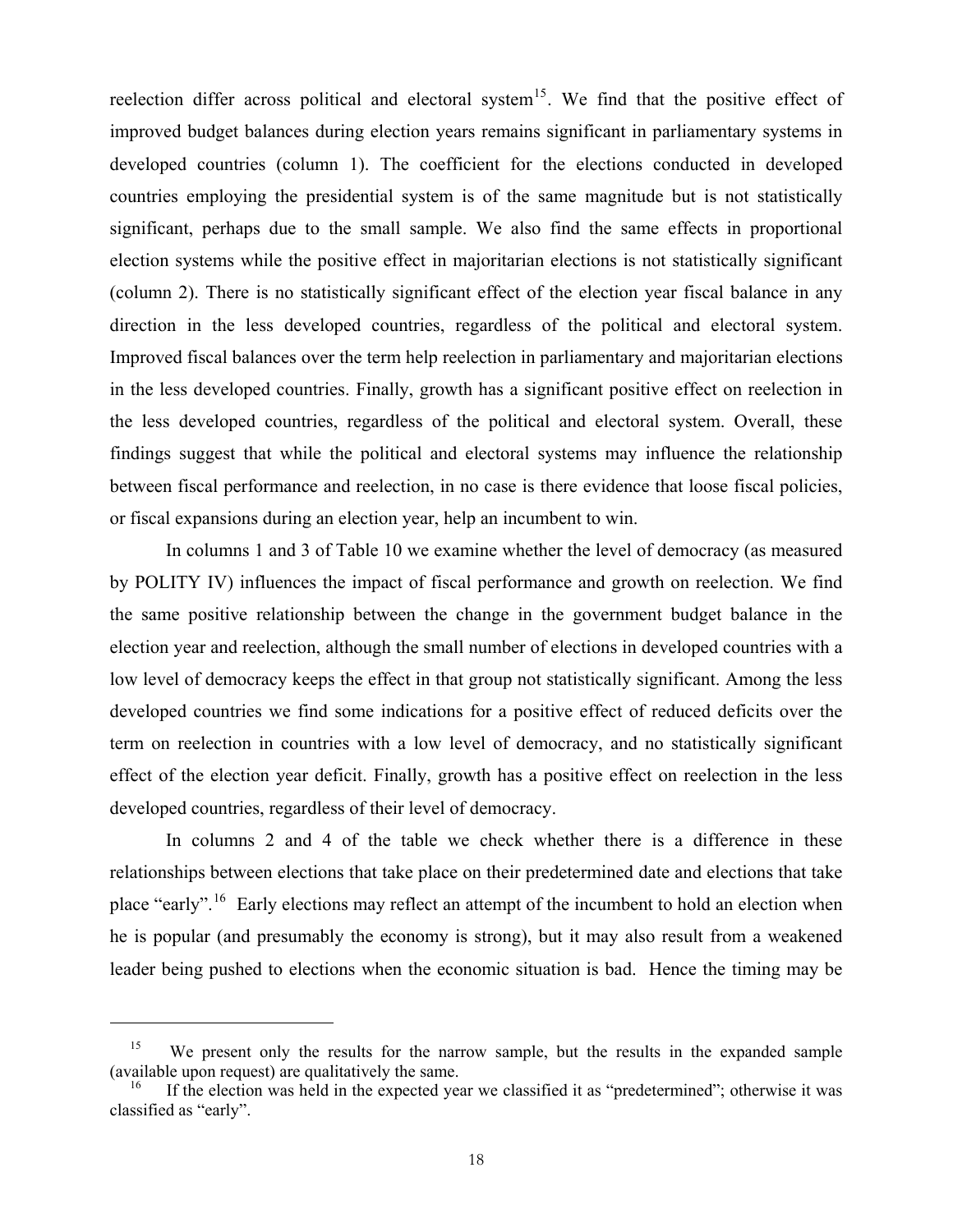endogenous to the growth rate (or some other economic variable), though the sign of the relation is not clear *ex ante*. This endogeneity may in turn affect the relationship between economic conditions and the probability that the incumbent is reelected. We find that the directions of the relationships are the same regardless of whether the elections are on the their original, predetermined date or are held early, although the positive effect of improved fiscal balances during the election year on reelection is significantly larger when elections are early.<sup>[17](#page-19-0)</sup>

In Table 11 we examine the effects of the political and electoral system on the effects of changes in the fiscal balance and growth on reelection in old versus new democracies. We find a positive effect of improvements in the fiscal balance on reelection in old democracies with parliamentary systems (column 1) and with proportional electoral systems (column 2). The positive coefficient in presidential systems is even larger than in parliamentary ones, but the small sample may account for its lack of significance. We find no effect of deficits on reelection in new democracies, regardless of the political or electoral system, while the effect of growth in these countries is significant in both political systems and both electoral systems, while it is not significant in any category of old democracies.

In Table 12 we find the same results with respect to the division of the old and new democracies into those with a high level of democracy and those with a low level (columns 1 and 3). We find again that rising deficits hurt the probability of reelection in old democracies with a high level of democracy and do not help it in those with a low level of democracy or in new democracies. We also find a positive effect of growth on reelection in the old democracies, at both levels of democracy.

In columns 2 and 4 of the table we show the results with respect to the division of elections in old and new democracies into those that were held on the scheduled ("predetermined") date and those that were held early. We find that when there are early elections, an improved fiscal balance in new democracies helps reelection, while when the elections were held on the originally scheduled date the effect is not statistically significant.<sup>[18](#page-19-1)</sup>

Since we use annual data in our sample, the effects of budget deficits on reelection could

<span id="page-19-0"></span><sup>&</sup>lt;sup>17</sup> The coefficient on election year fiscal balance is 36.8 for early elections versus 16.5 for elections held on the scheduled date in the narrow sample and 33.2 for early versus 13.9 for elections on the scheduled date in the expanded sample. Note, However, as shown in Section 5, early elections are not associated with a higher probability of reelection (Table 5).

<span id="page-19-1"></span><sup>18</sup> One possibility is that the leaders who succeed in lowering the deficit may be the ones who call early elections, while those who do not are more likely to postpone elections as long as possible.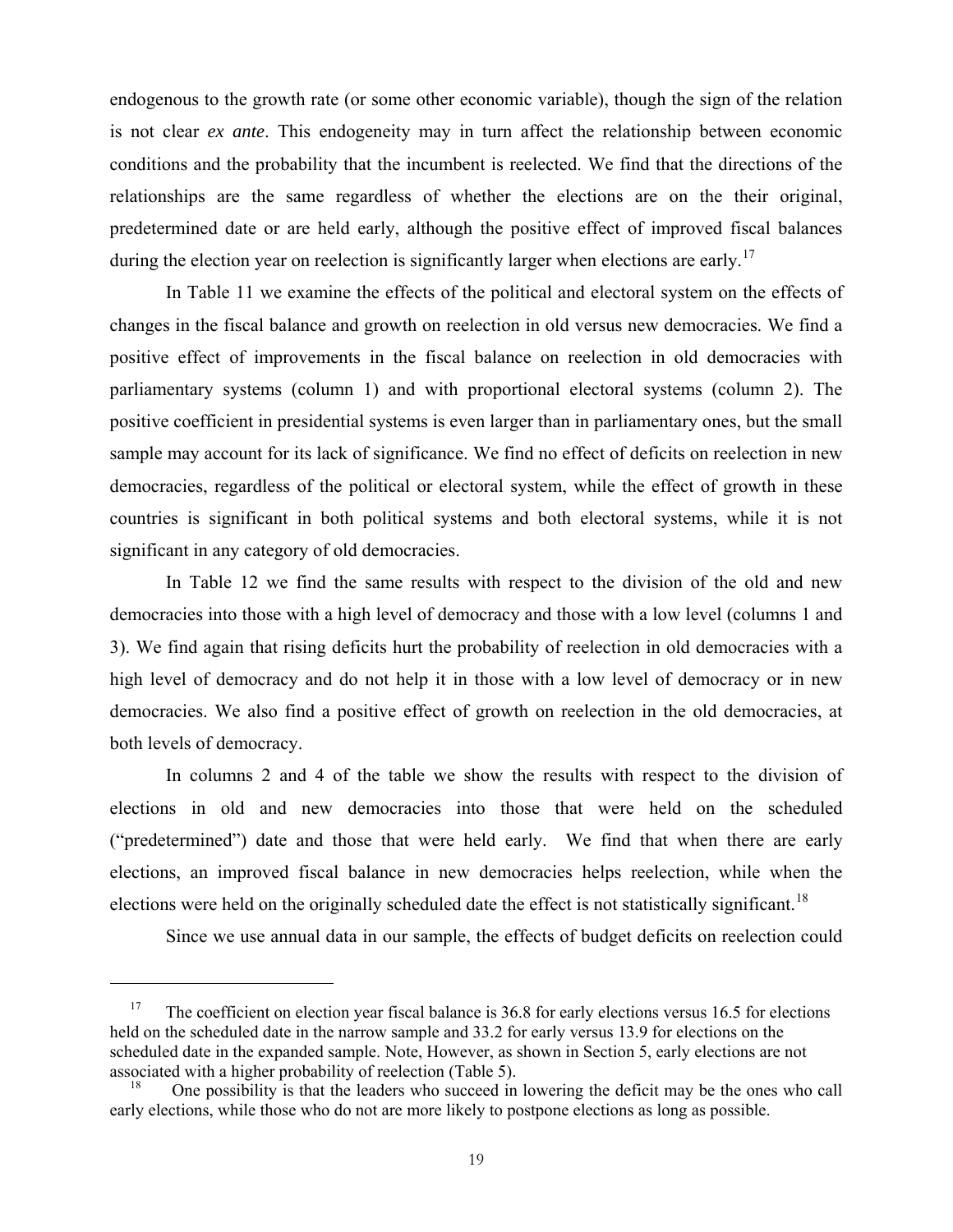be "clouded" by campaigns that take place in the early parts of the year, if the government expanded the deficit in the previous year or took corrective measure in the later part of the year, after the elections. While Brender and Drazen (2005a) find no evidence that larger fiscal expansions take place in election years in which the elections are in the later part of the year, we allowed for varying effects of the deficit if the elections are in the first half of the year, or in the second half. We find that there is no statistically significant positive effect of the deficit in the election year on reelection, even among the new democracies, either when the elections are in the first half of the year or in the second half.

In Table 13 we show that the positive effects of improved fiscal balances on reelection in old democracies reflect the behavior of the old developed democracies, while the effects in the less developed old democracies are not statistically significant. We also find that the positive effect of growth in established democracies is entirely due to the experience of the less developed established democracies, while in the established developed democracies the effect is far from being significant. These results are repeated in Table 14 with respect to the different levels of democracy and the type of elections: predetermined or early. Again, there is no group of countries in which there is a statistically significant positive effect of budget deficits – either in the election year or over the term – on the probability of reelection.

## **8. Alternative Explanations**

To characterize our main finding in a sentence: *voters, especially in developed countries and established democracies, do not like deficits,* particularly in election-years. The negative electoral effect of deficits in some groups of countries and the lack of a significant positive effect in *any* group of countries seems quite clear. Are there alternative interpretations of our findings?

One of the questions that may arise with respect to these findings is that of causality. It may be argued that strong leaders have the political power to conduct conservative fiscal policies (see, for example, Roubini and Sachs (1989)) and at the same time have a better chance to be reelected. In order to control, at least to some extent, for this possibility we collected data on the share of the votes received by each leader in the previous election and his party's strength in the legislature, taking into account various aspects of the nature of the electoral system. When the leader is elected directly, the vote share he received in the previous election gives some indication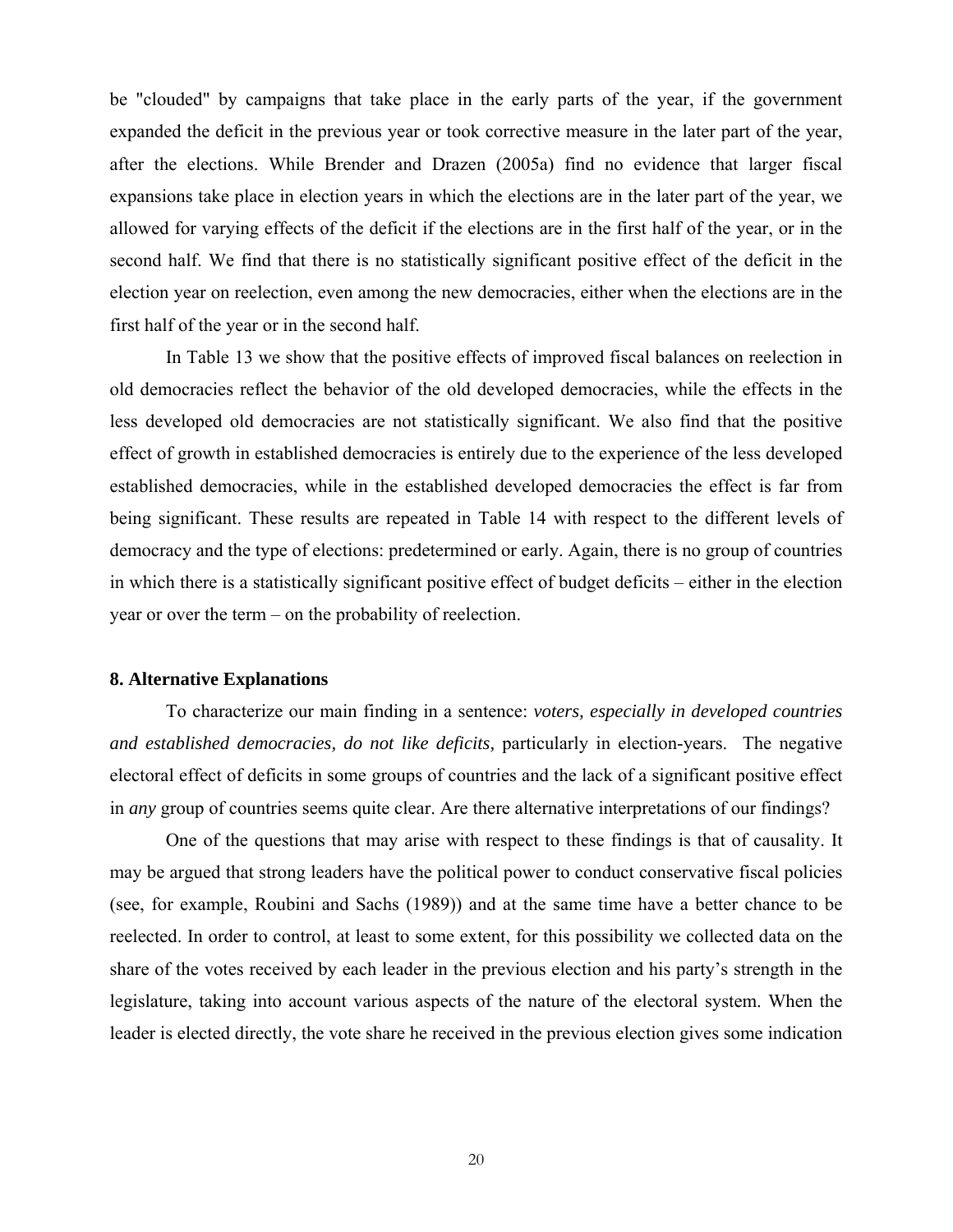of his popularity and thus his political strength.<sup>[19](#page-21-0)</sup> In a parliamentary system, the percent of seats in the parliament held by the leader's party may, in a similar way, represent his popularity and indicate his ability to carry out his program. In Table 15 we show that none of the relationships we identified above is affected by the inclusion of these variables, although the additional variables have the expected, statistically significant, effect on the probability of reelection<sup>[20](#page-21-1)</sup>. These findings suggest that the effect of improved fiscal positions on reelection is not merely a reflection of the use of the leader's political power to better control fiscal developments.

Another explanation of our findings is that voters are not bothered so much by deficits *per se*, but by inflation which itself is often caused by deficit spending. Shiller (1996), Lewis-Beck (1988) and Alesina, Perotti, and Tavares (1998), among others, find evidence that voters dislike inflation and punish governments that create it. To control for this possibility we added in Table 16 the inflation rate in the election year, the change in the inflation rate during the election year and the average inflation rate during the leader's term in office. We find that all these variables have a statistically significant negative effect on the probability of reelection in the developed countries, and no effect in the less-developed ones. However, the inclusion of these variables does not affect the relationship between the fiscal and growth variables and the probability of reelection. That is, our finding of dislike of deficits reflects more than dislike of inflation.

An alternative explanation for our finding that growth has no effect on the probability of reelection in developed countries may be that it is due to the significant impact of global economic developments on the growth performance of these countries. If this is the case, it may still be that voters reward policy induced growth, but this component would not be observable in the data due to the dominant effect of global factors.

To test this possibility we try to separate the effects of global economic developments by running a regression of the real growth rate of per-capita GDP during the leader's term on the product of the real growth rate of world GDP and the share of exports of goods and services in the country's GDP (both variables taken from the WDI). We estimated these regressions

<span id="page-21-0"></span> $19$  In some of the countries that have a presidential system it is not trivial to match the president with a specific party, or even with a group of parties. We also tested the effects of the size of the coalition in the year before the elections and (jointly) the proportion of seats held by the leader's party within the coalition representation. This variable did not have a significant effect on the probability of reelection and did not affect any of the other coefficients.

<span id="page-21-1"></span> $20$  We show in columns 1 and 5 that the results are not affected by the decrease in the number of available observations due to the inclusion of this variable.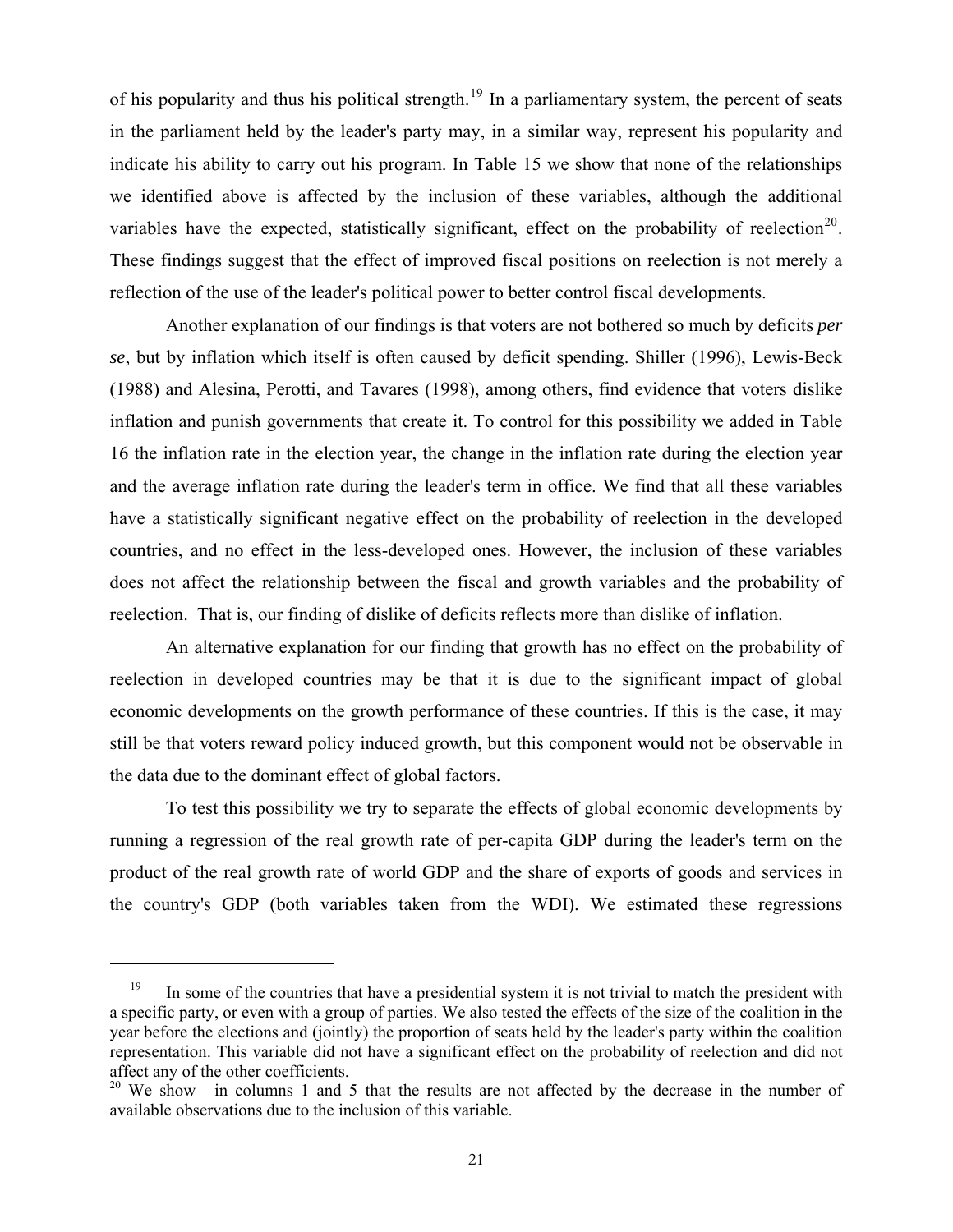separately for developed and less developed countries. We then entered, separately, the predicted values from these regressions and the residual growth rates into our original regressions, instead of our original growth variable. In this way, the first variable GLOBAL\_gr captures the effect of global developments while the second, DOMESTIC\_gr captures mostly domestically induced growth. We use the same coefficient for all the countries in the group because a stronger or weaker response in a country to global developments may itself be a policy outcome .

The results of this estimation are reported in Table 17. We find that in the developed countries neither the effect of global growth nor the effect of domestically induced growth is statistically significant. This finding may suggest that in these countries even the domestic component of growth is attributed to the success of the business sector, rather than to the performance of the government. In the less developed countries we find that the global (exogenous) component of growth does not have a statistically significant effect on the probability of reelection, while the domestic component is the one that accounts for the highly significant effect of growth that we find. This is consistent with a rational behavior of voters that reward their leaders only for growth that is related to domestic factors, which may be more reflective of their own performance. Finally, in both developed and less developed countries the division of growth into the domestic and global components did not affect qualitatively any of the other coefficients.

Our findings for new democracies raise another question when compared with those of Brender and Drazen (2005a) on the existence of political budget cycles. There we found that political cycles in fiscal aggregates exist only in new democracies and that in these countries the effect is entirely due to higher expenditures in the election year.<sup>[21](#page-22-0)</sup> In this paper we find that even in elections that take place in new democracies there are no indications that fiscal expansions in the election year increase an incumbent's probability of reelection, either directly or via higher election year growth (see Table 4). Why then would rational politicians in new democracies engage in systematic fiscal expansions in election years, as found in our earlier paper?

<span id="page-22-0"></span><sup>&</sup>lt;sup>21</sup> In Table 17 we also test whether voters are sensitive to the source of fiscal expansion. We find that there is no statistically significant difference in the effect of deficits that are created by higher expenditures and those that created by lower revenue, although in the developed countries the effect of revenue reductions (as a share of GDP) is somewhat larger.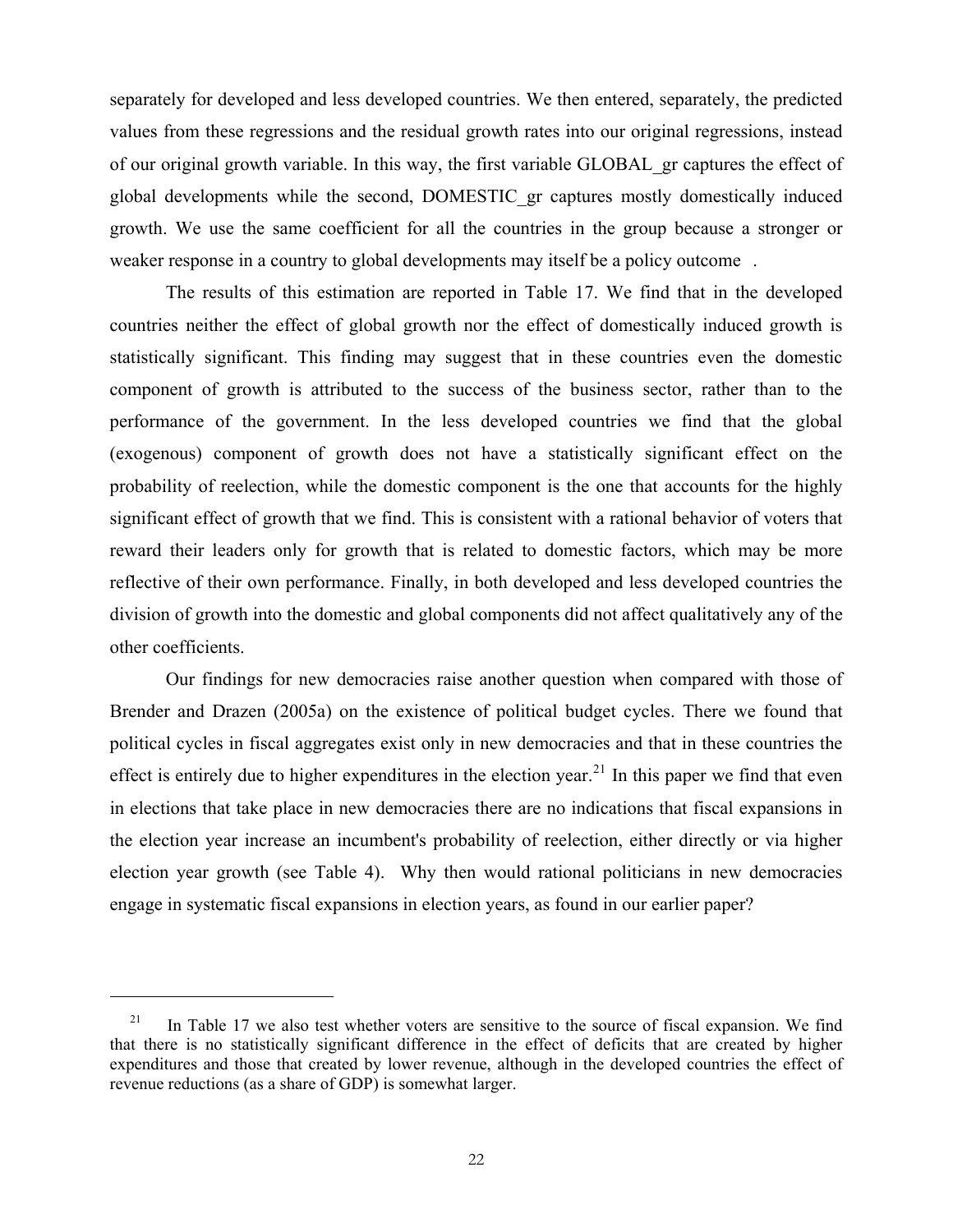One possible explanation of these joint findings is that the fiscal expansions in election years in new democracies do not represent an attempt to gain voter support for the leader but reflect expenditures incurred in an attempt to consolidate democracy. As described in Brender and Drazen (2005b, in progress), democracy is often not "consolidated" in new democracies, that is, it is not accepted unconditionally by all citizens. We argue that an election year may be an especially dangerous time for the existence of the democracy itself, and thus may be a time when leaders have to spend money to retain popular support for the democratic regime to prevent its overthrow or subversion and the return to an autocratic system. We would then observe higher expenditures and deficits in an election year, but without fiscal expansion necessarily gaining votes for the incumbent over the challenger. Testing this hypothesis empirically is beyond the scope of this paper, but further conceptual discussion can be found in the above mentioned paper.

#### **9. Conclusions**

In this paper we step backwards in the chain of reasoning underlying the opportunistic political budget cycle to test whether an increase in the government's budget deficit during an election year actually helps the incumbent get reelected. We find no evidence that this is the case in any of the groupings of countries we examine. This includes: developed countries, less developed countries; new and old democracies; countries with presidential or parliamentary government systems; countries with proportional or majoritarian electoral systems; and, countries with different levels of democracy. We also find that it makes no difference for the results whether the elections take place at their originally scheduled date or are called early.

In fact, we find that in developed countries and established democracies election-year deficit spending and tax cuts are punished at the polls. A worsening of the government's fiscal balance in the election year actually reduces the probability that the leader is reelected.

We find similar results for the effect of budget deficits in the earlier years of an incumbent's term in office. In most countries loose fiscal policies over the incumbent's term of office – reflected in larger budget deficits relative to earlier periods – are also associated with a statistically significant lower probability of reelection. Even when one cannot find a significantly lower probability, there is no evidence that deficits raise the probability of reelection. That is, in groupings of countries, deficits either lower the probability of reelection or have no statistically significant effect either way. The findings with respect to election year budget deficits may simply mirror negative voter reaction to budget deficits in other years as well. To the extent that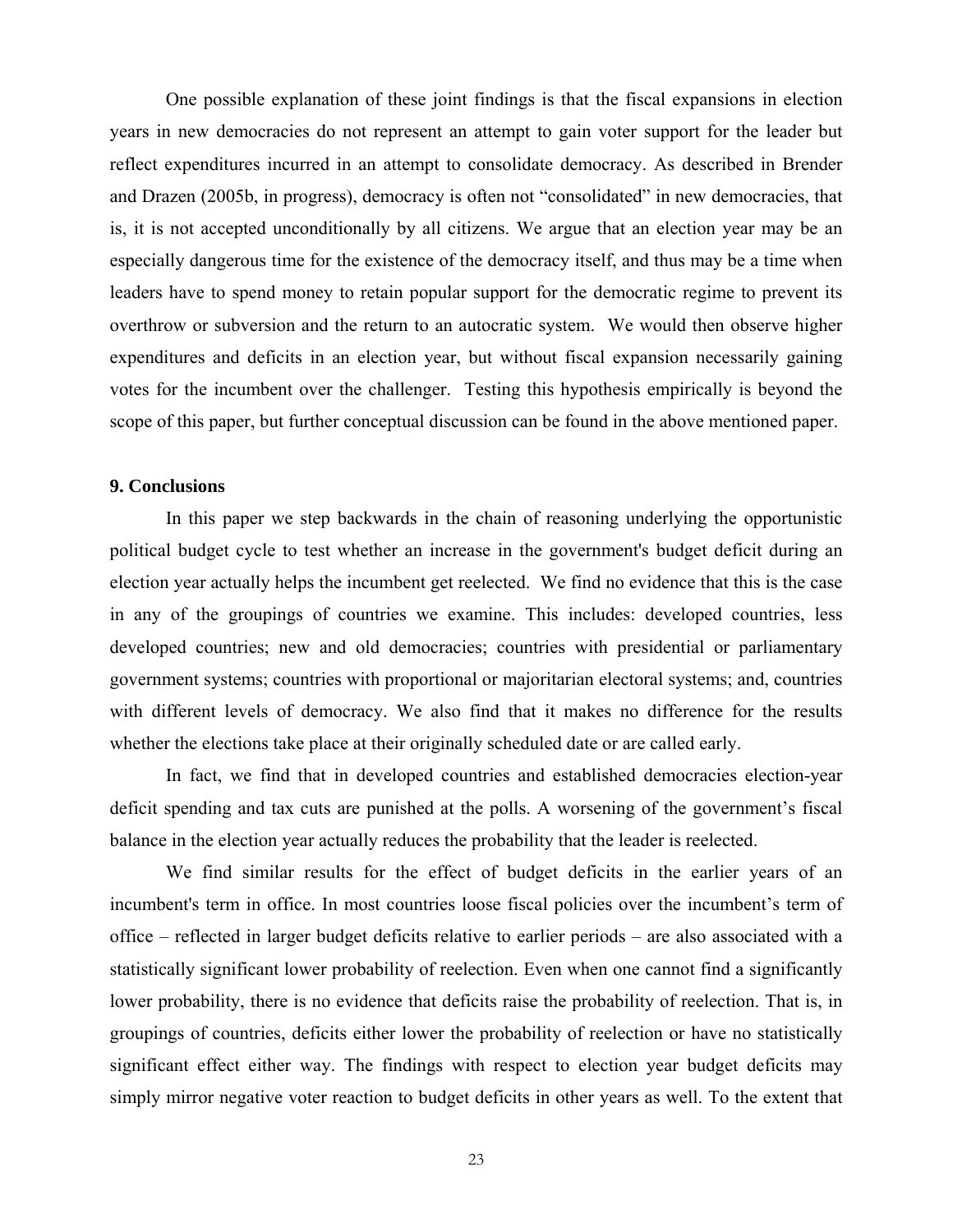voters dislike deficits in general (that is, they are "fiscal conservatives"), it is probably especially difficult to persuade them that they are "good" in an election year. Such fiscal conservatism would lead rational voters to view election-year deficits as clear and costly electoral manipulation and react quite negatively.

We also find that strong macroeconomic performance, reflected in higher growth rates of real GDP per-capita, is associated with a higher probability of reelection only in the less developed countries and in the new democracies. Consistent with previous studies (other than in the US) we do not find significant effects of growth on reelection in developed countries. We also found that in the less-developed countries voters are affected by the overall growth performance over the leader's term in office, but with no additional effect for growth in the election year itself. This finding is not consistent with the proposition in the political business cycle literature that leaders could gain voter support by manipulating the economy to grow faster in election years.

Moreover, the effects we find are not only statistically significant, but also quite substantial quantitatively. An increase of 1 percentage point in the central government surplus ratio to GDP can increase the probability of reelection by 3-4.5 percentage points in the developed/established democracies and an increase of 1 percentage point in the surplus during an election year increases the probability of reelection by 7-9 percentage points.

Our results should raise further questions about the existence of political cycles in fiscal aggregates and especially in deficits as a widespread occurrence. We are *not* arguing that election-year political manipulation does not exist as a general phenomenon. It may take the form of changing the composition but not the level of expenditures (as in Drazen and Eslava [2005a]) or in targeting some voters at the expense of others so as not to increase the overall deficit (as in Drazen and Eslava [2005b]). But, our results say clearly that running deficits in an election year is not an effective tool to help reelection and in fact is punished at the polls in developed countries that are established democracies. Politicians, take note!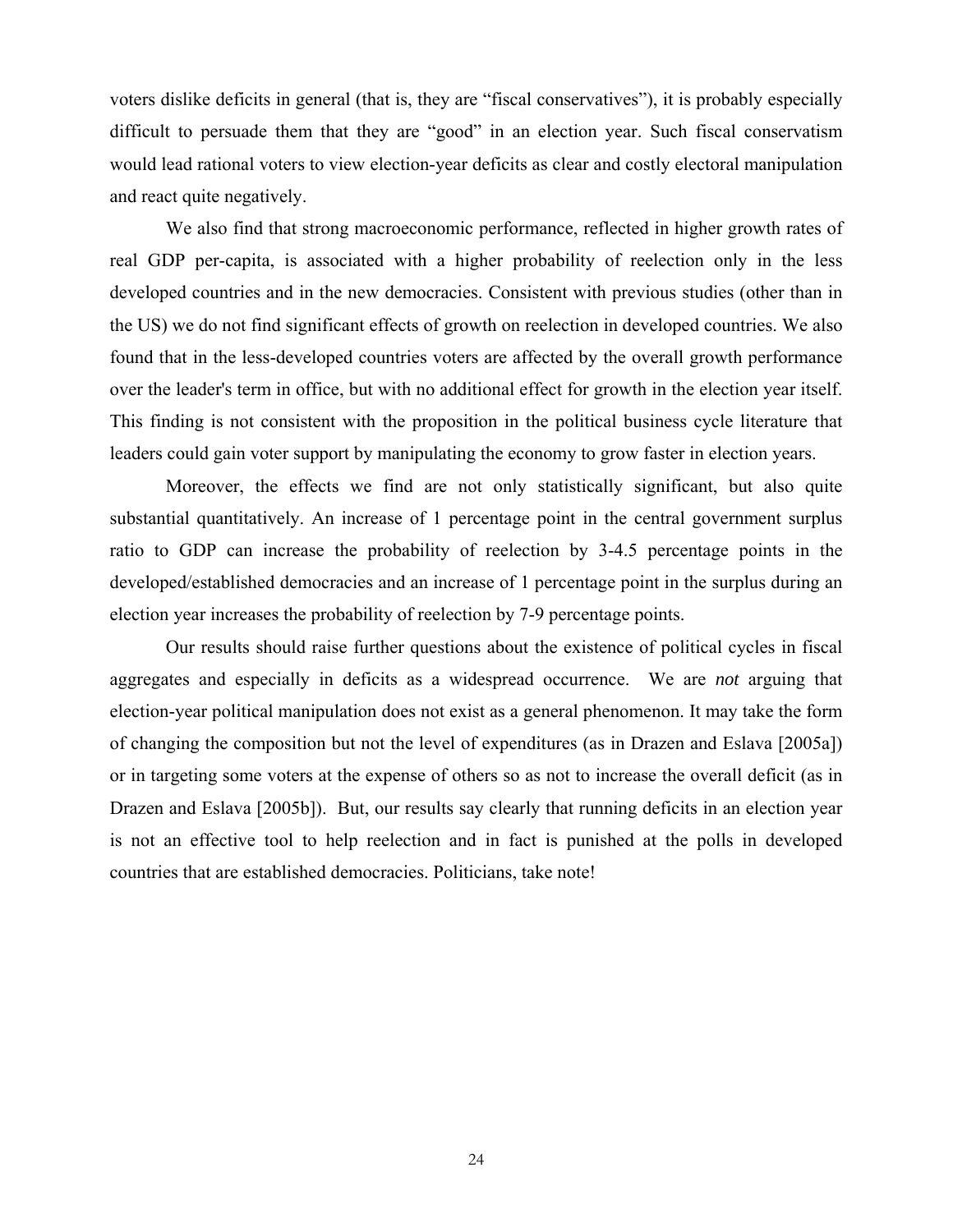## **References**

- Alesina, A., A. Perotti and J. Tavares (1998), "The Political Economy of Fiscal Adjustments", *Brookings Papers on Economic Activity* 1:1998, 197-248.
- Alesina A. and H. Rosenthal (1995), *Partisan Politics, Divided Government and the Economy*, Cambridge, UK: Cambridge University Press.
- Alesina, A., N. Roubini and G. Cohen (1997), *Political Cycles and the Macroeconomy*, Cambridge, MA: MIT Press.
- Alt, J. and A. Chrystal (1983), *Political Economy*, Berkeley, CA: Berkeley University Press.
- Brender, A. (2003), "The Effect of Fiscal Performance on Local Government Election Results in Israel: 1989-1998," *Journal of Public Economics* 87, 2187-2205.
- Brender, A. and A. Drazen (2005a), "Political Budget Cycles in New Versus Established Democracies," *Journal of Monetary Economics* 52, 000-000.

\_\_\_\_\_\_\_\_ (2005b), "Electoral Economics in New Democracies: Affecting Attitudes About Democracy," in progress.

- Drazen, A. (2001), Political Business Cycle after 25 Years, in B. Bernanke and K. Rogoff, eds. *NBER Macroeconomics Annual 2000*, Cambridge, MA: MIT Press, 75-117.
- Drazen, A. and M. Eslava (2005a), "Electoral Manipulation via Voter-Friendly Spending: Theory and Evidence," working paper. (Earlier version circulated as NBER Working Paper 11085).

\_\_\_\_\_\_\_\_\_\_\_ (2005b), "Pork Barrel Cycles," working paper.

- Fair, R. (1978), "The Effect of Economic Events on Votes for President," *Review of Economics and Statistics* 60, 159-72.
- Faust, J. and J. Irons (1999), "Money, Politics, and the Post-War Business Cycle," *Journal of Monetary Economics* 43, 61-89.
- Inglehart, R., *et al.* (2004), "*World Values Surveys and European Values Surveys, 1999-2001*, " Ann Arbor, MI: Inter-university Consortium for Political and Social Research.
- Lewis-Beck, M. (1988), *Economics and Elections: The Major Western Democracies*, Ann Arbor: University of Michigan Press.

Nordhaus, W. (1975), "The Political Business Cycle," *Review of Economic Studies* 42, 169-90.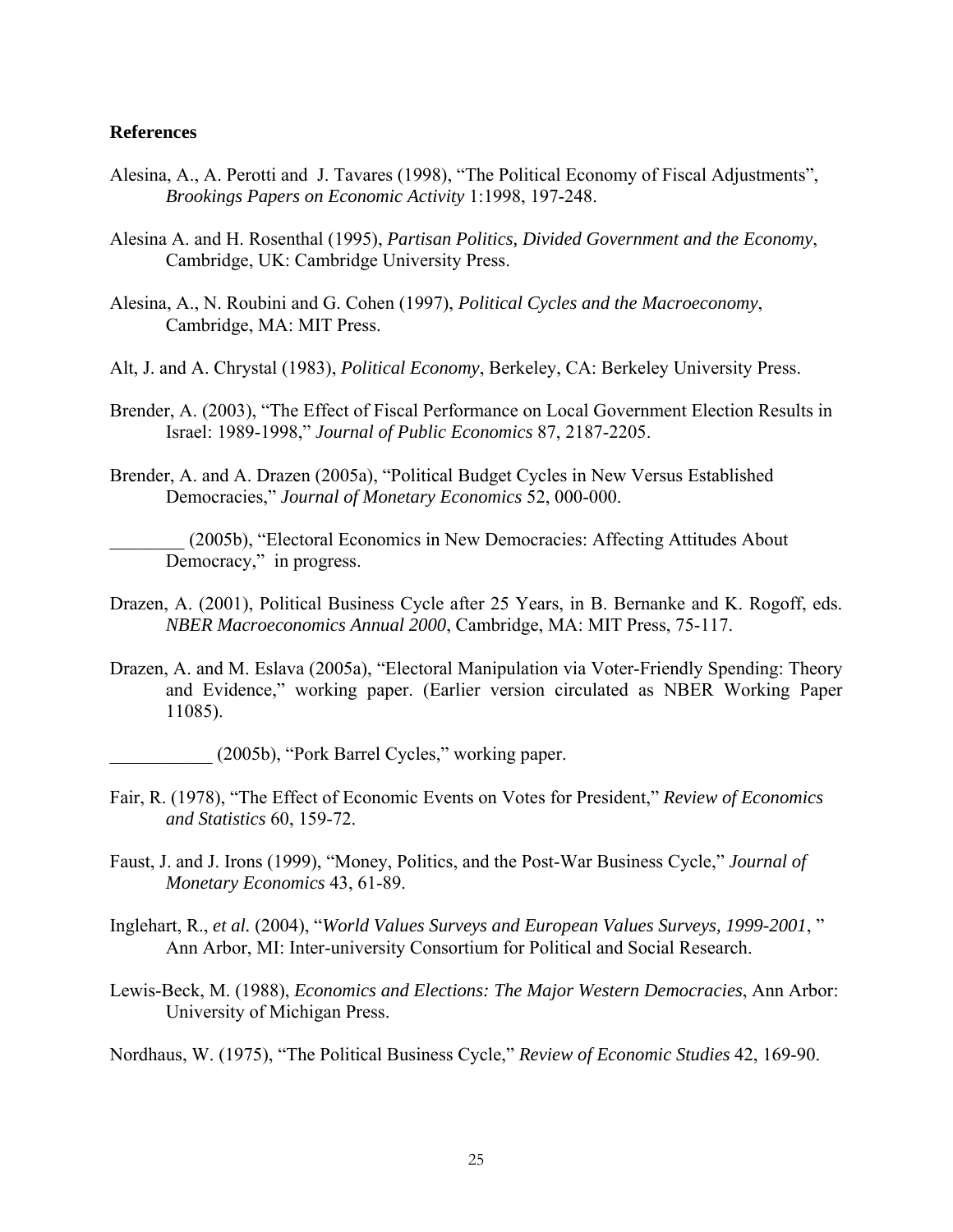\_\_\_\_\_\_\_ (1989), "Alternative Approaches to the Political Business Cycle," *Brookings Papers in Economic Activity* 2, 1989, 1-49.

- Paldam, M. (1979) "Is There An Electoral Cycle? A Comparative Study of National Accounts," *Scandinavian Journal of Economics* 81, 323-42.
- Paldam, M. (1991), "How Robust is the Vote Function? A Study of Seventeen Nations Over Four Decades," in H. Norpoth, M.S. Lewis-Beck and J.D. Lafay, eds., *Economics and Politics: The Calculus of Support*, Ann Arbor: University of Michigan Press.
- Peltzman, S. (1992), "Voters as Fiscal Conservatives," *Quarterly Journal of Economics* 107, 327- 261.
- Persson and Tabellini (1990), *Macroeconomic Policy, Credibility, and Politics*, London: Harwood.
- Persson, T. and G. Tabellini (2003), *The Economic Effect of Constitutions: What Do the Data Say?*, Cambridge, MA: MIT Press.
- Powell, Jr., G. B., and G. Whitten (1993), "A Cross-National Analysis of Economic Voting: Taking Account of the Political Context," *American Journal of Political Science* 37: 391- 414.
- Rogoff, K. (1990), "Equilibrium Political Budget Cycles," *American Economic Review* 80, 21- 36.
- Rogoff, K. and A. Sibert (1988), "Elections and Macroeconomic Policy Cycles," *Review of Economic Studies* 55, 1-16.
- Roubini N. and J. Sachs (1989), "Political and Economic Determinants of Budget Deficits in the Industrial Democracies," *European Economic Review* 33, 903-38.
- Shi, M. and J. Svensson (2002), "Political Budget Cycles in Developed and Developing Countries," working paper.
- Shiller R.J. (1996), "Why Do People Dislike Inflation?, " NBER working paper 5539.
- Strøm, K. and S. M. Lipset (1984), "Macroeconomics and Macropolitics: The Electoral Performance of Democratic Governments," Paper presented at the Annual Meeting of the American Political Science Association, Washington, D.C.

Zárate, R.O. (2005), *[Zárate's Political Collections \(ZPC\)](http://www.terra.es/personal2/monolith/home.htm) 1996-2005*.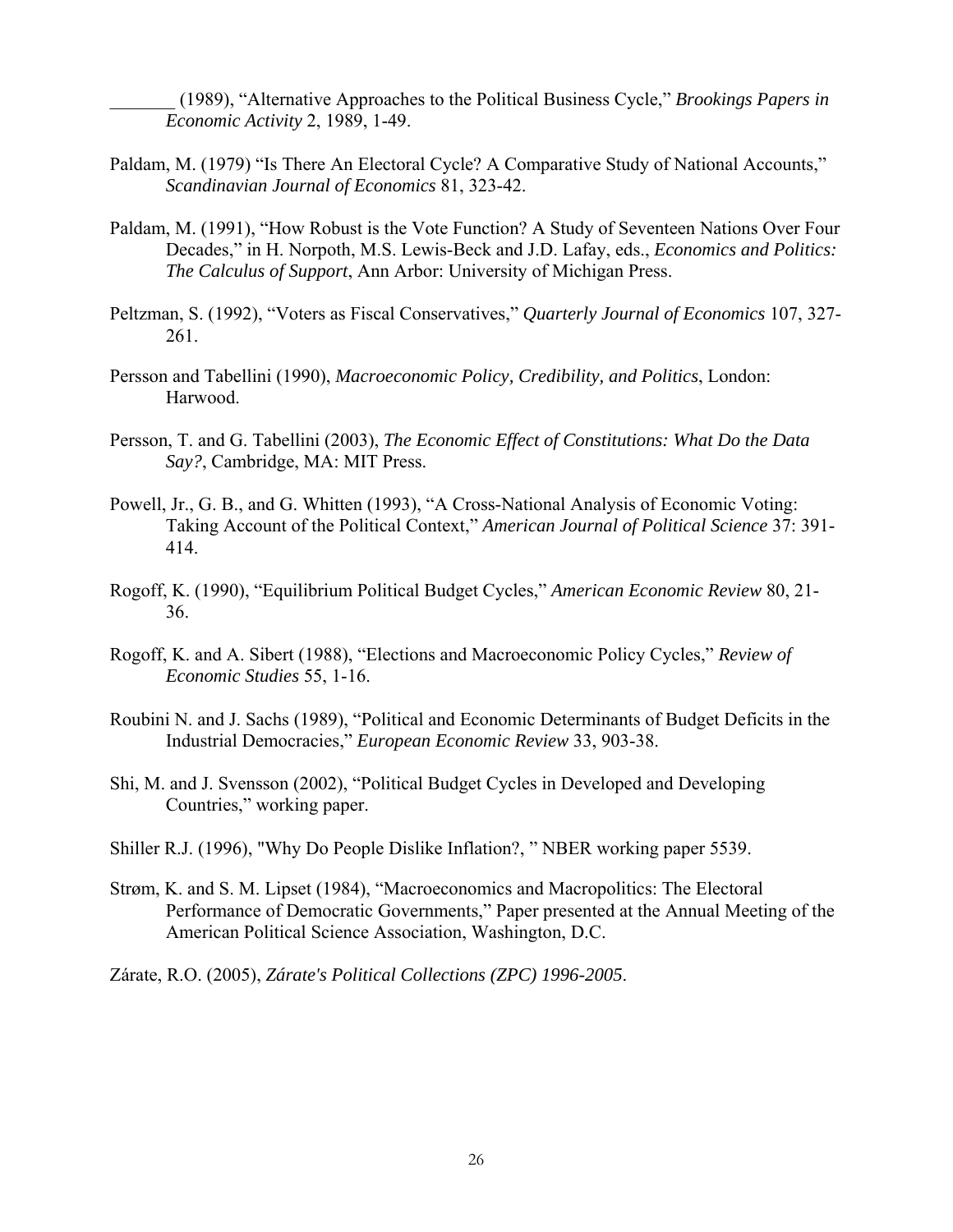# *Data Appendix*

The data used in this study were collected from several sources covering economic, fiscal and political data. We also used information on institutional characteristics of countries, the timing of elections and data related to the party association and career circumstances of country leaders. The data sources which were used in this study are listed in Table A-1.

#### *The Sample*

 $\overline{a}$ 

The fiscal and economic data from the *IFS* and *GFS* are available for the years 1960-2003, and for many countries the period covered is shorter. We therefore restrict our sample to that period, even though election years and election results data are available for a longer period.

To restrict our sample only to democracies, we include only the years in which the country has a nonnegative score in the *POLITY* democracy index. That index is calculated as the sum of the scores that each country receives in each year on two scales: the degree of democracy (a 0 to 10 scale) and the degree of autocracy ( a 0 to -10 scale).

In the former socialist economies in Eastern Europe and the former Soviet Union we exclude the observations for the first two years after transition, as they may represent the simultaneous effect of the shift to democracy and the collapse of central planning, rather than political manipulation of fiscal variables. The countries and the years which are included in the sample are listed in Table A-2.

Our final sample, used for the estimation, consists only of election years in the sample period. The information on election dates were collected from the IDEA dataset "Voter Turnout Since 1945" and complemented by data from the CDP, IFES and the CIA's "World Factbook".<sup>[22](#page-27-0)</sup> In Presidential systems, we used only presidential elections and in Parliamentary systems only parliamentary ones. The identification of the political system was according to whether the chief executive responsible for economic policy is elected directly by the public (presidential) or by parliament (*Parliamentary)*, as in Persson and Tabellini (2002). For example, France is defined as parliamentary since it is the government and the prime-minister– elected by the legislature - which are dominant in determining economic policy, rather than the president. These definitions are based on the variable SYSTEM in the *DPI* dataset. All the election years in the sample are listed in Table A-3.

<span id="page-27-0"></span><sup>22</sup> Additional sources that were used to complement the data on election dates were: **Wikipedia**, the free encyclopedia ([www.wikipedia.org](http://www.wikipedia.org/)); **African Elections Database** <http://africanelections.tripod.com/index.html>) and **Lijphart Elections Archive**, in University of California, San Diego [\(http://dodgson.ucsd.edu/lij\)](http://dodgson.ucsd.edu/lij/).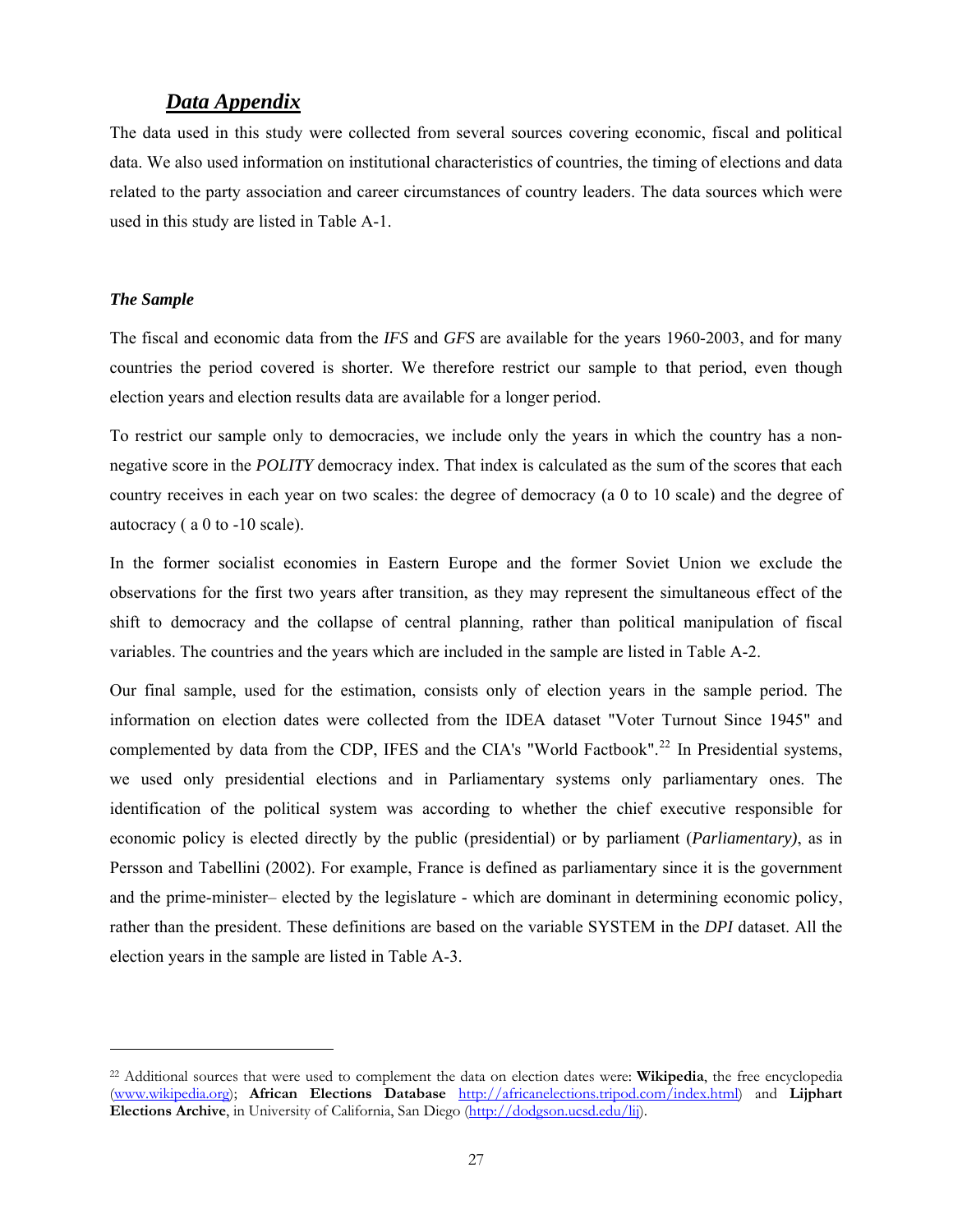#### *Fiscal Years*

In those countries in which the fiscal years are not the calendar years, we adjusted all the data to the fit the fiscal years. For example, in Canada the fiscal year starts on April  $1<sup>st</sup>$  and ends at March  $31<sup>st</sup>$  the following year. Hence, elections on March 2009 will be in the 2008 fiscal year. Data about fiscal years are from the *IFS*, supplemented by GFS data when information is missing in the IFS data.

#### *The Reelection Variable*

The dependent variable is *Reelect* – A binary variable receiving the value 1 if an incumbent leader is reelected in the elections. Data on the names of leaders and their party association were primarily based on ZPC data. The DPI provides data on the term of the leader in office, which allowed us to identify points of change in the leadership of the country, and whether those were election dates or not.

We built the variable in two different ways, constructing a narrow sample and an expanded one (in the *expanded sample* we add observations that were missing values in the Narrow Sample but we do not change any of the observations in the *narrow sample*).

The *Narrow Sample* includes observations in which:

- ∗ The leader has been in office, at least, in the two budgetary years preceding the election year.
- ∗ The leader stayed in office at least until one month before the elections; if he quits within the month before the elections *Reelect* receives the value 0.
- ∗ There is no legal *limit* on the leader's term (based on the variable **MULTPL** in the DPI[23](#page-28-0)), otherwise the observation is excluded. Data on legal limits on leaders' term in office are taken from the DPI.

## The *Expanded Sample* also includes:

- ∗ Leaders who left their position less than 365 days before the elections In these cases *Reelect* receives the value 0.
- ∗ Candidates replacing leaders that were subject to a legal limit, forcing them to quit at the end of their term. In these cases, *Reelect* receives the value 1 if the reigning leader's party is winning in the elections and 0 if it loses.

<span id="page-28-0"></span><sup>&</sup>lt;sup>23</sup> For missing years we assumed that the legal limit remained as in the closest year in the sample.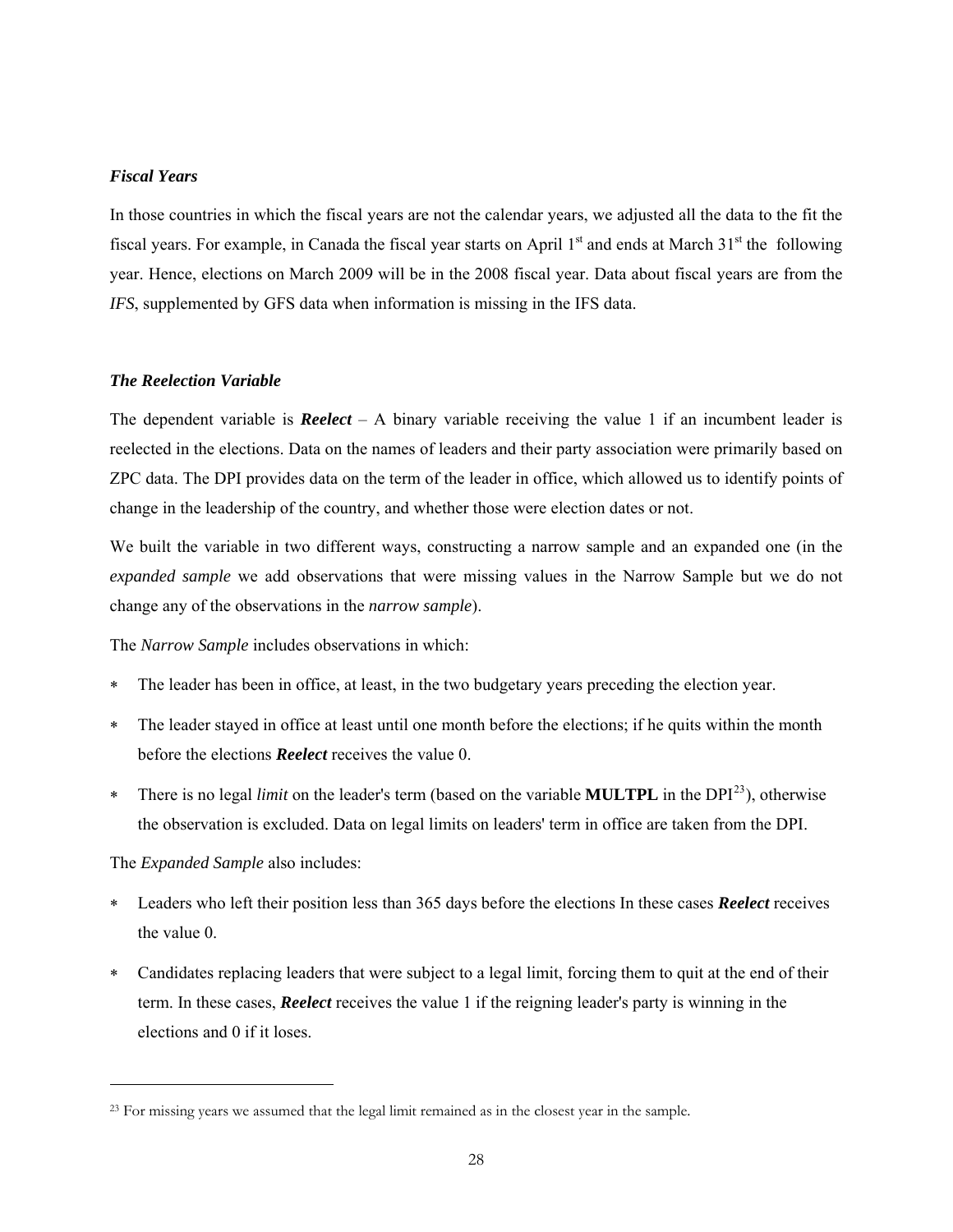∗ Leaders replacing a previous leader who died in the election year or in the preceding it. In these cases the replacing leader is considered as continuing the original leader's term.

#### *Fiscal Policy Variables*

The fiscal policy variables are calculated on the basis of *IFS* variables, supplemented by GFS data when needed. In some cases we used alternative sources, as detailed in Brender and Drazen (2005c, the BOI discussion paper) Table A-I-1.

*Balance* is the difference between the central government's *Total Revenue & Grants* and *Total Expenditure* (*i.e.*, the fiscal surplus) for each country in each year. All these variables are presented as a percentage of *GDP* which is also taken from the IFS.

Using *Balance* we calculated *BALCH\_term*, *BALCH\_ey* and *BALCH\_term+ey*, in the following way:

*BAL0* is the value of *Balance* in the election year and *BAL-i* is the value of *Balance* i years before the elections.

• *BALCH\_term* =  $\frac{1}{2}$  \* (*BAL<sub>-1</sub>* + *BAL<sub>-2</sub>*) –  $\frac{1}{2}$  \* (*BAL<sub>-3</sub>* + *BAL<sub>-4</sub>*); which is the change in the average central government balance in the two years preceding the elections (not including the election year) compared to the previous two years.

\* Where there are no data on *BAL*-3 and *BAL*-4 then: *BALCH\_term* = *BAL-1* - *BAL*-2

- *BALCH*  $ey = BAL_0 BAL_1$ ; which is the change in the balance in the election year relative to the previous year.
- **BALCH\_term+ey** = 1/3 \* (**BAL**<sub>0</sub> + **BAL**<sub>1</sub> + **BAL**<sub>2</sub>) 1/3 \* (**BAL**<sub>3</sub> + **BAL**<sub>4</sub> + **BAL**<sub>5</sub>); which is the change in the average balance to GDP ratio in the last 3 years of the term, including the elections year, compared to the previous 3 years.
	- \* if there are no data on *BAL*-3 , *BAL*-4 and *BAL*-5 then:

*BALCH* term+ey =  $\frac{1}{2}$  \* (*BAL<sub>0</sub>* + *BAL<sub>-1</sub>*) – *BAL*<sub>-2</sub>

#### *Economic Variables*

The economic growth calculation is based on: *GDPPC,* real per-capita GDP for each country in each year, which is taken from the WDI dataset of the World Bank.

Using *GDPPC* we calculate: *GDPPC\_gr* and *GDPPC\_gr\_ey* in the following way: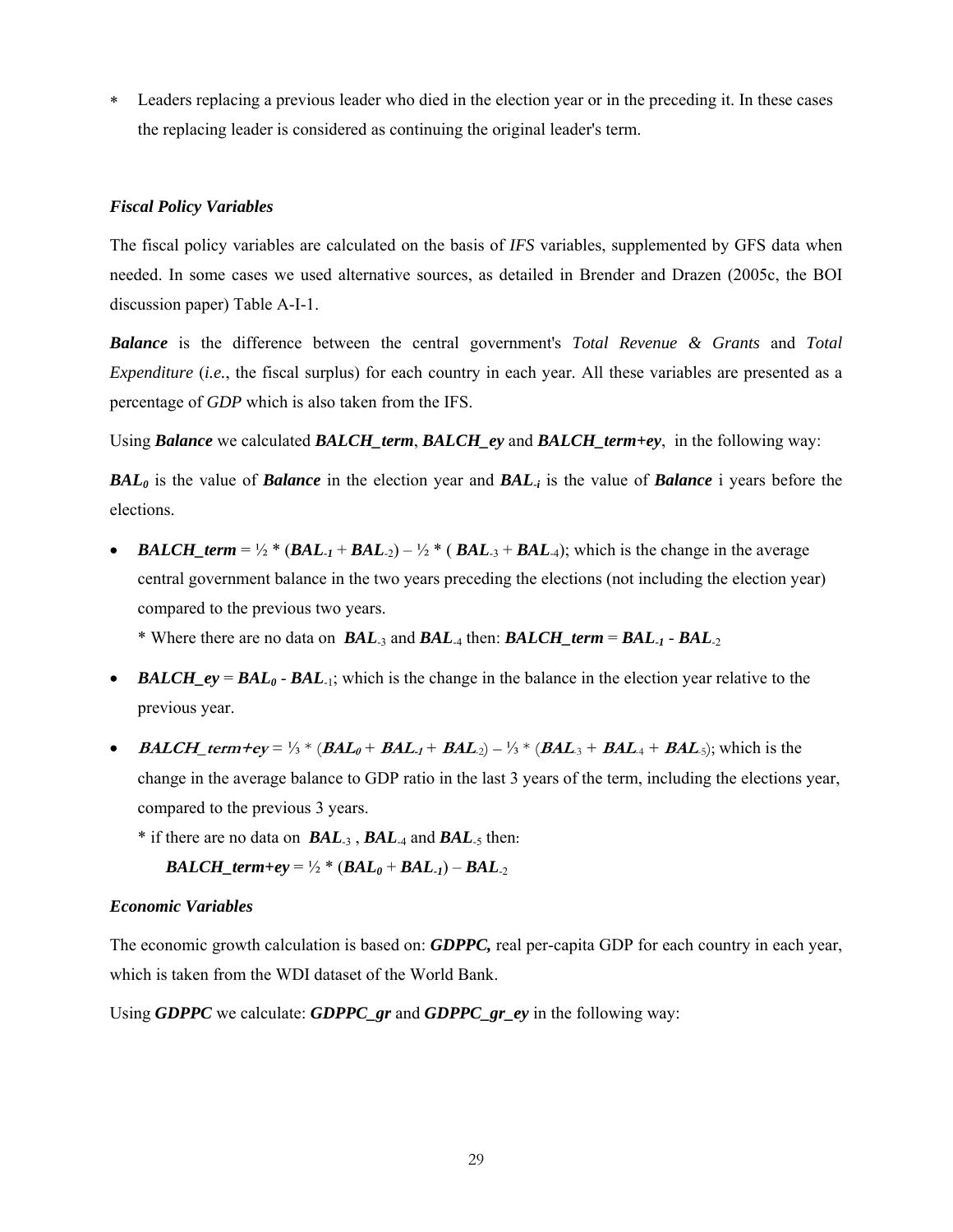*GDPPC0* is the value of *GDPPC* in the election year, *GDPPC -1* is the value of *GDPPC* in the previous year and *GDPPC -x* is the value of *GDPPC* in the year in which the leader assumed his office (usually the previous election year), where  $x$  is the number of years in office:

• **GDPPC\_gr** = 100 • 
$$
\left(\sqrt[x]{\left(\frac{\text{GDPPC}_0}{\text{GDPPC}_{x}}\right)} - 1\right)
$$

• 
$$
GDPPC\_gr\_ey = 100 \cdot \left(\frac{GDPPC_0}{GDPPC_{-1}} - 1\right)
$$

 $*$  In the Expanded sample  $GDPPC<sub>0</sub>$  receives the value of  $GDPPC<sub>-1</sub>$  if the leader left his office in the year preceding the election year.

#### *Economic Control Variables*

*GDP* trend is the trend of real GDP (country specific) which was computed using the Hodrick-Prescott filter on the *"GDP* in constant 1995 US\$" series of the WDI. Using this variable we calculated for each country in every year the deviation of real GDP from its trend, and used it in the following way to compute the change in this deviation in the election year:

 $GDP_0$  and  $GDP$  trend<sub>0</sub> are the values of GDP and GDP trend in the election year, and GDP<sub>-1</sub> and GDP trend<sub>-1</sub> are the values of these variables in the year preceding the election year:

• **GDPD\_trend\_e**y = 
$$
\left(\frac{\text{GDP}_0}{\text{GDP_trend}_0} - \frac{\text{GDP}_1}{\text{GDP_trend}_{-1}}\right)
$$

*INF* is the inflation rate for each country in each year, which is taken from the WDI dataset of the World Bank, supplemented by IFS data when needed.

Using *INF* we calculated *INFCH\_ey* and *Average\_INF* in the following way:

*INF<sub>0</sub>* is the value of *INF* in the election year, *INF<sub>-i</sub>* is the value of *INF* i years before the elections and *INF*  $\cdot$ *x* is the value of *INF* in the year in which the leader assumed his office (usually the previous election year), where  $x$  is the number of years in office:

• *INFCH\_ey* = *INF<sub>0</sub>* - *INF*<sub>-1</sub>; which is the change in the inflation rate in the election year relative to the previous year.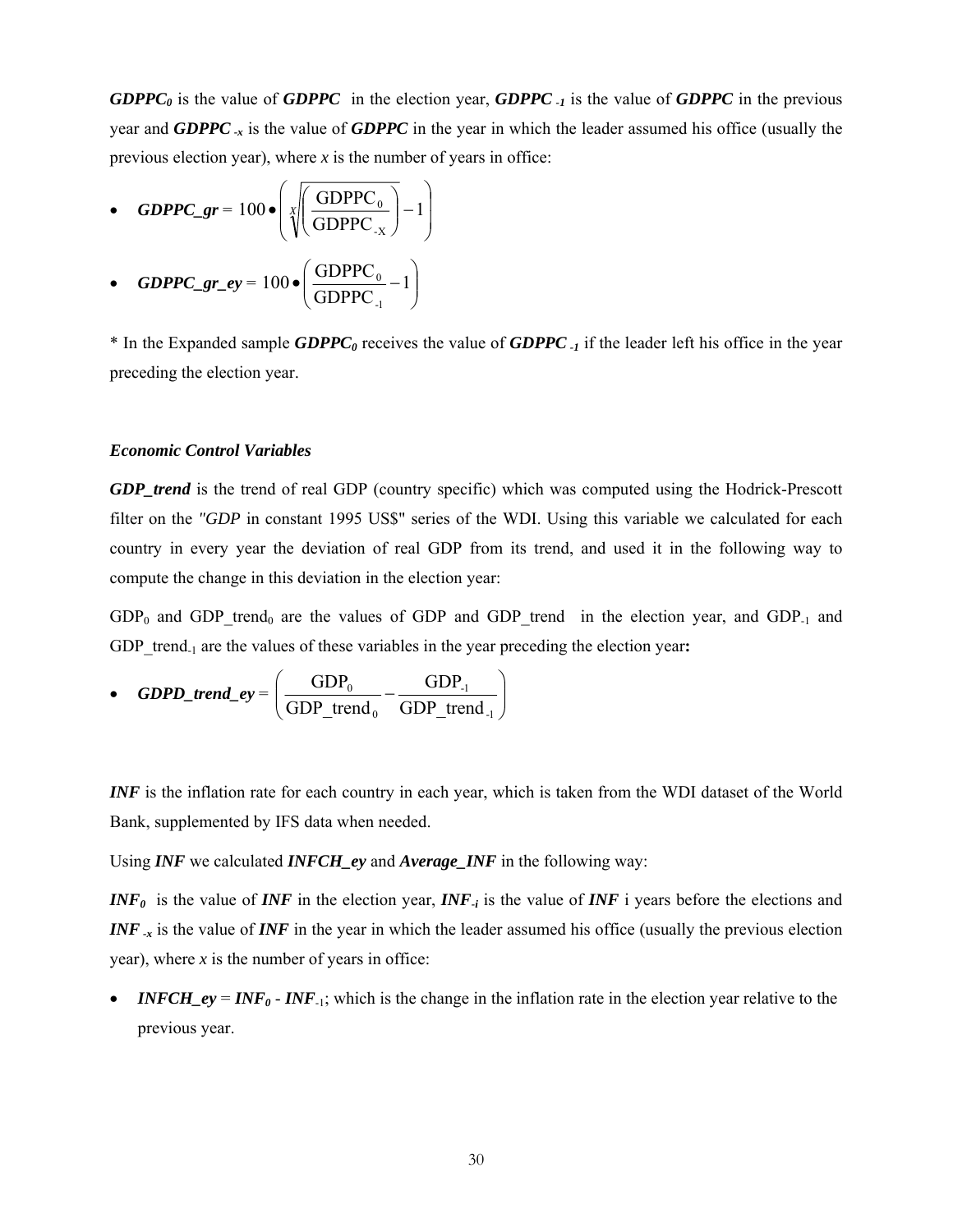• **Average** 
$$
INF = 100 \bullet \left( \sqrt[x]{\prod_{i=X+1}^{0} \left(1 + \frac{INF_i}{100}\right)} - 1 \right)
$$
; which is the average inflation rate during the

leader's term.

\* In the Expanded sample  $INF_0$  receives the value of  $INF_{-1}$  if the leader left his office in the year preceding the election year.

In the final dataset we truncated the extreme values, and gave all values above the truncation point of a variable the value of the truncation point. The truncation points are:

For *INF* – in developed countries: 20%, in less developed countries: 60%.

For *INFCH*  $ev - in$  less developed countries: 60%.

For *Average\_INF* – in less developed countries: 80%.

In those cases where the inflation variable was truncated we added a binary variable with a value of 1 in the countries with high inflation. However, where these variables turned out not to be significant and not to affect the other coefficients, we dropped them from the final specification.

#### *Political Strength Control Variables*

The political strength variables for each country in each election year are mainly based on *DPI* data about the number of seats that the leader's party holds in parliament and the percent of votes that the president received in the previous elections (both in the first and the last rounds).These variables (GOVSEAT, OPPSEAT, PERCENT1, PERCENTL in *DPI*) are available for the period 1975-2000. For the other years: 1961-1975 and 2001-2003, we used data from *IDEA* and completed missing information from *CDP*:

*PARTY* - the percent of seats in the parliament held by the leader's party in the year preceding the election year. It receives the value 0 in a presidential system (in cases where data are from *IDEA* it is the proportion of the public's votes received by the party).

*VOTES* - the percent of votes for the leader in a presidential system in the first round of the previous elections; receives the value 0 in a parliamentary system.

*VOTES R2* - the percent of the votes for the leader in a presidential system in the last round of the previous elections (usually the second round); receives the value 0 in a parliamentary system and the value of *VOTES* if there was no second round.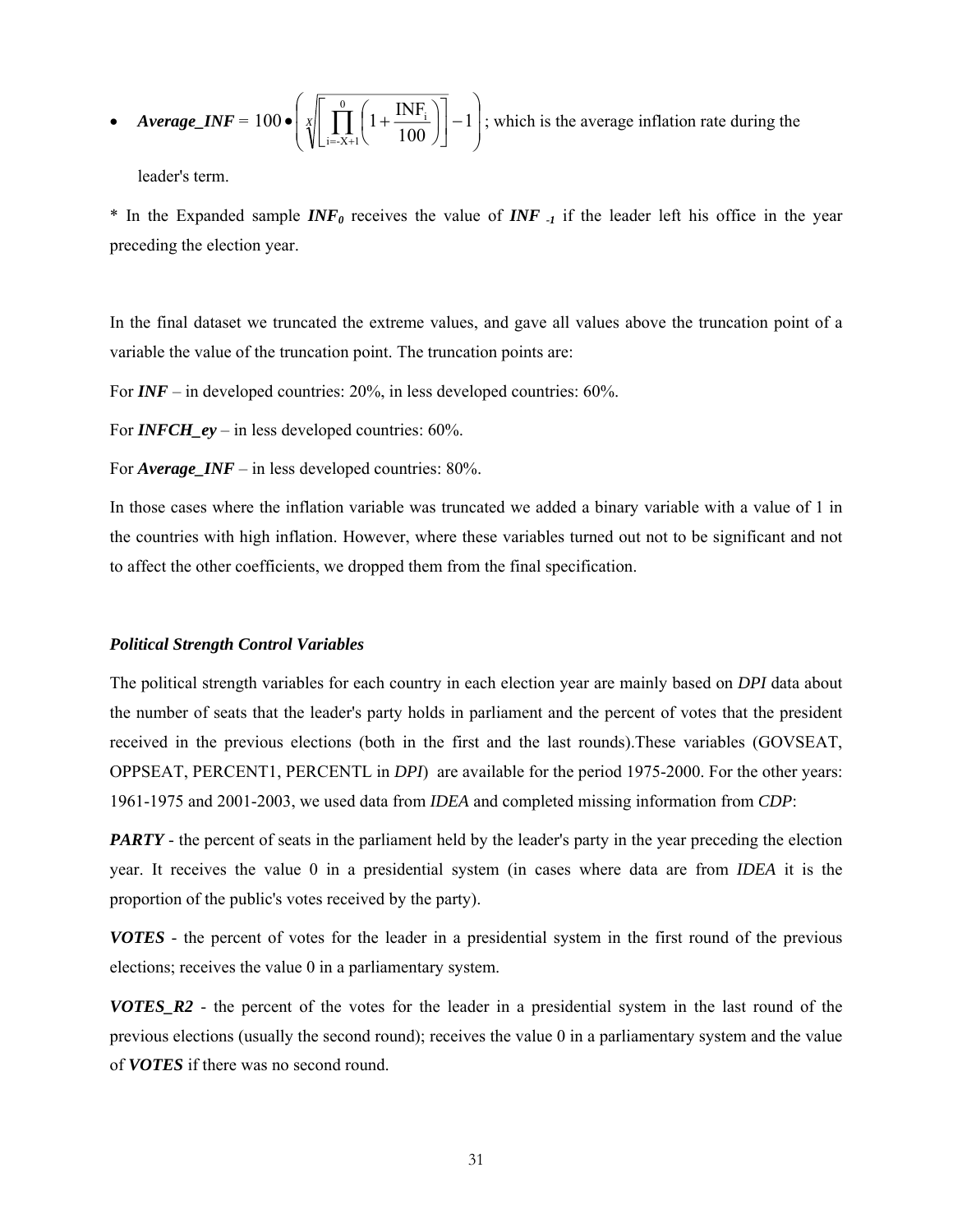*D\_R2 -* A binary variable receiving the value 1 for a leader in a presidential system who had to run in a second round in the previous elections.

#### *New vs. Old Democracies*

*New\_Democracy* – A binary variable, for each country in each election year, receiving the value 1 for the period of the first 4 elections after a country with a negative *polity* value in the *POLITY IV* dataset shifted to non-negative values, not counting the elections in the transition year. Otherwise, the country is defined as an *Old Democracy* and the variable receives a value of 0.

*Old* – A binary variable, for each country in each election year, receiving the value 1 if country is defined as an *Old Democracy* in that year. The years in which countries are defined as *New Democracies* are listed in Table A-2.

#### *Developed vs. Less Developed Countries*

*Developed* – A binary variable, for each country, receiving the value 1 for OECD economies that were members of the organization during the entire sample period.

*Less\_Developed* – A binary variable, for each country, receiving the value 1 for all the countries that are not defined as developed. The *Developed* countries are listed in Table A-2.

#### *Presidential vs. Parliamentary Constitutional Rules*

Based on the constitutional rules defined above we calculated the following variables:

*Pres -* A binary variable, for each country in each election year, receiving the value 1 in a country with a *Presidential* system, and 0 otherwise.

*Parl -* A binary variable, for each country in each election year, receiving the value 1 in a country with a *Parliamentary* system, and 0 otherwise.

The constitutional rules of the various countries are listed in Table A-2.

#### *Proportional vs. Majoritarian Electoral Rules*

The *DPI* provides information, in each country and in each election year, whether candidates for presidency or parliament are elected based on the total share of votes received by their party or on the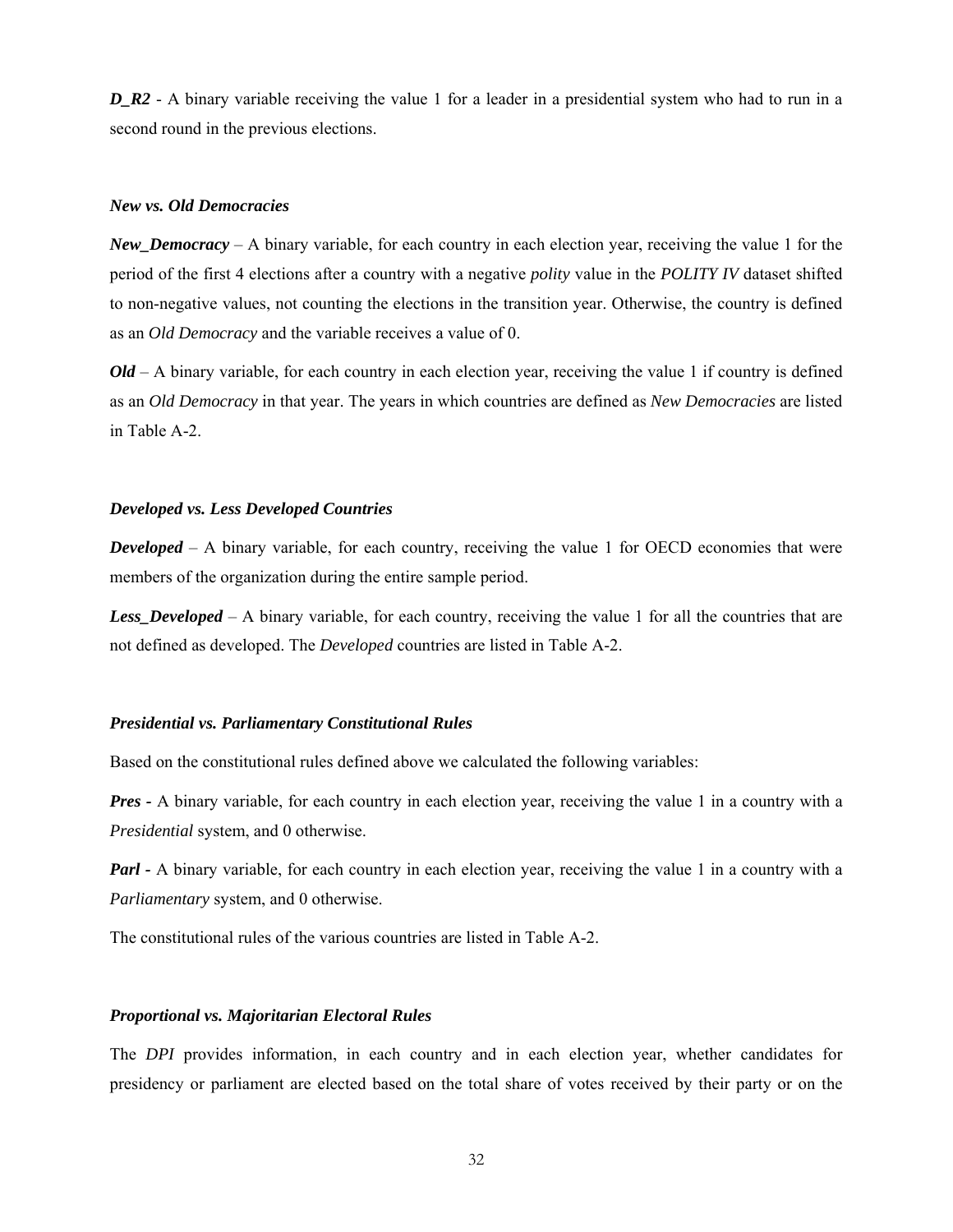majority of votes in each voting zone (e.g., district). In the former case the electoral system is defined in the *DPI* as *Proportional* representation (PR in the *DPI*) and in the latter as *Majoritarian* representation.

*Prop* – A binary variable, for each country in each election year, receiving the value 1 in a country with a *Proportional* electoral system and 0 otherwise.

*Maj* – A binary variable, for each country in each election year, receiving the value 1 in a country with a *Majoritarian* electoral system, and 0 otherwise.

The electoral systems of the countries are listed in Table A-2.

#### *Level of Democracy*

We split the sample between countries with a *polity* score (in the *DPI*) of 0 to 9 and those with a score of 10. More than 50 percent of the data points represent countries with a score of 10. Where the score changed during the covered period, we split the data points for that country according to the score in each year. Based on the distinction between the two levels we computed the following variables:

*High* – A binary variable, for each country in each election year, receiving the value 1 where the *polity* score is 10.

*Low* – A binary variable, for each country in each election year, receiving the value 1 where the *polity* score is between 0 and 9.

#### *Predetermined vs. Early Elections*

Based on the legally determined frequency of elections in a country (from the *CIA's "World Factbook")*, we identified when the next elections should have been held. If the elections were held in the expected year we classified them as *predetermined*; otherwise they were classified as *early* (or endogenous)*.*

*Pred* – A binary variable, for each country in each election year, receiving the value 1 if the elections are defined as *predetermined***.**

*Early* – A binary variable, for each country in each election year, receiving the value 1 if the elections are defined as *early*.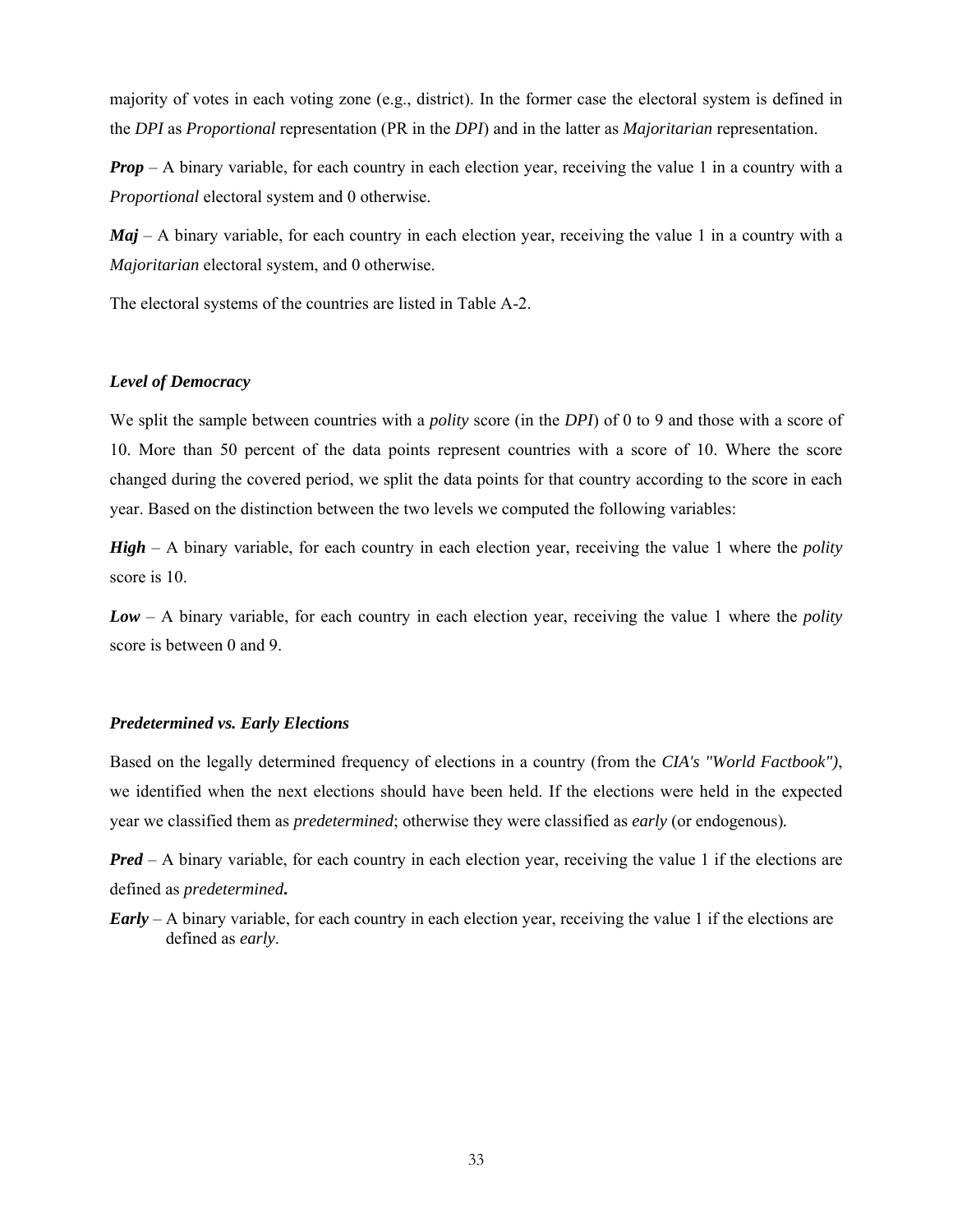# *Table A-1: Data Sources*

|                                           |               |                                                          |                                                                            |                                                                                                                   | <b>Available</b> |
|-------------------------------------------|---------------|----------------------------------------------------------|----------------------------------------------------------------------------|-------------------------------------------------------------------------------------------------------------------|------------------|
| <b>Source Name</b>                        | <b>Code</b>   | <b>IDataset Producer</b>                                 | <b>Date</b>                                                                | <b>Variables</b>                                                                                                  | Years            |
| <b>International Financial Statistics</b> | <b>IIFS</b>   | International Monetary Fund                              | 2003                                                                       | central government total expenditure and<br>total revenue and grants; nominal GDP                                 | 1960-2003        |
| <b>Government Financial Statistics</b>    | <b>GFS</b>    | International Monetary Fund                              | 2003                                                                       | central government total expenditure and<br>total revenue and grants                                              | 1960-2003        |
| <b>World Development Indicators</b>       | <b>WDI</b>    | The World Bank                                           | 2003<br>GDP per capita in constant 1995 US\$,<br>GDP in constant 1995 US\$ |                                                                                                                   | 1960-2003        |
| <b>POLITY IV</b>                          | <b>POLITY</b> | University of Maryland                                   | 2003                                                                       | Level of Democracy index                                                                                          | 1800-2003        |
| Database of Political Institutions DPI    |               | The World Bank                                           | 2000                                                                       | political system, term limits, election<br>results and the allocation of seats in<br>parliament, election system. | 1975-2000        |
| Voter Turnout Since 1945 to<br>Date       | <b>IDEA</b>   | Institute for Democracy<br>and Electoral Assistance      |                                                                            | Current election years, election results                                                                          | 1945-2001        |
| The Center on Democratic<br>Performance   | <b>CDP</b>    | <b>Binghamton University</b>                             |                                                                            | Current election years, election results, election<br>dates                                                       | 1974-2000        |
| Electionguide.org                         | <b>IFES</b>   | <b>International Foundation</b><br>for Electoral Systems |                                                                            | Current election dates                                                                                            | 1998-2005        |
| <b>World Political Leaders</b>            | <b>ZPC</b>    | Zárate's Political<br>Collections                        |                                                                            | Current leaders' names and their party association                                                                | 1945-2005        |
| The World Factbook                        | <b>CIA</b>    |                                                          |                                                                            | Central Intelligence Agency Current election dates, frequency of elections in<br>a country, political system      | 1960-2005        |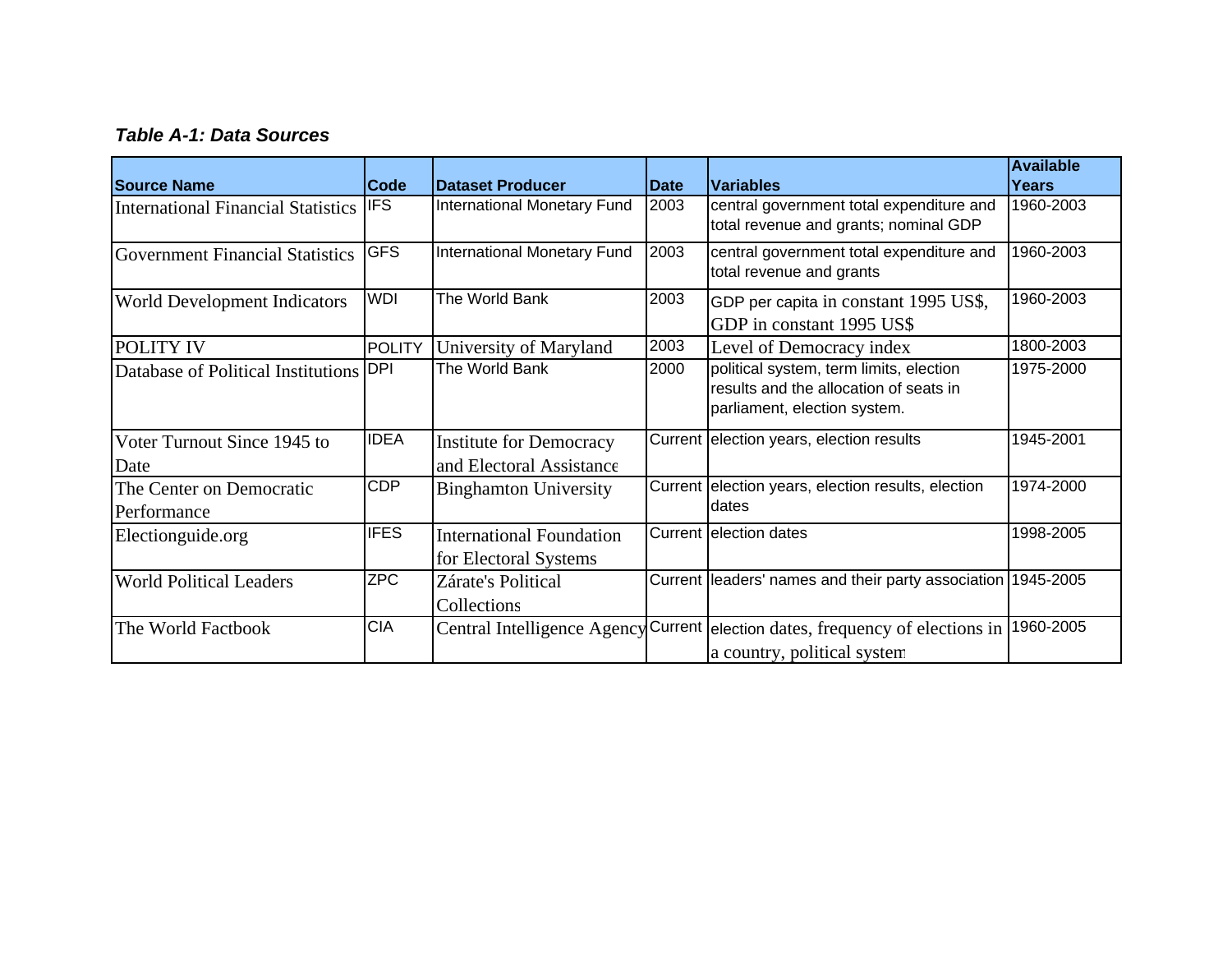## *Table A2: Sample Characteristics.*

|                         |                           | <b>Years Included in the</b>       | <b>Elections in the</b>    | <b>Additional Elections in</b>   | <b>Developed</b>        | Parliamentary           | Proprotional            | Years as a New Democracy |
|-------------------------|---------------------------|------------------------------------|----------------------------|----------------------------------|-------------------------|-------------------------|-------------------------|--------------------------|
| No.                     | <b>Country</b>            | <b>Expanded Sample</b>             | Narrow sample <sup>1</sup> | the Expanded sample <sup>1</sup> | <b>Economy</b>          | <b>System</b>           | <b>System</b>           | in the Sample            |
| $\mathbf{1}$            | Argentina                 | 1983-2003                          | 3(3)                       | 1(1)                             |                         |                         | X                       | 1983-2003                |
| $\mathbf{2}$            | <b>Australia</b>          | 1961-2002                          | $\overline{13}$            | $\mathbf{1}$                     | X                       | $\overline{X}$          | $\overline{\mathsf{x}}$ |                          |
| 3                       | <b>Austria</b>            | 1960-1999                          | $\overline{7}$             | $\overline{1}$                   | $\overline{\mathsf{x}}$ | $\overline{x}$          | $\overline{\mathsf{x}}$ |                          |
| $\overline{\mathbf{4}}$ | <b>Belgium</b>            | 1960-1998                          | 8                          | $\overline{1}$                   | $\overline{\mathsf{x}}$ | $\overline{\mathsf{x}}$ | $\overline{\mathsf{x}}$ |                          |
| 5                       | <b>Bolivia</b>            | 1985-2003                          | $\mathbf 0$                | 4(3)                             |                         |                         | $\overline{\mathsf{x}}$ | 1982-1997                |
| 6                       | <b>Brazil</b>             | 1985-1994                          | $\mathbf 0$                | 1(1)                             |                         |                         | $\mathsf X$             | 1985-1994                |
| $\overline{7}$          | <b>Bulgaria</b>           | 1990-2003                          | 1(1)                       | 0                                |                         |                         | $\overline{\mathsf{x}}$ | 1990-2003                |
| 8                       | Canada                    | 1965-2001                          | $\overline{7}$             | $\overline{2}$                   | $\overline{X}$          | X                       |                         |                          |
| 9                       | <b>Chile</b>              | 1960-1972, 1989-2000               | $\mathbf 0$                | 3(2)                             |                         |                         |                         | 1989-2000                |
| 10                      | Colombia                  | 1971-2003                          | $\pmb{0}$                  | $\overline{7}$                   |                         |                         | X                       |                          |
| 11                      | Costa Rica                | 1972-2002                          | 0                          | 8                                |                         |                         | $\overline{x}$          |                          |
| 12                      | <b>Cyprus</b>             | 1975-2003                          | 5(1)                       | 0                                |                         |                         | $\overline{\mathsf{x}}$ | 1975-1983                |
| 13                      | <b>Czech Republic</b>     | 1993-2003                          | 2(2)                       | $\mathbf 0$                      |                         | X                       | $\overline{\mathsf{x}}$ | 1993-2002                |
| 14                      | <b>Denmark</b>            | 1960-2000                          | 11                         | $\pmb{0}$                        | $\overline{\mathsf{x}}$ | $\overline{\mathsf{x}}$ | $\overline{\mathsf{x}}$ |                          |
| 15                      | <b>Dominican Republic</b> | 1978-2000                          | 2(2)                       | 4(2)                             |                         |                         | $\overline{X}$          | 1978-1994                |
| 16                      | Ecuador                   | 1979-2003                          | $\mathbf 0$                | 5(4)                             |                         |                         | $\overline{x}$          | 1979-1996                |
| 17                      | <b>El Salvador</b>        | 1984-2000                          | $\mathbf 0$                | 3(3)                             |                         |                         | $\overline{\mathsf{x}}$ | 1984-2000                |
| 18                      | <b>Estonia</b>            | 1991-2001                          | $\mathbf 0$                | 1(1)                             |                         | $\overline{X}$          | $\overline{\mathsf{x}}$ | 1991-2001                |
| 19                      | Fiji                      | 1970-1986, 1990-1999               | 4(4)                       | $\mathbf 0$                      |                         | $\overline{x}$          |                         | 1970-1986, 1990-1999     |
| 20                      | Finland                   | 1960-1998                          | $\overline{7}$             | $\mathbf 0$                      | $\overline{X}$          | $\overline{X}$          | $\overline{\mathsf{x}}$ |                          |
| 21                      | France                    | 1972-1997                          | 5                          | 0                                | $\overline{\mathsf{x}}$ | $\overline{X}$          | $\overline{X+}$         |                          |
| 22                      | Georgia                   | 1998-2002                          | $\overline{1(1)}$          | $\mathbf 0$                      |                         |                         | $\overline{X}$          | 1998-2002                |
| 23                      | Germany                   | 1971-1998                          | 6                          | $\mathbf{1}$                     | $\overline{X}$          | X                       | $\overline{\mathsf{x}}$ |                          |
| 24                      | Greece                    | 1960-1966, 1975-1999               | 4(2)                       | $\overline{1}$                   | $\overline{\mathsf{x}}$ | $\overline{X^*}$        | $\overline{\mathsf{x}}$ | 1975-1989                |
| 25                      | Guatemala                 | 1966-1973, 1986-2003               | $\mathbf 0$                | 4(4)                             |                         |                         | $\overline{\mathsf{x}}$ | 1966-1973, 1986-2003     |
| 26                      | Guyana                    | 1966-1979, 1992-1997               | 2(2)                       | 1(1)                             |                         | $\overline{X^*}$        | $\overline{\mathsf{x}}$ | 1966-1979, 1992-1997     |
| 27                      | <b>Honduras</b>           | 1982-2000                          | $\mathbf 0$                | 3(3)                             |                         |                         | $\overline{\mathsf{x}}$ | 1982-1997                |
| 28                      | <b>Hungary</b>            | 1990-2003                          | 2(2)                       | 1(1)                             |                         | X                       | $\overline{X}$          | 1990-2003                |
| 29                      | Iceland                   | 1972-2003                          | 8                          | $\mathbf 0$                      | $\overline{\mathsf{x}}$ | $\overline{\mathsf{x}}$ | $\overline{X}$          |                          |
| 30                      | India                     | 1960-2001                          | 5                          | 3                                |                         | $\overline{\mathsf{x}}$ | $\overline{x}$          | 1960-1967                |
| 31                      | <b>Ireland</b>            | 1960-2002                          | $\overline{10}$            | $\mathbf 0$                      | $\overline{X}$          | $\overline{x}$          | $\overline{\mathsf{x}}$ |                          |
| 32                      | <b>Israel</b>             | 1961-1972, 1974-1984,<br>1986-2001 | $\overline{6}$             | $\overline{3}$                   |                         | $\overline{X^*}$        | $\overline{\mathsf{x}}$ |                          |
| 33                      | <b>Italy</b>              | 1960-1998                          | 6                          | $\pmb{0}$                        | $\overline{\mathsf{x}}$ | $\overline{\mathsf{x}}$ | $\overline{\mathsf{x}}$ |                          |
| 34                      | Jamaica                   | 1975-1985, 2000-2002               | $\overline{2}$             | 0                                |                         | $\overline{\mathsf{x}}$ |                         |                          |
| 35                      | Japan                     | 1970-1993                          | 5                          | $\overline{1}$                   | $\overline{\mathsf{x}}$ | $\overline{\mathsf{x}}$ | $\overline{\mathsf{x}}$ |                          |
| 36                      | Korea                     | 1963-1971, 1988-1997               | 1(1)                       | 1(1)                             |                         | $\overline{X^*}$        | $\overline{X}$          | 1963-1971, 1988-1997     |
| 37                      | Lithuania                 | 1993-2002                          | 2(2)                       | $\mathbf 0$                      |                         |                         | $\overline{\mathsf{x}}$ | 1993-2002                |
| 38                      | Luxembourg                | 1970-1974, 1976-1997               | 5                          | $\mathbf 0$                      | X                       | X                       | $\overline{x}$          |                          |
| 39                      | Madagascar                | 1992-2001                          | 2(2)                       | 0                                |                         |                         | $\overline{X}$          | 1992-2001                |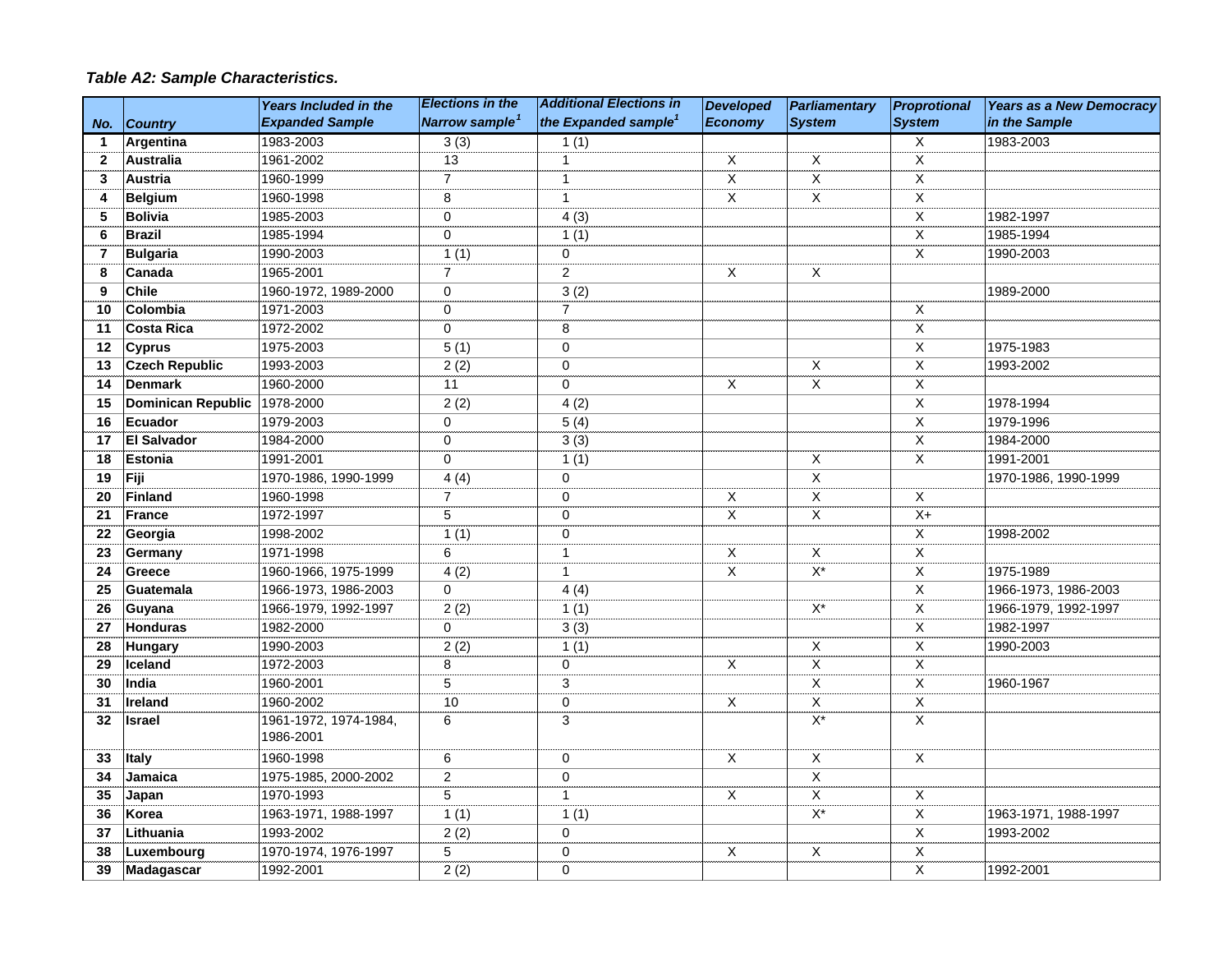## *Table A2: Cont.*

|     |                              | <b>Years Included in the</b>       | <b>Elections in the</b>    | <b>Additional Elections in</b>   | Developed      | Parliamentary           | Proprotional            | Years as a New Democracy |
|-----|------------------------------|------------------------------------|----------------------------|----------------------------------|----------------|-------------------------|-------------------------|--------------------------|
| No. | <b>Country</b>               | <b>Expanded Sample</b>             | Narrow sample <sup>1</sup> | the Expanded sample <sup>1</sup> | <b>Economy</b> | <b>System</b>           | <b>System</b>           | in the Sample            |
| 40  | <b>Malaysia</b>              | 1960-1999                          | 7(3)                       | $\mathbf{1}$                     |                | $\overline{X}$          |                         | 1960-1978                |
| 41  | Mali                         | 1992-2003                          | 1(1)                       | 1(1)                             |                |                         |                         | 1992-2003                |
| 42  | <b>Mauritius</b>             | 1981-2003                          | $\overline{5}$             | $\Omega$                         |                | $\overline{X}$          |                         |                          |
| 43  | <b>Mexico</b>                | 1988-2003                          | $\mathbf 0$                | 2(2)                             |                |                         | X                       | 1988-2003                |
| 44  | Moldova                      | 1997-2001                          | 1(1)                       | $\mathbf 0$                      |                |                         | X                       | 1997-2001                |
| 45  | Mongolia                     | 1990-1992, 1994-2003               | 2(2)                       | $\mathbf 0$                      |                |                         |                         | 1990-2003                |
| 46  | <b>Nepal</b>                 | 1990-2001                          | 1(1)                       | $\mathbf 0$                      |                | X                       |                         | 1990-2001                |
| 47  | <b>Netherlands</b>           | 1960-1998                          | $\overline{7}$             | 0                                | $\overline{X}$ | $\overline{X}$          | $\overline{X}$          |                          |
| 48  | <b>New zealand</b>           | 1960-1988, 1990-2001               | 10                         | 2                                | X              | X                       | $X+$                    |                          |
| 49  | Nicaragua                    | 1990-2003                          | 2(2)                       | $\mathbf 0$                      |                |                         | $\overline{X}$          | 1990-2003                |
| 50  | <b>Norway</b>                | 1960-2003                          | 5                          | $\overline{2}$                   | X              | X                       | $\overline{X}$          |                          |
| 51  | Pakistan                     | 1988-1998                          | 2(2)                       | 1(1)                             |                | $\overline{\mathsf{x}}$ |                         | 1988-1998                |
| 52  | Panama                       | 1989-2000                          | $\mathbf 0$                | 2(2)                             |                |                         | $\overline{X}$          | 1989-2000                |
| 53  | <b>Papua new Guinie</b>      | 1975-2002                          | 5(3)                       | $\mathbf 0$                      |                | X                       |                         | 1975-1992                |
| 54  | Paraguay                     | 1989-2003                          | 2(2)                       | 1(1)                             |                |                         | X                       | 1989-2003                |
| 55  | Peru                         | 1980-1999                          | 1(1)                       | 2(2)                             |                |                         | $\overline{X}$          | 1980-1999                |
| 56  | <b>Philipines</b>            | 1960-1971, 1987-2003               | 2                          | 1(1)                             |                |                         |                         | 1987-2003                |
| 57  | Poland                       | 1991-2001                          | 2(2)                       | 0                                |                |                         | X                       | 1989-2001                |
| 58  | Portugal                     | 1976-1998                          | 5(3)                       | $\mathbf 0$                      | $\overline{X}$ | $\overline{X^*}$        | $\overline{X}$          | 1976-1987                |
| 59  | Romania                      | 1990-2001                          | 1(1)                       | 0                                |                | $\overline{\mathsf{x}}$ | $\overline{X}$          | 1990-2001                |
| 60  | <b>Russia</b>                | 1995-2001                          | $\mathbf 0$                | 1(1)                             |                |                         | X                       | 1992-2001                |
| 61  | <b>Slovak Republic</b>       | 1994-2003                          | 2(2)                       | 0                                |                | X                       | Χ                       | 1994-2003                |
| 62  | Slovenia                     | 1993-2003                          | $\mathbf 0$                | 1(1)                             |                | $\overline{\mathsf{x}}$ | $\overline{X}$          | 1993-2003                |
| 63  | <b>Solomon Islands</b>       | 1978-1990, 1993-1999               | 2(1)                       | $\mathbf 0$                      |                | $\overline{\mathsf{x}}$ |                         | 1978-1990                |
| 64  | <b>South Africa</b>          | 1994-2003                          | $\mathbf{1}$               | $\mathbf 0$                      |                |                         | X                       |                          |
| 65  | <b>Spain</b>                 | 1978-2003                          | 5(2)                       | $\mathbf 0$                      | X              | X                       | $\overline{\mathsf{x}}$ | 1978-1989                |
| 66  | <b>Sri Lanka</b>             | 1960-2001                          | $\overline{5(1)}$          | $\mathbf{1}$                     |                | $\overline{X^*}$        | $\overline{X+}$         | 1960-1965                |
| 67  | <b>Sweden</b>                | 1961-2000                          | 10                         | $\mathbf{1}$                     | X              | $\overline{X}$          | $\overline{X}$          |                          |
| 68  | Thailand                     | 1978-1990, 1992-2003               | 4(2)                       | 0                                |                | $\overline{X}$          |                         | 1978-1990                |
| 69  | <b>Trinidad &amp; Tobago</b> | 1962-1972, 1976-1989,<br>1993-1995 | 3                          | $\mathbf{1}$                     |                | X                       |                         |                          |
|     |                              |                                    |                            |                                  |                |                         |                         |                          |
| 70  | <b>Turkey</b>                | 1976-1979, 1983-2001               | 5(4)                       | $\mathbf 0$                      | X              | $\overline{X}$          | $\overline{X}$          | 1976-1979, 1983-1995     |
| 71  | <b>United Kindom</b>         | 1960-1999                          | 8                          | 0                                | $\overline{x}$ | $\overline{\mathsf{x}}$ |                         |                          |
| 72  | <b>United States</b>         | 1960-2003                          | $\overline{7}$             | 3                                | $\overline{x}$ |                         |                         |                          |
| 73  | <b>Uruguay</b>               | 1985-2001                          | $\mathbf 0$                | 2(2)                             |                |                         | X                       | 1985-2001                |
| 74  | Venezuela                    | 1960-2001                          | $\mathbf 0$                | 6(3)                             |                |                         | X                       | 1960-1978                |

<sup>1</sup> The number in the parentheses indicates the number of elections that took place in a country during the years it is defined as a "new democracy".

\* Some of the Elections are in a Presidential System

+ Some of the Elections are in a Majoritarian System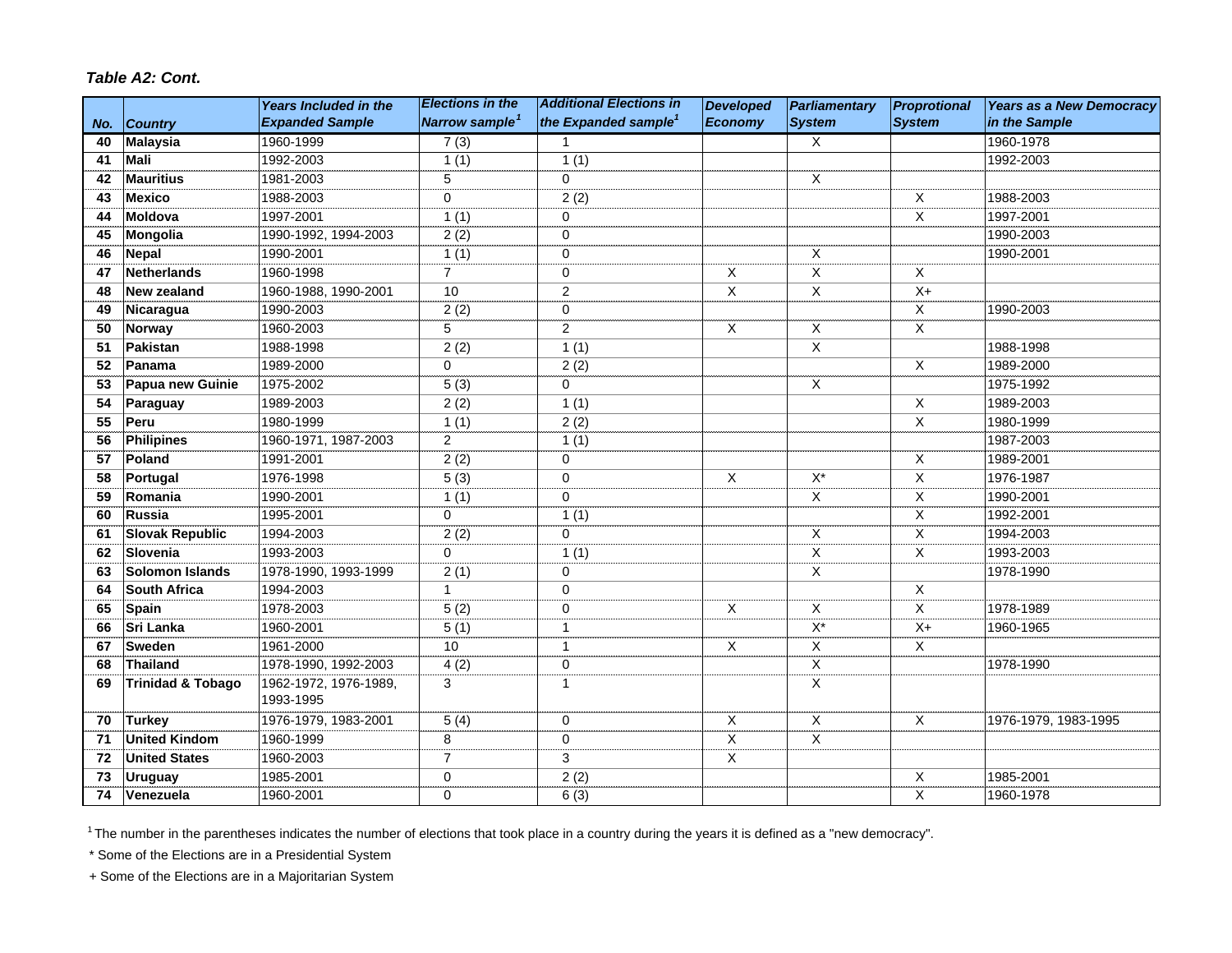#### *Table A3: Detailed Sample and Data Characteristics.*

|                |                           |                                                                     |                                                  | Cases in Which the Leader Additional Cases in Which |                                  |                      |                       |
|----------------|---------------------------|---------------------------------------------------------------------|--------------------------------------------------|-----------------------------------------------------|----------------------------------|----------------------|-----------------------|
|                |                           |                                                                     | <b>Additional Election Years in the Expanded</b> | was Reelected in the                                | the Leader was Reelected in      | <b>Budget</b>        |                       |
| No.            | <b>Country</b>            | <b>Election Years in the Narrow Sample</b>                          | <b>Sample</b>                                    | Narrow Sample <sup>1</sup>                          | the Expanded Sample <sup>1</sup> | Balance <sup>2</sup> | BALCH_ey <sup>3</sup> |
| $\mathbf{1}$   | Argentina                 | 1995, 1999, 2003                                                    | 1989                                             | 1/3                                                 | 0/1                              | $-2.4$               | 0.1                   |
| $\overline{2}$ | <b>Australia</b>          | 1964, 1970, 1973, 1976, 1978, 1981, 1983, 1985,                     | 1967                                             | 9/13                                                | 0/1                              | $-0.8$               | 0.0                   |
|                |                           | 1988, 1990, 1996, 1999, 2002                                        |                                                  |                                                     |                                  |                      |                       |
| 3              | Austria                   | 1966, 1970, 1979, 1983, 1990, 1994, 1999                            | 1986                                             | 4/7                                                 | 0/1                              | $-4.3$               | 0.2                   |
| 4              | <b>Belgium</b>            | 1965, 1968, 1971, 1977, 1985, 1987, 1991, 1995                      | 1981                                             | 6/8                                                 | 0/1                              | $-5.3$               | $-0.2$                |
| 5              | <b>Bolivia</b>            |                                                                     | 1989. 1993. 1997. 2002                           | $\ddotsc$                                           | 0/4                              | $-3.5$               | $-1.9$                |
| 6              | <b>Brazil</b>             |                                                                     | 1994                                             | $\ddotsc$                                           | 0/1                              | $-3.3$               | 4.2                   |
| $\overline{7}$ | <b>Bulgaria</b>           | 2001                                                                |                                                  | 0/1                                                 | 0/0                              | $-3.8$               | 0.6                   |
| 8              | Canada                    | 1968, 1972, 1974, 1979, 1988, 1997, 2000                            | 1984, 1993                                       | 6/7                                                 | 0/2                              | $-1.8$               | 0.2                   |
| 9              | Chile                     |                                                                     | 1970, 1993, 1999                                 | $\ddotsc$                                           | 1/3                              | $-1.1$               | $-1.8$                |
| 10             | Colombia                  |                                                                     | 1974, 1978, 1982, 1986, 1990, 1994, 1998         | $\ddotsc$                                           | 3/7                              | $-3.7$               | 0.4                   |
| 11             | Costa Rica                |                                                                     | 1974, 1978, 1982, 1986, 1990, 1994, 1998,        |                                                     | 3/8                              | 3.6                  | $-0.4$                |
|                |                           |                                                                     | 2002                                             | $\ddotsc$                                           |                                  |                      |                       |
| 12             | Cyprus                    | 1983, 1988, 1993, 1998, 2003                                        |                                                  | 2/5                                                 | 0/0                              | $-4.3$               | $-0.7$                |
| 13             | <b>Czech Republic</b>     | 1996, 2002                                                          |                                                  | 1/2                                                 | 0/0                              | $-1.4$               | $-0.2$                |
| 14             | <b>Denmark</b>            | 1964, 1966, 1968, 1971, 1975, 1977, 1979, 1984,<br>1987, 1990, 1998 |                                                  | 8/11                                                | 0/0                              | 0.7                  | $-0.2$                |
| 15             | <b>Dominican Republic</b> | 1990, 1994                                                          | 1982, 1986, 1996, 2000                           | 2/2                                                 | 1/4                              | $-0.3$               | 0.2                   |
| 16             | Ecuador                   |                                                                     | 1984, 1988, 1992, 1996, 2002                     | $\ddotsc$                                           | 0/5                              | $-0.4$               | 1.1                   |
| 17             | <b>El Salvador</b>        |                                                                     | 1989, 1994, 1999                                 | $\ddotsc$                                           | 2/3                              | $-1.4$               | $-0.2$                |
| 18             | <b>Estonia</b>            |                                                                     | 1995                                             | $\ddot{\phantom{a}}$                                | 0/1                              | 0.8                  | $-2.5$                |
| 19             | Fiji                      | 1977, 1982, 1994, 1999                                              |                                                  | 3/4                                                 | 0/0                              | $-3.8$               | $-1.8$                |
| 20             | Finland                   | 1966, 1970, 1975, 1979, 1987, 1991, 1995                            |                                                  | 0/7                                                 | 0/0                              | $-0.6$               | $-1.3$                |
| 21             | France                    | 1978, 1981, 1986, 1988, 1997                                        |                                                  | 1/5                                                 | 0/0                              | $-1.8$               | $-0.3$                |
| 22             | Georgia                   | 2000                                                                |                                                  | 1/1                                                 | 0/0                              | $-1.3$               | 0.6                   |
| 23             | Germany                   | 1976, 1980, 1987, 1990, 1994, 1998                                  | 1983                                             | 4/6                                                 | 0/1                              | $-1.1$               | 0.1                   |
| 24             | Greece                    | 1963, 1985, 1989, 1993                                              | 1996                                             | 1/4                                                 | 0/1                              | $-5.8$               | $-1.8$                |
| 25             | Guatemala                 |                                                                     | 1970, 1995, 1999, 2003                           | $\ldots$                                            | 0/4                              | $-1.2$               | $-0.2$                |
| 26             | Guyana                    | 1968, 1973                                                          | 1997                                             | 2/2                                                 | 0/1                              | $-8.2$               | $-4.2$                |
| 27             | Honduras                  |                                                                     | 1989, 1993, 1997                                 | $\sim$                                              | 1/3                              | $-4.5$               | $-1.1$                |
| 28             | Hungary                   | 1998, 2002                                                          | 1994                                             | 0/2                                                 | 0/1                              | $-5.0$               | $-2.0$                |
| 29             | Iceland                   | 1974, 1978, 1983, 1987, 1991, 1995, 1999, 2003                      |                                                  | 3/8                                                 | 0/0                              | $-1.1$               | $-0.4$                |
| 30             | India                     | 1970, 1976, 1989, 1996, 1999                                        | 1967, 1979, 1984                                 | 2/5                                                 | 2/3                              | $-1.8$               | $-0.2$                |
| 31             | Ireland                   | 1965, 1969, 1973, 1977, 1981, 1987, 1989, 1992,                     |                                                  | 4/10                                                | 0/0                              | $-5.8$               | $-0.3$                |
|                |                           | 1997, 2002                                                          |                                                  |                                                     |                                  |                      |                       |
| 32             | Israel                    | 1965, 1977, 1981, 1992, 1999, 2001                                  | 1969, 1984, 1996                                 | 2/6                                                 | 1/3                              | $-6.0$               | $-0.2$                |
| 33             | Italy                     | 1963, 1967, 1972, 1979, 1987, 1992                                  |                                                  | 1/6                                                 | 0/0                              | $-6.0$               | 0.5                   |
| 34             | Jamaica                   | 1980, 1983                                                          |                                                  | 1/2                                                 | 0/0                              | $-6.6$               | $-4.5$                |
| 35             | Japan                     | 1972, 1976, 1986, 1989, 1993                                        | 1979                                             | 1/5                                                 | 0/1                              | $-3.4$               | $-0.7$                |
| 36             | Korea                     | 1967                                                                | 1997                                             | 1/1                                                 | 0/1                              | 1.2                  | 0.1                   |
| 37             | Lithuania                 | 1997, 2002                                                          |                                                  | 0/2                                                 | 0/0                              | $-1.9$               | 0.5                   |
| 38             | Luxembourg                | 1974, 1979, 1984, 1989, 1994                                        |                                                  | 1/5                                                 | 0/0                              | 2.7                  | 0.8                   |
| 34             | Madagascar                | 1996, 2001                                                          |                                                  | 0/2                                                 | 0/0                              | $-4.4$               | $-0.2$                |
| 35             | <b>Malaysia</b>           | 1969, 1974, 1978, 1986, 1990, 1995, 1999                            | 1982                                             | $7/7$                                               | 0/1                              | $-4.5$               | $-0.8$                |
| 39             | Madagascar                | 1996, 2001                                                          |                                                  | 0/2                                                 | 0/0                              | $-4.4$               | $-0.2$                |
| 40             | <b>Malaysia</b>           | 1969, 1974, 1978, 1986, 1990, 1995, 1999                            | 1982                                             | 7/7                                                 | 0/1                              | $-4.5$               | $-0.8$                |
| 41             | <b>Mali</b>               | 1997                                                                | 2002                                             | 1/1                                                 | 0/1                              | $-3.4$               | 0.3                   |
| 42             | <b>Mauritius</b>          | 1984. 1988. 1992. 1996. 2001                                        |                                                  | 3/5                                                 | 0/0                              | $-2.1$               | $-0.9$                |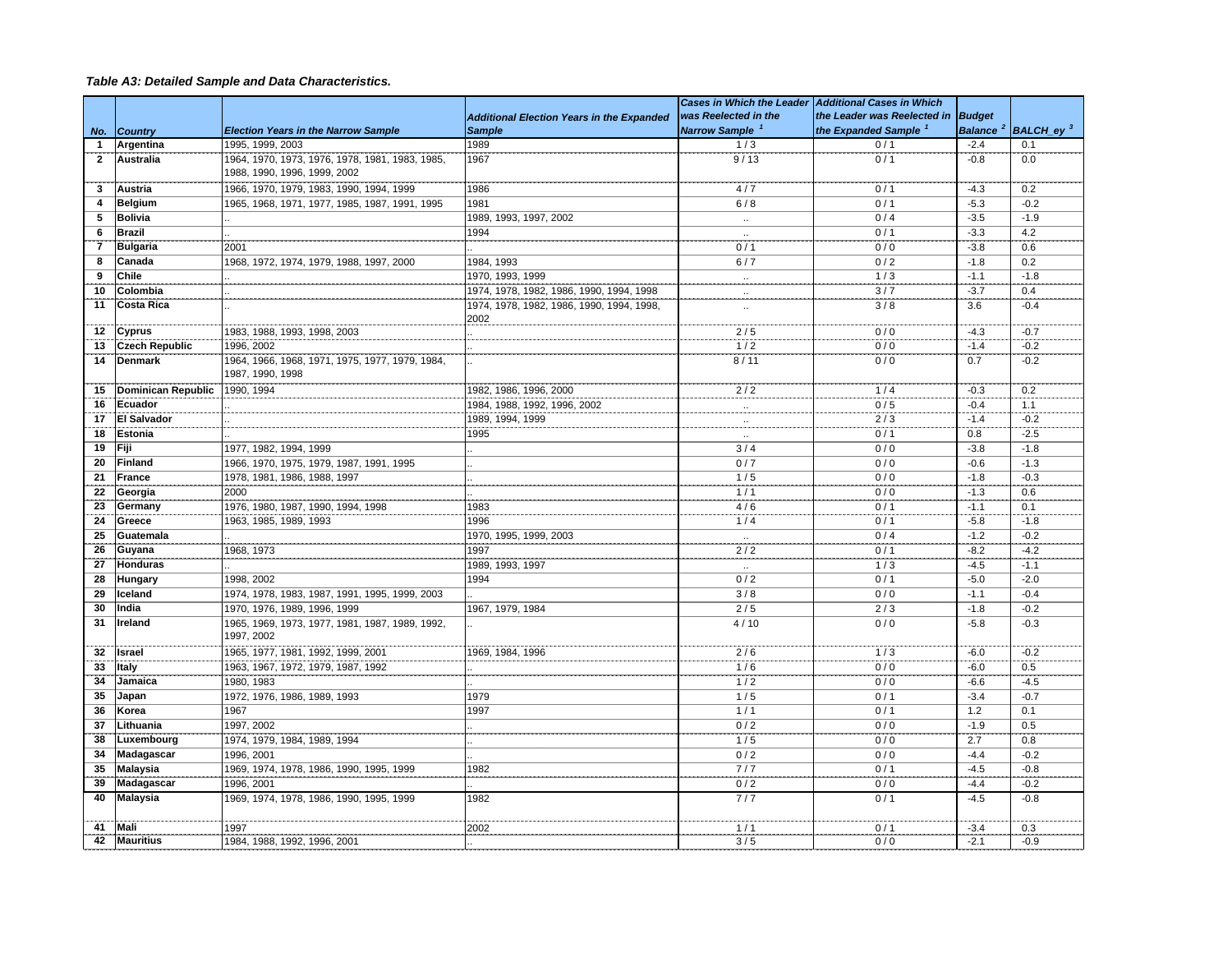*Table A3: Cont.*

| No. | <b>Country</b>               | <b>Election Years in the Narrow Sample</b>                    | <b>Sample</b>                      | was Reelected in the | the Leader was Reelected in Balance <sup>2</sup> BALCH ey <sup>3</sup> |        |        |
|-----|------------------------------|---------------------------------------------------------------|------------------------------------|----------------------|------------------------------------------------------------------------|--------|--------|
| 43  | <b>Mexico</b>                |                                                               | 1994.2000                          |                      | $\overline{1/2}$                                                       | $-1.6$ | $-0.1$ |
| 44  | Moldova                      | 2001                                                          |                                    | 0/1                  | 0/0                                                                    | $-1.8$ | 1.5    |
| 45  | Mongolia                     | 1997, 2001                                                    |                                    | 1/2                  | 0/0                                                                    | $-1.8$ | 0.1    |
| 46  | Nepal                        | 1995                                                          |                                    | 0/1                  | 0/0                                                                    | $-5.7$ | 0.0    |
| 47  | Netherlands                  | 1971, 1977, 1981, 1986, 1989, 1994, 1998                      |                                    | 4/7                  | 0/0                                                                    | $-2.0$ | 0.2    |
| 48  | <b>New zealand</b>           | 1963, 1966, 1969, 1978, 1981, 1984, 1987, 1994,<br>1997, 2000 | 1972, 1975                         | 8/10                 | 0/2                                                                    | $-1.3$ | $-0.4$ |
| 49  | Nicaragua                    | 1996.2001                                                     |                                    | 0/2                  | 0/0                                                                    | $-2.6$ | $-1.8$ |
| 50  | Norway                       | 1965, 1969, 1985, 1989, 1993                                  | 1981.1997                          | 3/5                  | 0/2                                                                    | 2.9    | 0.6    |
| 51  | <b>Pakistan</b>              | 1991, 1997                                                    | 1994                               | 2/2                  | 0/1                                                                    | $-5.9$ | $-0.8$ |
| 52  | Panama                       |                                                               | 1994, 1999                         |                      | 0/2                                                                    | 0.5    | 0.1    |
| 53  | Papua new Guinie             | 1982, 1987, 1992, 1997, 2002                                  |                                    | 1/5                  | 0/0                                                                    | $-1.9$ | $-0.5$ |
| 54  | Paraguay                     | 1993, 2003                                                    | 1998                               | 0/2                  | 1/1                                                                    | $-0.1$ | 0.8    |
| 55  | Peru                         | 1995                                                          | 1985.1990                          | 1/1                  | 0/2                                                                    | $-3.3$ | $-0.2$ |
| 56  | <b>Philipines</b>            | 1965, 1969                                                    | 1998                               | 1/2                  | 0/1                                                                    | $-1.3$ | $-1.8$ |
| 57  | Poland                       | 1995.2000                                                     |                                    | 1/2                  | 0/0                                                                    | $-3.5$ | $-0.2$ |
| 58  | Portugal                     | 1980, 1985, 1987, 1991, 1995                                  |                                    | 3/5                  | 0/0                                                                    | $-6.1$ | $-0.7$ |
| 59  | Romania                      | 1996                                                          |                                    | 0/1                  | 0/0                                                                    | $-2.3$ | $-1.3$ |
| 60  | Russia                       |                                                               | 2000                               | $\ldots$             | 0/1                                                                    | $-2.3$ | 2.7    |
| 61  | <b>Slovak Republic</b>       | 1998, 2002                                                    |                                    | 1/2                  | 0/0                                                                    | $-2.2$ | $-1.5$ |
| 62  | Slovenia                     |                                                               | 2000                               | $\cdots$             | 1/1                                                                    | $-1.0$ | $-0.6$ |
| 63  | Solomon Islands              | 1989.1997                                                     |                                    | 0/2                  | 0/0                                                                    | $-4.0$ | $-3.0$ |
| 64  | <b>South Africa</b>          | 1999                                                          |                                    | 0/1                  | 0/0                                                                    | $-3.1$ | 0.4    |
| 65  | Spain                        | 1986, 1989, 1993, 1996, 2000                                  |                                    | 4/5                  | 0/0                                                                    | $-3.6$ | 0.6    |
| 66  | Sri Lanka                    | 1965. 1970. 1977. 1988. 1999                                  | 1994                               | 1/5                  | 0/1                                                                    | $-7.4$ | 0.4    |
| 67  | <b>Sweden</b>                | 1965, 1969, 1974, 1977, 1983, 1986, 1989, 1992,<br>1994, 1998 | 1980                               | 6/10                 | 0/1                                                                    | 0.0    | 0.0    |
| 68  | Thailand                     | 1983, 1986, 1995, 2000                                        |                                    | 2/4                  | 0/0                                                                    | $-0.8$ | 1.0    |
| 69  | <b>Trinidad &amp; Tobago</b> | 1971, 1986, 1995                                              | 1981                               | 1/3                  | 1/1                                                                    | $-0.6$ | $-1.4$ |
| 70  | <b>Turkey</b>                | 1977, 1987, 1991, 1995, 1999                                  |                                    | 2/5                  | 0/0                                                                    | $-5.8$ | $-2.1$ |
| 71  | <b>United Kindom</b>         | 1966, 1970, 1974, 1979, 1983, 1987, 1992, 1997                |                                    | 4/8                  | 0/0                                                                    | $-1.0$ | 0.0    |
| 72  | <b>United States</b>         | 1968, 1972, 1976, 1980, 1984, 1992, 1996                      | 1964, 1988, 2000                   | 3/7                  | 2/3                                                                    | $-2.0$ | 0.2    |
| 73  | <b>Uruguay</b>               |                                                               | 1994.1999                          | $\ldots$             | 1/2                                                                    | $-1.4$ | $-2.5$ |
| 74  | Venezuela                    |                                                               | 1968, 1973, 1978, 1983, 1993, 1998 | $\ldots$             | 0/6                                                                    | 1.5    | $-0.9$ |

\* Some of the Elections are in a Presidential System

+ Some of the Elections are in a Majoritarian System

<sup>1</sup> The figure on the left hand side is the number of elections where the leader was reelected. The figure on the right hand side is the total number of elections.

2 Average for all the years included in the sample.

<sup>3</sup> BALCH\_ey -The average change in the government deficit ratio to GDP in the election year, compared to the previous year.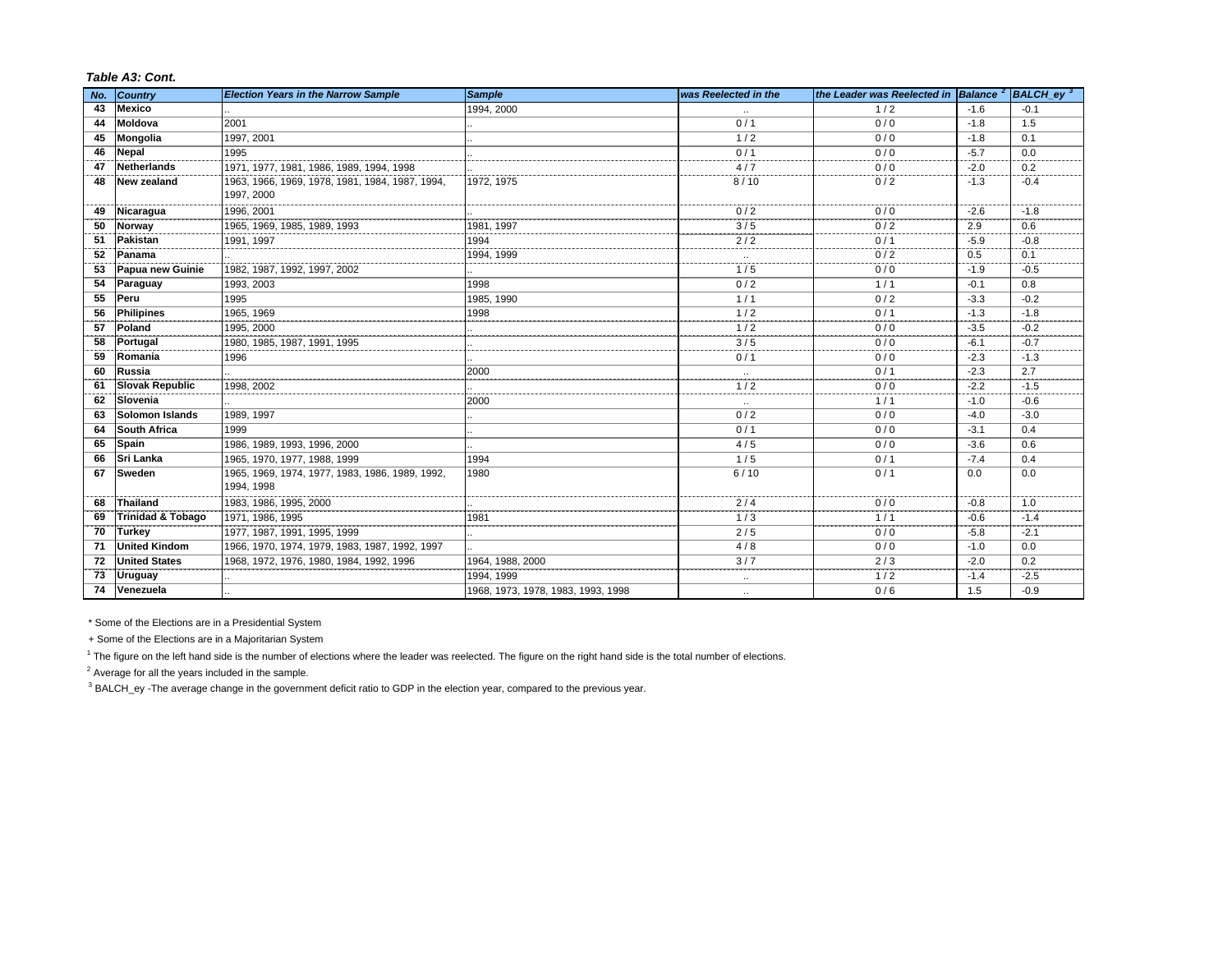# *Table 1: The Distribution of Election Campaigns According to Economic Development and the Age of Democracy <sup>1</sup>*

|                                 | <b>Observations</b> | <b>Reelected</b> | <b>Not Reelected</b> |  |
|---------------------------------|---------------------|------------------|----------------------|--|
| Narrow Sample                   |                     |                  |                      |  |
| <b>Less Developed Countries</b> | 91                  | 41               | 50                   |  |
| <b>Developed Countries</b>      | 164                 | 86               | 78                   |  |
| <b>Old Democracies</b>          | 194                 | 95               | 99                   |  |
| <b>New Democracies</b>          | 61                  | 32               | 29                   |  |
| <b>Total</b>                    | 255                 | 127              | 128                  |  |
| <b>Expanded Sample</b>          |                     |                  |                      |  |
| <b>Less Developed Countries</b> | 167                 | 60               | 107                  |  |
| <b>Developed Countries</b>      | 180                 | 88               | 92                   |  |
| <b>Old Democracies</b>          | 242                 | 107              | 135                  |  |
| <b>New Democracies</b>          | 105                 | 41               | 64                   |  |
| <b>Total</b>                    | 347                 | 148              | 199                  |  |

 $1$  For a definition of the country categories see Appendix I. For a list of the countries in each category see Table A-2.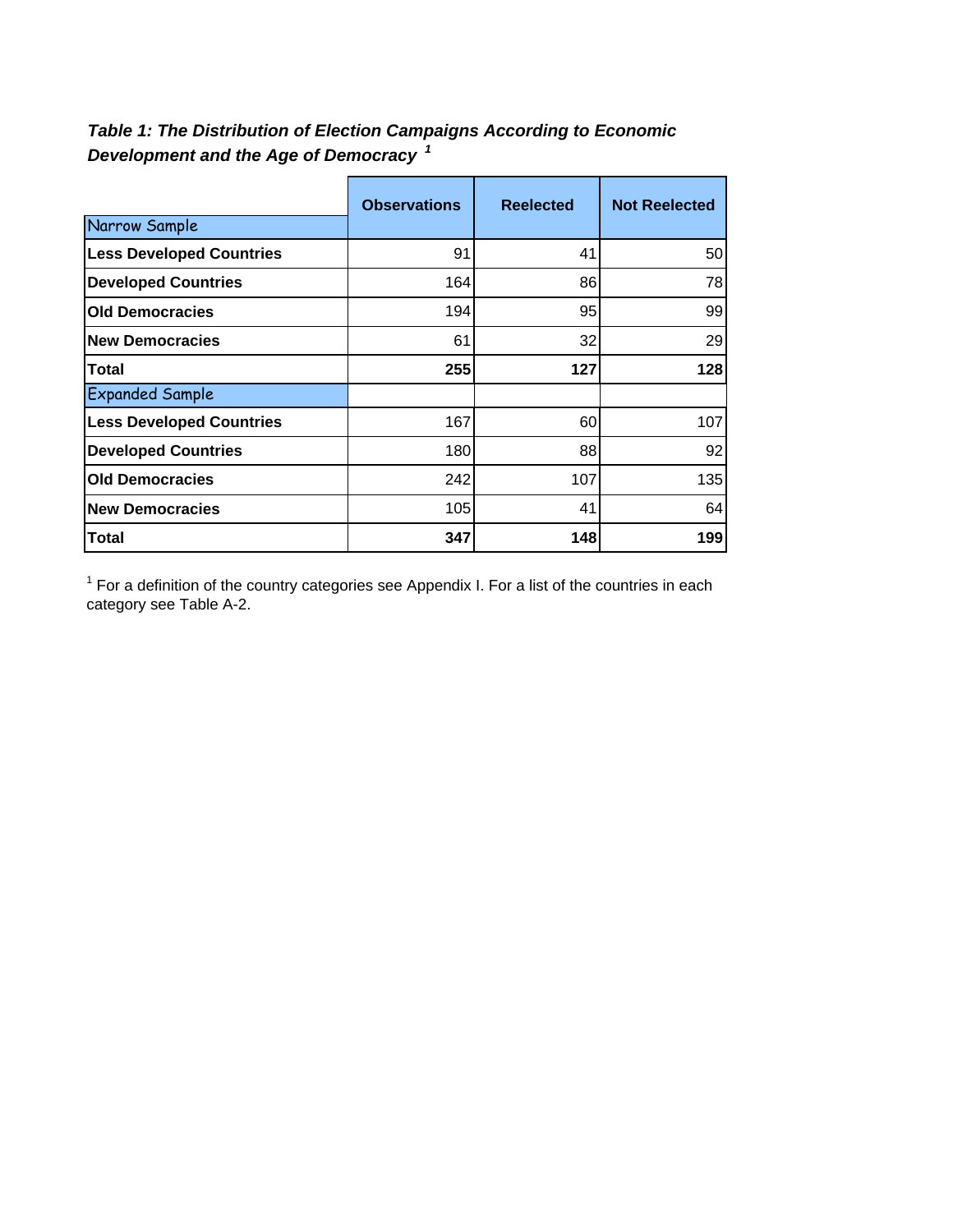|                               | Narrow Sample |           |                       | <b>Expanded Sample</b> |           |                |  |
|-------------------------------|---------------|-----------|-----------------------|------------------------|-----------|----------------|--|
| Dependent variable: REELECT   | (1)           | (2)       | (3)                   | (4)                    | (5)       | (6)            |  |
|                               | All Countries | Developed | <b>Less Developed</b> | <b>All Countries</b>   | Developed | Less Developed |  |
| BALCH_term <sup>2</sup>       | 8.693**       | 11.339**  | 8.363                 | $6.477**$              | 7.172     | $8.251*$       |  |
|                               | [0.033]       | [0.026]   | [0.268]               | [0.040]                | [0.108]   | [0.082]        |  |
| BALCH_ey <sup>2</sup>         | $7.649*$      | 22.073*** | $-4.248$              | 6.097                  | 19.390*** | $-0.521$       |  |
|                               | [0.095]       | [0.001]   | [0.525]               | [0.118]                | [0.003]   | [0.921]        |  |
| GDPPC_gr <sup>2</sup>         | 10.869***     | $-3.077$  | 22.856***             | 13.477***              | $-0.092$  | 20.984***      |  |
|                               | [0.010]       | [0.615]   | [0.001]               | [0.000]                | [0.988]   | [0.000]        |  |
| <b>Developed Countries</b>    | $0.510**$     |           |                       | $0.437**$              |           |                |  |
|                               | [0.019]       |           |                       | [0.011]                |           |                |  |
| <b>New Democracies</b>        | $0.467**$     |           |                       | 0.241                  |           |                |  |
|                               | [0.045]       |           |                       | [0.197]                |           |                |  |
| Majoritarian Electoral System | $0.508***$    | 0.360     | $0.494*$              | $0.471***$             | 0.305     | $0.463**$      |  |
|                               | [0.008]       | [0.170]   | [0.083]               | [0.004]                | [0.197]   | [0.040]        |  |
| <b>Constant</b>               | $-0.845***$   | 0.108     | $-0.974***$           | $-0.920***$            | $-0.068$  | $-0.999***$    |  |
|                               | [0.001]       | [0.597]   | [0.001]               | [0.000]                | [0.730]   | [0.000]        |  |
| Pseudo $R^2$                  | 0.068         | 0.072     | 0.125                 | 0.076                  | 0.057     | 0.117          |  |
| Akaike's criteria             | 343.34        | 220.59    | 119.65                | 451.48                 | 245.28    | 202.63         |  |
| Schwartz's criteria           | 368.13        | 236.09    | 132.20                | 478.43                 | 261.25    | 218.22         |  |
| <b>Observations</b>           | 255           | 164       | 91                    | 347                    | 180       | 167            |  |

*Table 2: The Effects of Budget Balances and Growth on the Probability of Reelection in Developed and Less Developed Economies <sup>1</sup>*

<sup>1</sup> For variables definitions see Appendix I. The figures in the table are probit coefficients and the figures in the parantheses are P-values.

<sup>2</sup> **BALCH\_term** - The change in the ratio of the government deficit to GDP in the two years preceding the election year, relative to the two previous years. **BALCH\_ey** -The change in the government deficit ratio to GDP In the election year, compared to the previous year. **GDPPC\_gr** - The average growth rate of real per-capita GDP during the leader's current term.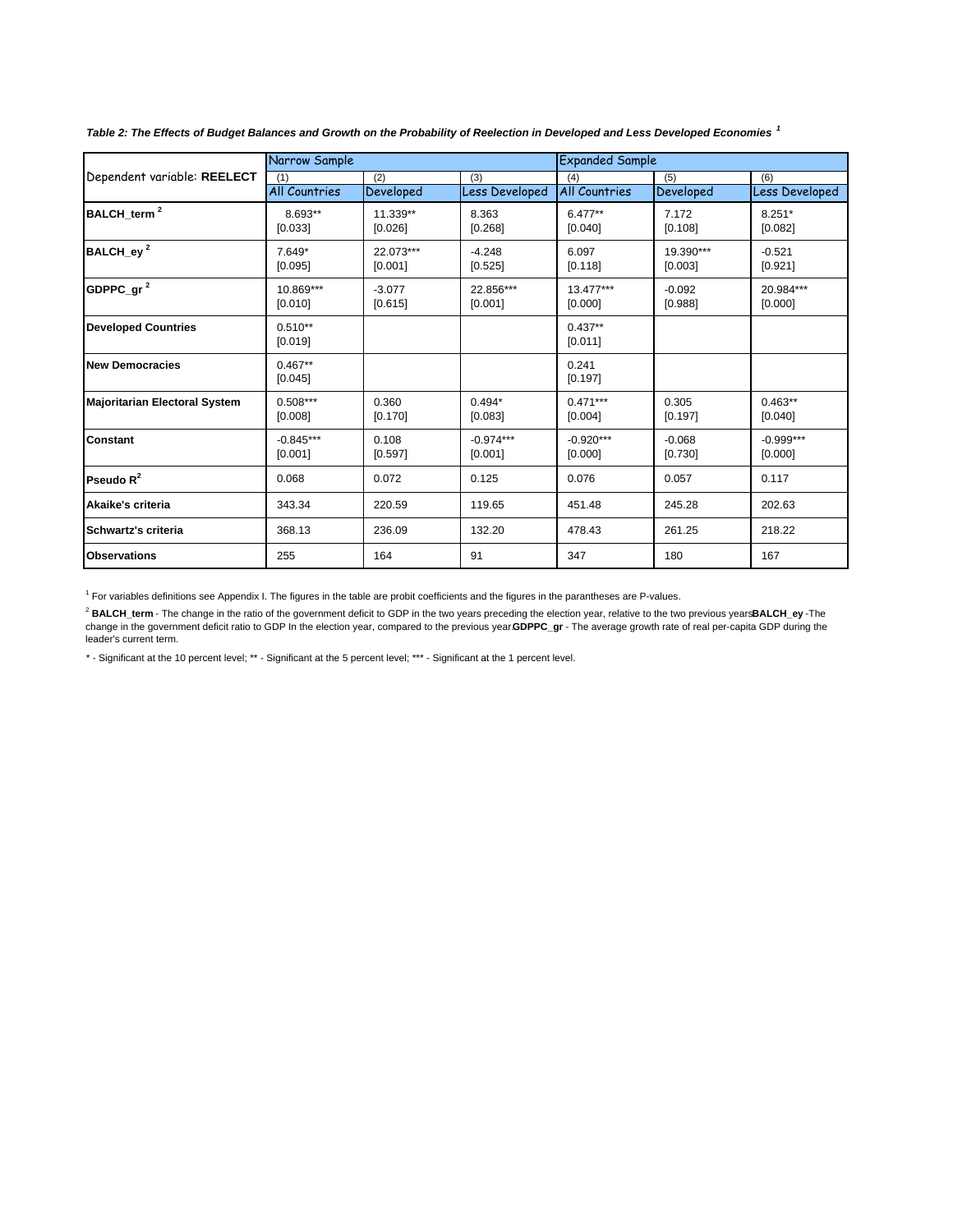| Dependent variable: REELECT                 | Narrow Sample          |                        |                         |                        | <b>Expanded Sample</b> |                        |  |
|---------------------------------------------|------------------------|------------------------|-------------------------|------------------------|------------------------|------------------------|--|
|                                             | (1)                    | (2)                    | (3)                     | (4)                    | (5)                    | (6)                    |  |
| BALCH_term * devloped <sup>2</sup>          | 11.847**<br>[0.020]    | 11.990**<br>[0.020]    | 12.352**<br>[0.016]     |                        | 7.384*<br>[0.099]      |                        |  |
| BALCH_term * less_developed <sup>2</sup>    | 10.796<br>[0.150]      | 9.603<br>$[0.210]$     | 7.441<br>$[0.340]$      |                        | 8.326*<br>[0.076]      |                        |  |
| BALCH_ey * developed <sup>2</sup>           | 23.488***<br>[0.001]   | 23.360***<br>$[0.002]$ | 20.881***<br>[0.007]    | 19.556***<br>$[0.004]$ | 19.990***<br>[0.002]   | 17.257***<br>[0.007]   |  |
| BALCH_ey * less_developed <sup>2</sup>      | $-3.991$<br>[0.554]    | $-3.276$<br>$[0.642]$  | $-2.639$<br>[0.721]     | $-6.875$<br>[0.311]    | $-0.719$<br>[0.890]    | $-3.395$<br>[0.505]    |  |
| GDPPC_gr * developed <sup>2</sup>           | $-3.091$<br>[0.615]    | $-3.639$<br>[0.648]    | $-5.261$<br>[0.421]     | $-4.766$<br>[0.448]    | 0.152<br>[0.979]       | $-1.351$<br>[0.822]    |  |
| GDPPC_gr * less_developed <sup>2</sup>      | 23.245***<br>[0.001]   | 36.461***<br>[0.000]   | 32.001***<br>[0.000]    | 21.742***<br>[0.001]   | 21.449***<br>[0.000]   | 20.039***<br>[0.000]   |  |
| GDPPC_gr_ey * developed 3                   |                        | 0.751<br>[0.906]       |                         |                        |                        |                        |  |
| GDPPC_gr_ey * less_developed 3              |                        | $-13.302**$<br>[0.015] |                         |                        |                        |                        |  |
| GDPD_trend_ey * developed 4                 |                        |                        | 6.626<br>[0.336]        |                        |                        |                        |  |
| GDPD_trend_ey * less_developed <sup>4</sup> |                        |                        | $-17.224***$<br>[0.003] |                        |                        |                        |  |
| BALCH_term+ey * developed <sup>5</sup>      |                        |                        |                         | 13.851***<br>[0.003]   |                        | 10.089**<br>[0.016]    |  |
| BALCH_term+ey * less_developed <sup>5</sup> |                        |                        |                         | 6.958<br>[0.288]       |                        | 6.217<br>[0.170]       |  |
| <b>Developed Countries</b>                  | 1.338***<br>[0.000]    | $1.373***$<br>[0.000]  | $1.651***$<br>[0.000]   | 1.345***<br>[0.000]    | $1.047***$<br>[0.000]  | 1.076***<br>[0.000]    |  |
| <b>New Democracies</b>                      | $0.537**$<br>[0.026]   | $0.605**$<br>[0.015]   | $0.682***$<br>[0.009]   | $0.532**$<br>[0.028]   | 0.286<br>[0.135]       | 0.296<br>[0.122]       |  |
| <b>Majoritarian Electoral System</b>        | $0.473**$<br>[0.016]   | $0.502**$<br>$[0.012]$ | $0.459**$<br>[0.023]    | $0.490**$<br>[0.012]   | $0.412**$<br>[0.012]   | $0.424**$<br>[0.010]   |  |
| <b>Constant</b>                             | $-1.282***$<br>[0.000] | $-1.333***$<br>[0.000] | $-1.569***$<br>[0.000]  | $-1.236***$<br>[0.000] | $-1.159***$<br>[0.000] | $-1.146***$<br>[0.000] |  |
| Pseudo $R^2$                                | 0.108                  | 0.127                  | 0.143                   | 0.116                  | 0.101                  | 0.105                  |  |
| Akaike's criteria                           | 335.32                 | 332.65                 | 324.41                  | 332.46                 | 445.89                 | 444.03                 |  |
| Schwartz's criteria                         | 370.74                 | 375.14                 | 366.81                  | 367.88                 | 484.38                 | 482.52                 |  |
| <b>Observations</b>                         | 255                    | 255                    | 253                     | 255                    | 347                    | 347                    |  |

*Table 3: Additional Effects of Election Year Budget Balances and Growth on the Probability of Reelection <sup>1</sup>*

<sup>2</sup> BALCH\_term - The change in the ratio of the government deficit to GDP in the two years preceding the election year, relative to the two previous years. **BALCH\_ey** -The change in the government deficit ratio to GDP In the election year, compared to the previous year. **GDPPC\_gr** - The average growth rate of real per-capita GDP during the leader's current term.

<sup>3</sup> **GDPPC\_gr\_ey** - Per-capita GDP growth in the last year of the leader's term.

<sup>4</sup> **GDPD\_trend\_ey** - The change in the deviation of real GDP from its trend, estimated using a Hodrick-Prescott filter, in the last year of the leader's term.

<sup>5</sup> **BALCH\_term+ey** - The change in the budget balance ratio to GDP during the leader's term, including elections year.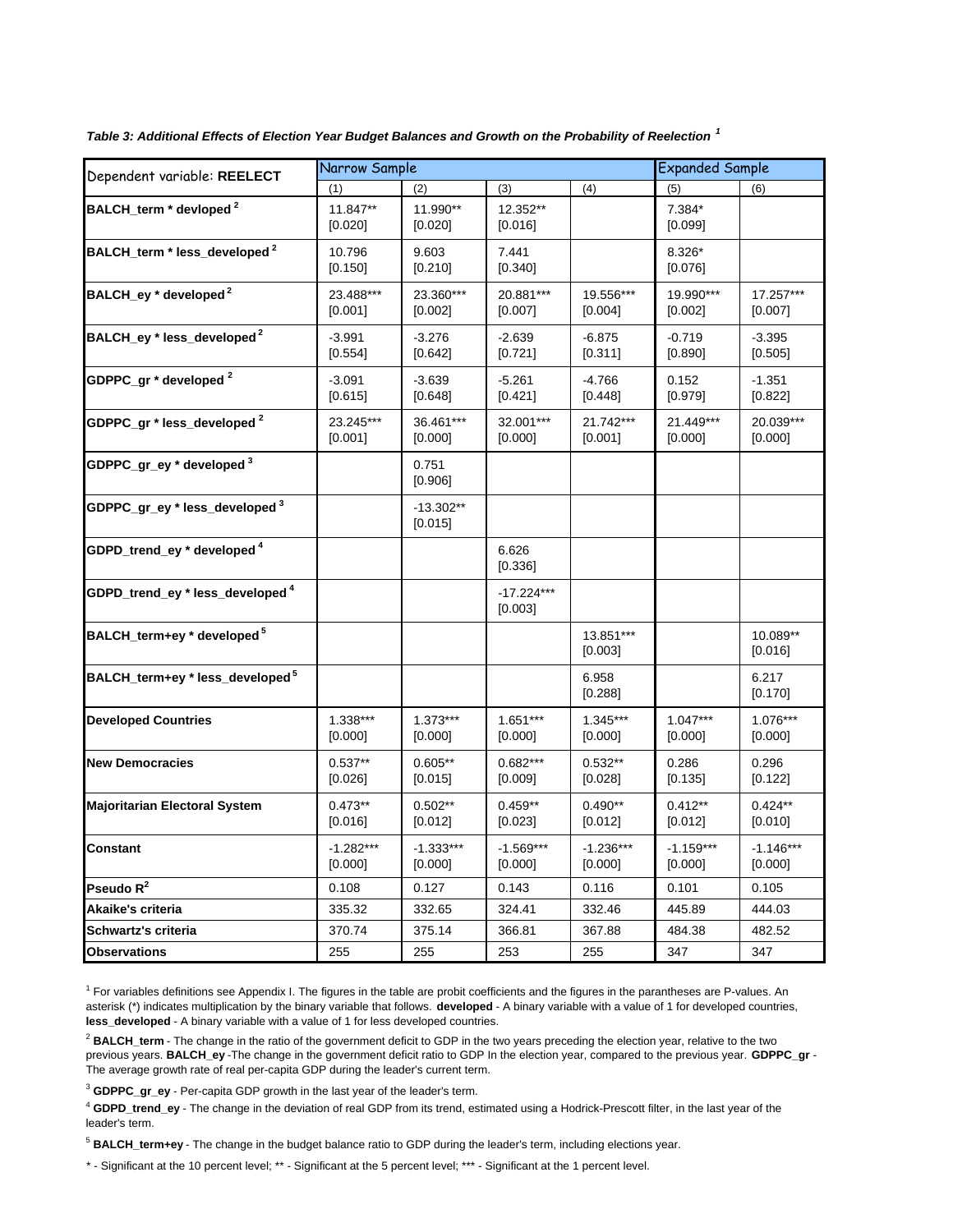Table 4: Additional Effects of the Political System, the Timing of the Elections and the Level of Democracy on the *Probability of Reelection <sup>1</sup>*

| Dependent variable: REELECT              | Narrow Sample    |                     |                     | <b>Expanded Sample</b> |                     |                  |  |
|------------------------------------------|------------------|---------------------|---------------------|------------------------|---------------------|------------------|--|
|                                          | (1)              | (2)                 | (3)                 | (4)                    | (5)                 | (6)              |  |
| BALCH_term * developed <sup>2</sup>      | 11.664**         | 12.200**            | 11.842**            | 7.237                  | 7.530*              | 7.397*           |  |
|                                          | [0.022]          | [0.018]             | [0.020]             | [0.105]                | [0.093]             | [0.098]          |  |
| BALCH_term * less_developed <sup>2</sup> | 10.964           | 10.252              | 10.762              | 8.953*                 | $8.253*$            | 8.306*           |  |
|                                          | [0.144]          | [0.177]             | [0.152]             | [0.061]                | [0.078]             | [0.077]          |  |
| BALCH_ey * developed <sup>2</sup>        | 23.614***        | 24.696***           | 23.520***           | 20.262***              | 20.430***           | 19.806***        |  |
|                                          | [0.001]          | [0.000]             | [0.001]             | [0.002]                | [0.002]             | [0.002]          |  |
| BALCH_ey * less_developed <sup>2</sup>   | $-2.837$         | $-4.792$            | $-4.006$            | 0.822                  | $-0.764$            | $-0.511$         |  |
|                                          | [0.679]          | [0.481]             | [0.553]             | [0.877]                | [0.883]             | [0.922]          |  |
| GDPPC_gr * developed <sup>2</sup>        | $-3.335$         | $-3.607$            | $-3.082$            | $-0.190$               | $-0.052$            | 0.108            |  |
|                                          | [0.588]          | [0.558]             | [0.616]             | [0.974]                | [0.993]             | [0.985]          |  |
| GDPPC_gr * less_developed <sup>2</sup>   | 22.891***        | 23.753***           | 23.250***           | 20.595***              | 21.653***           | 21.393***        |  |
|                                          | [0.001]          | [0.001]             | [0.001]             | [0.000]                | [0.000]             | [0.000]          |  |
| Parliamentary System <sup>3</sup>        | 0.256<br>[0.303] |                     |                     | $0.355*$<br>[0.065]    |                     |                  |  |
| Predetermined Elections <sup>3</sup>     |                  | $-0.211$<br>[0.225] |                     |                        | $-0.088$<br>[0.566] |                  |  |
| High Level of Democracy <sup>3</sup>     |                  |                     | $-0.019$<br>[0.939] |                        |                     | 0.108<br>[0.611] |  |
| <b>Developed Countries</b>               | 1.264***         | $1.362***$          | $1.347***$          | $0.870***$             | $1.047***$          | $0.985***$       |  |
|                                          | [0.000]          | [0.000]             | [0.000]             | [0.002]                | [0.000]             | [0.001]          |  |
| <b>New Democracies</b>                   | $0.578**$        | $0.548**$           | $0.533**$           | $0.333*$               | 0.289               | 0.311            |  |
|                                          | [0.019]          | [0.024]             | [0.033]             | [0.086]                | [0.131]             | [0.115]          |  |
| <b>Majoritarian Electoral System</b>     | $0.456**$        | $0.464**$           | $0.473**$           | $0.363**$              | $0.407**$           | $0.413**$        |  |
|                                          | [0.021]          | [0.018]             | [0.016]             | [0.030]                | [0.014]             | [0.012]          |  |
| <b>Constant</b>                          | $-1.441***$      | $-1.164***$         | $-1.273***$         | $-1.294***$            | $-1.101***$         | $-1.198***$      |  |
|                                          | [0.000]          | [0.000]             | [0.000]             | [0.000]                | [0.000]             | [0.000]          |  |
| Pseudo R <sup>2</sup>                    | 0.111            | 0.112               | 0.108               | 0.108                  | 0.101               | 0.101            |  |
| Akaike's criteria                        | 336.26           | 335.84              | 337.32              | 444.46                 | 447.56              | 447.63           |  |
| Schwartz's criteria                      | 375.21           | 374.80              | 376.27              | 486.80                 | 489.90              | 489.97           |  |
| <b>Observations</b>                      | 255              | 255                 | 255                 | 347                    | 347                 | 347              |  |

<sup>2</sup> BALCH\_term - The change in the ratio of the government deficit to GDP in the two years preceding the election year, relative to the two previous years. **BALCH\_ey** -The change in the government deficit ratio to GDP In the election year, compared to the previous year. **GDPPC\_gr** - The average growth rate of real per-capita GDP during the leader's current term.

<sup>3</sup> Binary variables indicating whether the country has a parliamentary political system, whether the elections took place in their predetermined date and whether the country was classified as having a high level of democracy in the year of the election campaign, respectively.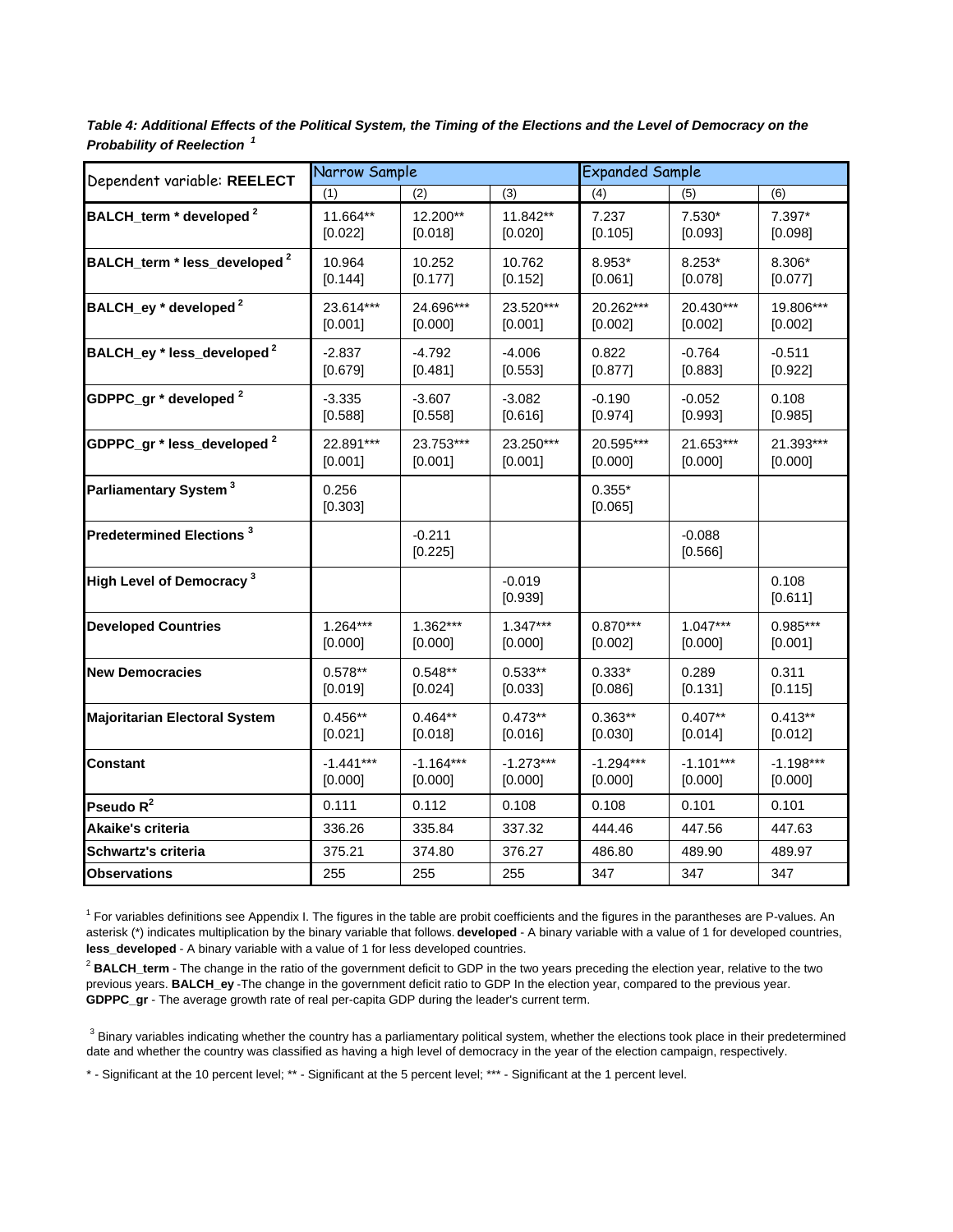## *Table 5: Elasticities for Different Groups of Countries <sup>1</sup>*

| Narrow Sample                    | BALCH_term <sup>2</sup> | BALCH_ey <sup>2</sup> | GDPPC_gr <sup>2</sup> |
|----------------------------------|-------------------------|-----------------------|-----------------------|
| <b>Developed Countries</b>       | 4.68                    | 9.18                  | $\cdot$ .             |
| <b>Less Developed Countries</b>  |                         | $\ddot{\phantom{a}}$  | 9.24                  |
| <b>Old Democracies</b>           | 4.27                    | 4.13                  | ٠.                    |
| <b>New Democracies</b>           | ٠.                      | $\cdot$ .             | 8.69                  |
| Old & Developed Democracies      | 4.72                    | 7.71                  | $\sim$                |
| Old & Less Developed Democracies | ٠.                      |                       | 6.14                  |
| <b>Expanded Sample</b>           |                         |                       |                       |
| <b>Developed Countries</b>       | 2.95                    | 7.94                  | $\sim$                |
| <b>Less Developed Countries</b>  | 3.09                    |                       | 8.13                  |
| <b>Old Democracies</b>           | 2.92                    | 4.01                  | 4.04                  |
| <b>New Democracies</b>           |                         |                       | 7.05                  |
| Old & Developed Democracies      | 3.16                    | 7.05                  | $\sim$                |
| Old & Less Developed Democracies | ٠.                      | $\cdot$ .             | 7.37                  |

 $1$  The elasticity is the change (in percentage points) in the probability for reelection for an increase of 1 percentage point in the variable country categories see Appendix I. For a list of the countries in each category see Table A-2.

<sup>2</sup> BALCH\_term - The change in the ratio of the government deficit to GDP in the two years preceding the election year, relative to the **BALCH\_ey** -The change in the government deficit ratio to GDP In the election year, compared to the previous year. **GDPPC\_gr** - The a real per-capita GDP during the leader's current term.

".." - For coefficients with a significant level of more than 10 percent.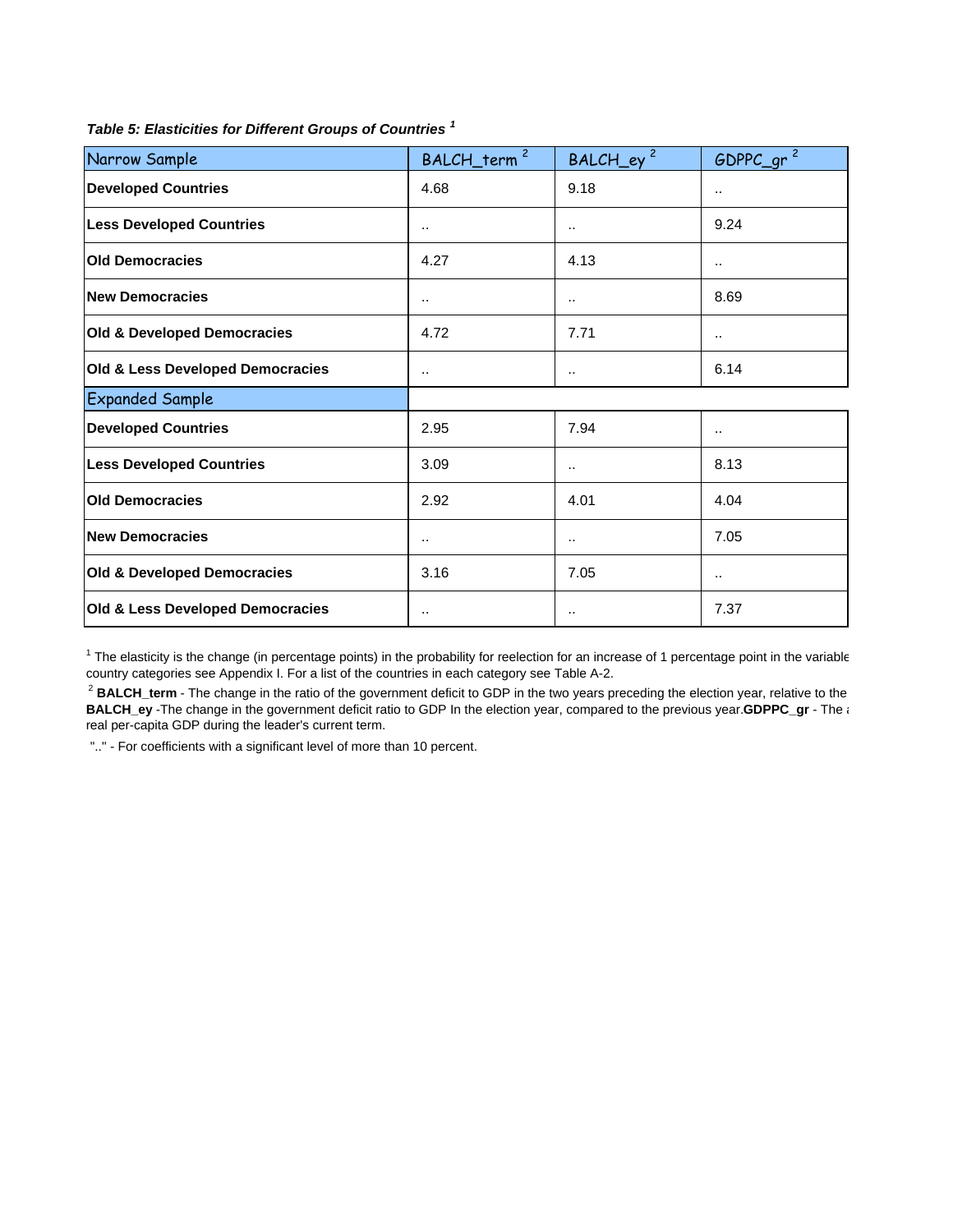| Dependent variable: REELECT                | Narrow Sample          |                        |                        | <b>Expanded Sample</b> |                        |                        |
|--------------------------------------------|------------------------|------------------------|------------------------|------------------------|------------------------|------------------------|
|                                            | (1)                    | (2)                    | (3)                    | (4)                    | (5)                    | (6)                    |
| BALCH_term * old <sup>2</sup>              | 10.709**<br>[0.018]    | 10.808**<br>[0.019]    |                        | 7.392**<br>[0.042]     | 7.562**<br>[0.040]     |                        |
| BALCH_term * new_democracy <sup>2</sup>    | 0.559<br>[0.956]       | 1.085<br>[0.916]       |                        | 4.941<br>[0.431]       | 6.665<br>[0.307]       |                        |
| BALCH_ey * old <sup>2</sup>                | 10.373*<br>[0.078]     | 10.491*<br>[0.095]     | 6.789<br>[0.237]       | 10.135**<br>[0.047]    | 9.784*<br>[0.068]      | 7.469<br>[0.137]       |
| BALCH_ey * new_democracy <sup>2</sup>      | 6.702<br>[0.361]       | 6.171<br>[0.412]       | 5.909<br>[0.464]       | 1.866<br>[0.761]       | 2.623<br>[0.677]       | 0.733<br>[0.908]       |
| GDPPC_gr * old <sup>2</sup>                | 6.330<br>[0.170]       | 4.969<br>[0.487]       | 5.069<br>[0.278]       | 10.204**<br>[0.011]    | 7.993<br>[0.196]       | $9.313**$<br>[0.020]   |
| GDPPC_gr * new_democracy <sup>2</sup>      | 22.064***<br>[0.002]   | 28.463***<br>[0.001]   | 21.514***<br>[0.002]   | 18.088***<br>[0.001]   | 24.483***<br>[0.000]   | 17.622***<br>[0.001]   |
| GDPPC_gr_ey * old 3                        |                        | 0.728<br>[0.898]       |                        |                        | 1.731<br>[0.727]       |                        |
| GDPPC_gr_ey * new_democracy 3              |                        | $-8.168$<br>[0.121]    |                        |                        | $-7.660*$<br>[0.078]   |                        |
| BALCH_term+ey * old 4                      |                        |                        | 11.746***<br>[0.005]   |                        |                        | 9.233***<br>[0.009]    |
| BALCH_term+ey * new_democracy <sup>4</sup> |                        |                        | 2.638<br>[0.759]       |                        |                        | 2.968<br>[0.614]       |
| <b>Developed Countries</b>                 | $0.468**$<br>[0.020]   | $0.450**$<br>[0.027]   | $0.483**$<br>[0.017]   | $0.413***$<br>[0.009]  | $0.401**$<br>[0.011]   | $0.432***$<br>[0.006]  |
| <b>Majoritarian Electoral System</b>       | $0.489**$<br>[0.011]   | $0.487**$<br>[0.012]   | $0.499***$<br>[0.009]  | $0.465***$<br>[0.004]  | $0.449***$<br>[0.006]  | $0.473***$<br>[0.004]  |
| <b>Constant</b>                            | $-0.674***$<br>[0.002] | $-0.635***$<br>[0.004] | $-0.653***$<br>[0.003] | $-0.808***$<br>[0.000] | $-0.777***$<br>[0.000] | $-0.803***$<br>[0.000] |
| Pseudo R <sup>2</sup>                      | 0.075                  | 0.082                  | 0.083                  | 0.080                  | 0.087                  | 0.085                  |
| Akaike's criteria                          | 344.97                 | 346.39                 | 342.28                 | 453.57                 | 454.20                 | 451.17                 |
| Schwartz's criteria                        | 376.84                 | 385.34                 | 374.15                 | 488.21                 | 496.54                 | 485.81                 |
| <b>Observations</b>                        | 255                    | 255                    | 255                    | 347                    | 347                    | 347                    |

*Table 6: The Effects of Budget Balances and Growth on the Probability of Reelection in New and Old Democracies <sup>1</sup>*

<sup>2</sup> BALCH\_term - The change in the ratio of the government deficit to GDP in the two years preceding the election year, relative to the two previous years. **BALCH\_ey** -The change in the government deficit ratio to GDP In the election year, compared to the previous year. **GDPPC\_gr** - The average growth rate of real per-capita GDP during the leader's current term.

<sup>3</sup> GDPPC gr ey - Per-capita GDP growth in the last year of the leader's term.

<sup>4</sup> **BALCH\_term+ey** - The change in the budget balance ratio to GDP during the leader's term, including the elections year.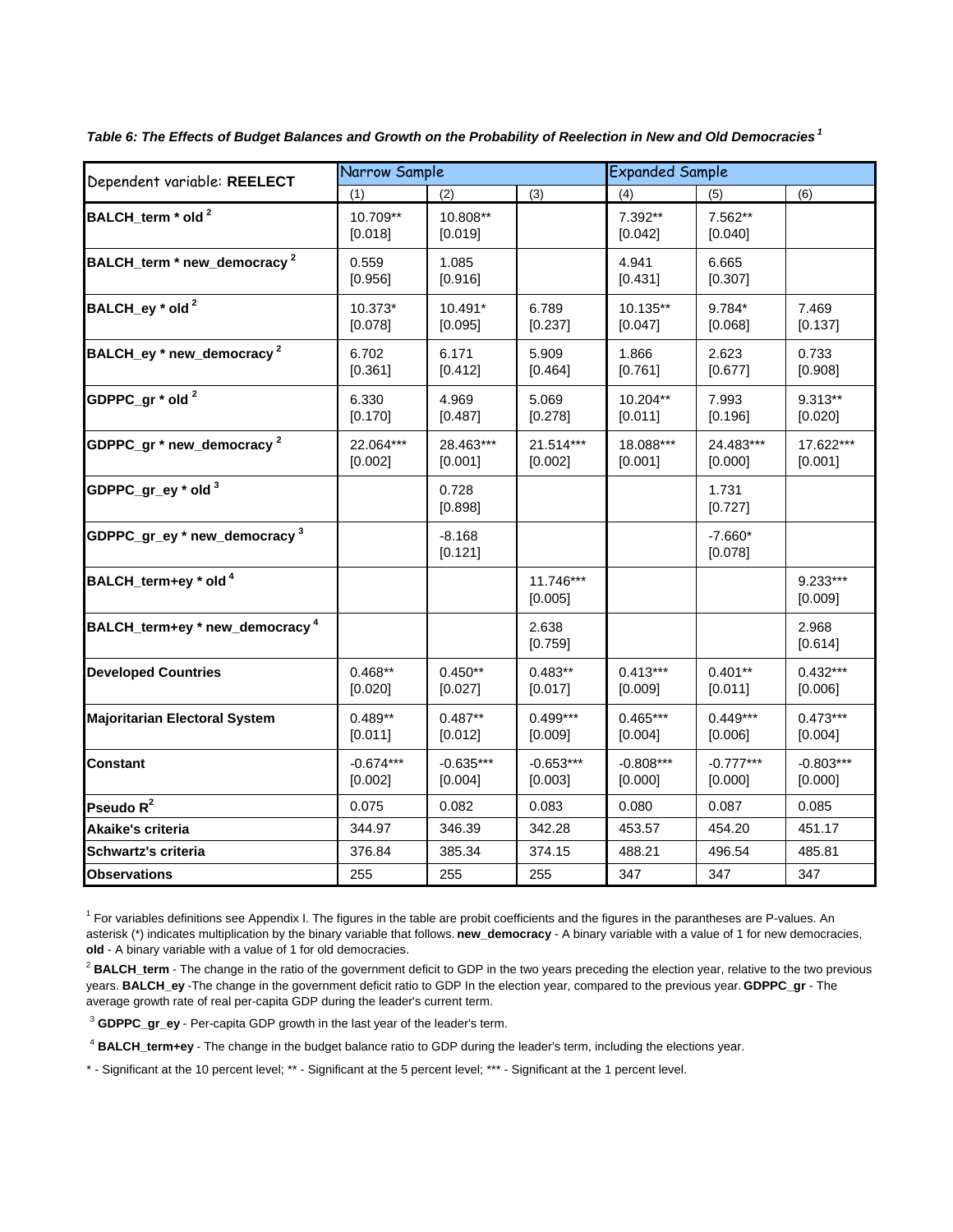Narrow Sample **Expanded Sample**  $(1)$   $(2)$   $(3)$   $(4)$ **BALCH\_term \* old\_developed <sup>2</sup> 11.901\*\*** 12.203\*\* 7.920\* 8.252\*  $[0.021]$   $[0.019]$   $[0.081]$   $[0.071]$ **BALCH** term \* old less developed <sup>2</sup> 7.465 5.335 9.934 9.144  $[0.475]$   $[0.620]$   $[0.148]$   $[0.185]$ **BALCH\_term \* new\_democracy 2** 1.412 1.107 5.271 7.029  $[0.891]$   $[0.916]$   $[0.415]$   $[0.313]$ **BALCH\_ey \* old\_developed <sup>2</sup> 19.541\*\*\*** 16.557\*\* 17.715\*\*\* 15.535\*\*  $[0.007]$   $[0.049]$   $[0.008]$   $[0.041]$ **BALCH\_ey \* old\_less\_developed <sup>2</sup> -6.703** -9.020 3.634 3.469  $[0.560]$   $[0.488]$   $[0.666]$   $[0.698]$ **BALCH\_ey \* new\_democracy<sup>2</sup> 1.914** 1.914 4.116  $[0.389]$   $[0.341]$   $[0.756]$   $[0.525]$ **GDPPC\_gr \* old\_developed 2** -1.128 -3.373 0.818 -1.146  $[0.850]$   $[0.601]$   $[0.887]$   $[0.852]$ **GDPPC\_gr \* old\_less\_developed <sup>2</sup> 15.438\*\*** 14.500\* 19.265\*\*\* 19.006\*\*\* [0.034] [0.078] [0.001] [0.004] **GDPPC** gr \* new democracy 2 25.385\*\*\* 27.705\*\*\* 20.657\*\*\* 23.419\*\*\*  $[0.001]$   $[0.000]$   $[0.000]$   $[0.000]$ **GDPD\_trend\_ey \* old\_developed <sup>3</sup> 0.000 5.587 0.000 5.587 0.000 5.587 0.000 5.587 0.000 5.587 0.000 5.587 0.000 5.587 0.000 5.597 0.000 5.597 0.000 5.597 0.000 5.597 0.000 5.597 0.000 5.597 0.000 5.597 0.000 5.597 0.000 5**  $[0.454]$   $[0.512]$ **GDPD\_trend\_ey \* old\_less\_developed 3** 0.085 0.085 1.364  $[0.993]$   $[0.855]$ **GDPD\_trend\_ey \* new\_democracy 3** 0.000 -13.094\*\* 1.000 -10.716\*\*  $[0.023]$   $[0.016]$ **Developed Countries 1 10.843\*\*\* 1** 0.863\*\*\* **1** 0.784\*\*\* **1** 0.826\*\*\*  $[0.002]$   $[0.003]$   $[0.000]$   $[0.000]$ **Majoritarian Electoral System 12.448\*\* 12.448\*\* 12.448\*\* 12.448\*\* 12.448\*\* 12.448\*\* 12.448\*\* 13.448\*\***  $[0.022]$   $[0.036]$   $[0.011]$   $[0.032]$ **Constant** -0.857\*\*\* | -0.827\*\*\* | -0.941\*\*\* | -0.932\*\*\*  $[0.000]$   $[0.002]$   $[0.000]$   $[0.000]$ **Pseudo R2** 0.093 0.112 0.093 0.112 **Akaike's criteria** 344.59 341.57 453.13 449.834 **Schwartz's criteria** 387.09 394.57 499.32 507.487 **Observations** 255 255 253 347 345 Dependent variable: **REELECT**

*Table 7: The Effects of Budget Balances, Growth and Deviations of GDP from its trend on the Probability of Reelection in Developed, Less Developed and New Democracies<sup>1</sup>*

<sup>1</sup> For variables definitions see Appendix I. The figures in the table are probit coefficients and the figures in the parantheses are P-values. An asterisk (\*) indicates multiplication by the binary variable that follows. **new\_democracy** - A binary variable with a value of 1 for new democracies, **old\_developed** - A binary variable with a value of 1 for old and developed democracies, **old\_less\_developed** - A binary variable with a value of 1 for old and less developed democracies.

<sup>2</sup> **BALCH\_term** - The change in the ratio of the government deficit to GDP in the two years preceding the election year, relative to the two previous years. **BALCH\_ey** -The change in the government deficit ratio to GDP In the election year, compared to the previous year. **GDPPC\_gr** - The average growth rate of real per-capita GDP during the leader's current term.

**3 GDPD\_trend\_ey** - The change in the difference between real GDP and its trend, estimated using a Hodrick-Prescott filter, in the last year of the leader's term.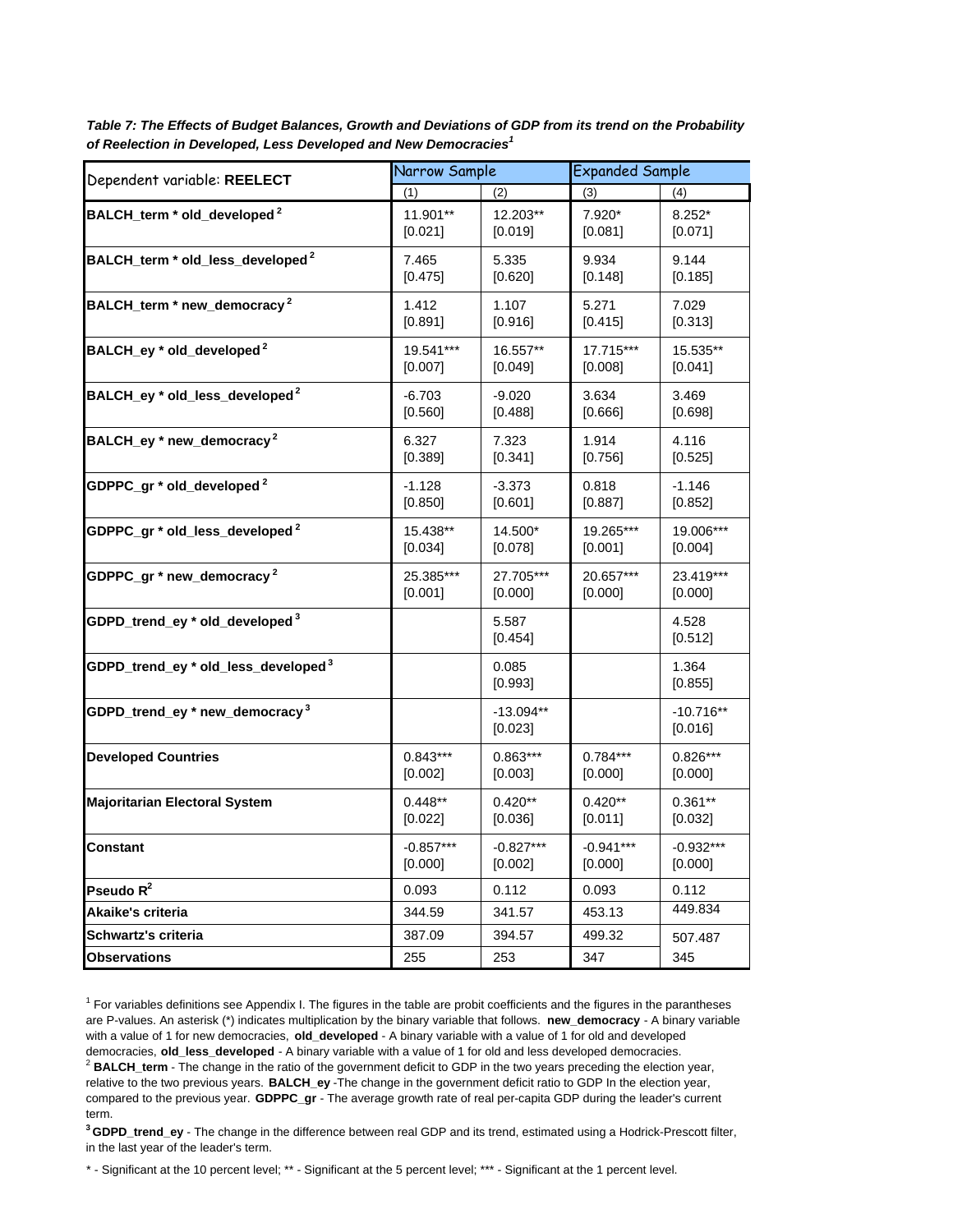|                                   | <b>Less Developed</b> | <b>Developed</b>     | Old                  | <b>New</b>           | <b>Total</b> |
|-----------------------------------|-----------------------|----------------------|----------------------|----------------------|--------------|
| Narrow Sample                     |                       |                      |                      |                      |              |
| <b>Observations</b>               | 91                    | 164                  | 194                  | 61                   | 255          |
| <b>Developed</b>                  | ٠.                    | $\ddot{\phantom{0}}$ | 153                  | 11                   | 164          |
| Less developed                    | $\ddot{\phantom{0}}$  | $\ddot{\phantom{a}}$ | 41                   | 50                   | 91           |
| <b>New</b>                        | 50                    | 11                   | $\ddot{\phantom{0}}$ | .,                   | 61           |
| Old                               | 41                    | 153                  | $\ddot{\phantom{0}}$ | $\ddot{\phantom{0}}$ | 194          |
| Parliamentry                      | 57                    | 154                  | 175                  | 36                   | 211          |
| <b>Presidential</b>               | 34                    | 10                   | 19                   | 25                   | 44           |
| Proportional                      | 48                    | 133                  | 140                  | 41                   | 181          |
| Majoritarian                      | 43                    | 31                   | 54                   | 20                   | 74           |
| Predetermined<br><b>Election</b>  | 60                    | 96                   | 117                  | 39                   | 156          |
| <b>Early Election</b>             | 31                    | 68                   | 77                   | 22                   | 99           |
| <b>High Level of</b><br>Democracy | 28                    | 151                  | 162                  | 17                   | 179          |
| Low Level of<br>Democracy         | 63                    | 13                   | 32                   | 44                   | 76           |
| <b>Expanded Sample</b>            |                       |                      |                      |                      |              |
| <b>Observations</b>               | 167                   | 180                  | 242                  | 105                  | 347          |
| Developed                         | μ,                    |                      | 169                  | 11                   | 180          |
| Less developed                    | $\ddot{\phantom{0}}$  | $\ddot{\phantom{0}}$ | 73                   | 94                   | 167          |
| <b>New</b>                        | 94                    | 11                   | $\ddot{\phantom{a}}$ | .,                   | 105          |
| Old                               | 73                    | 169                  | $\ddot{\phantom{a}}$ | ٠.                   | 242          |
| Parliamentry                      | 68                    | 167                  | 195                  | 40                   | 235          |
| Presidential                      | 99                    | 13                   | 47                   | 65                   | 112          |
| Proportional                      | 116                   | 142                  | 178                  | 80                   | 258          |
| Majoritarian                      | 51                    | 38                   | 64                   | 25                   | 89           |
| Predetermined<br>Election         | 120                   | 106                  | 152                  | 74                   | 226          |
| <b>Early Election</b>             | 47                    | 74                   | 90                   | 31                   | 121          |
| <b>High Level of</b><br>Democracy | 40                    | 167                  | 186                  | 21                   | 207          |
| Low Level of<br>Democracy         | 127                   | 13                   | 56                   | 84                   | 140          |

*Table 8: Characteristics of Election Campaigns in Developed Countries and New Democracies*

<sup>1</sup> For definition of the various charactaristics see Appendix I. For a list of the country categories see table A-2.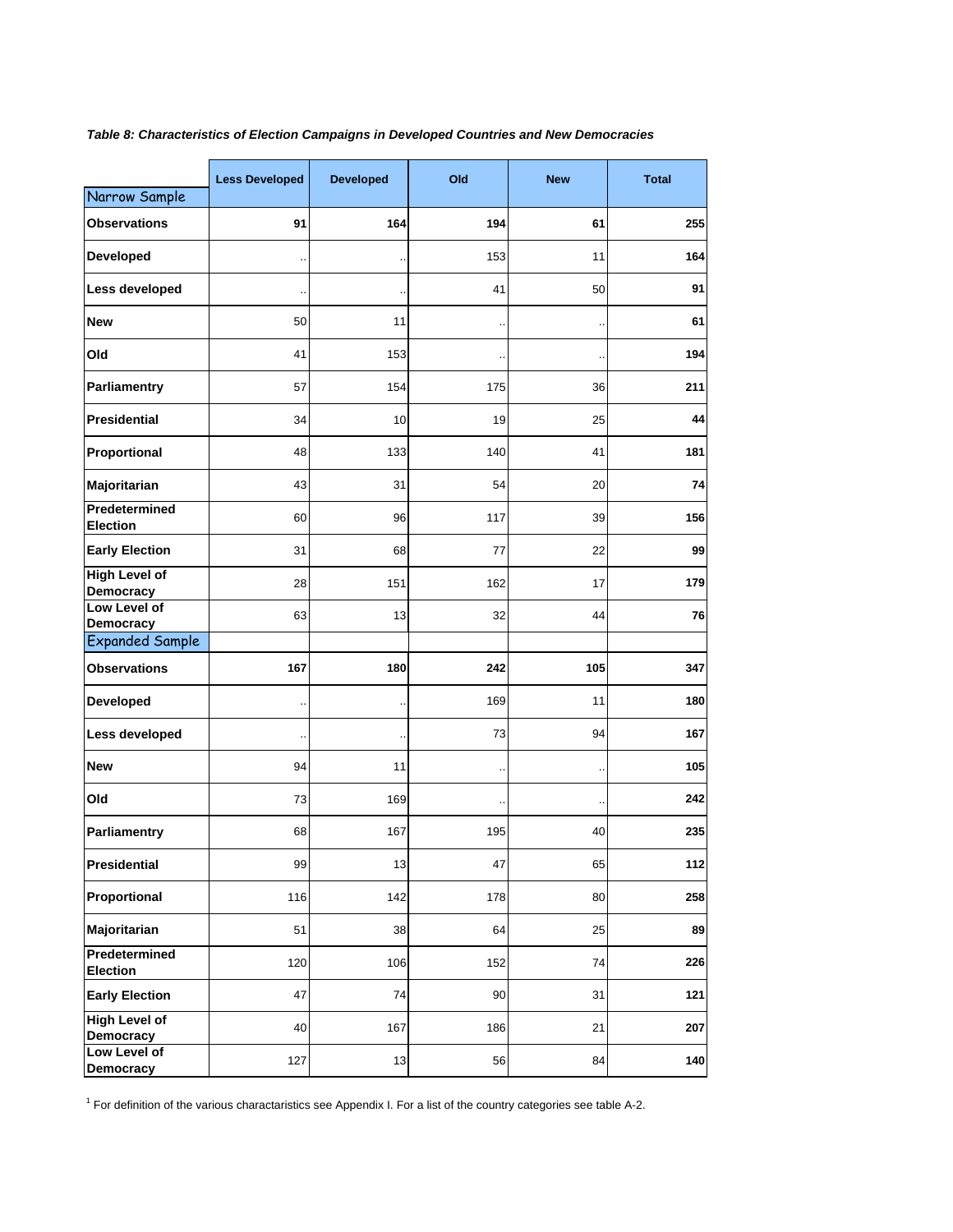*Table 9: Varying Effects of Budget Balances and Growth on the Probability of Reelection in Different Political and Electoral Systems: Developed and Less Developed Economies <sup>1</sup>*

| Dependent variable: REELECT                | Narrow Sample <sup>2</sup> |                        |                      |                        |  |  |  |
|--------------------------------------------|----------------------------|------------------------|----------------------|------------------------|--|--|--|
|                                            |                            | (1)                    | (2)                  |                        |  |  |  |
| Interaction Binary Variable: <sup>3</sup>  | parl                       | pres                   | prop                 | maj                    |  |  |  |
| BALCH_term * developed 3                   | 12.152**<br>[0.019]        | $-3.824$<br>[0.893]    | 13.606**<br>[0.018]  | 9.448<br>[0.445]       |  |  |  |
| BALCH_term * less_developed 3              | 16.809*<br>[0.065]         | $-6.118$<br>[0.683]    | $-0.936$<br>[0.932]  | 24.194**<br>[0.036]    |  |  |  |
| BALCH_ey * developed 3                     | 24.023***<br>[0.001]       | 17.776<br>[0.603]      | 29.313***<br>[0.000] | 2.269<br>[0.901]       |  |  |  |
| BALCH_ey * less_developed 3                | $-2.939$<br>[0.691]        | $-3.891$<br>[0.819]    | $-10.543$<br>[0.282] | 7.067<br>[0.503]       |  |  |  |
| GDPPC_gr * developed 3                     | $-2.391$<br>[0.700]        | $-25.574$<br>[0.180]   | $-2.270$<br>[0.719]  | $-19.795$<br>[0.267]   |  |  |  |
| GDPPC_gr * less_developed <sup>3</sup>     | 24.157***<br>[0.001]       | 23.464**<br>[0.025]    | 24.836**<br>[0.016]  | 20.962**<br>[0.019]    |  |  |  |
| Developed Countries <sup>4</sup>           |                            | 1.406***<br>[0.000]    |                      | $1.507***$<br>[0.000]  |  |  |  |
| New Democracies <sup>4</sup>               |                            | $0.619**$<br>[0.014]   |                      | $0.584**$<br>[0.020]   |  |  |  |
| Majoritarian Electoral System <sup>4</sup> |                            | $0.513**$<br>[0.014]   |                      | $0.747*$<br>[0.054]    |  |  |  |
| <b>Constant</b>                            |                            | $-1.355***$<br>[0.000] |                      | $-1.453***$<br>[0.000] |  |  |  |
| Pseudo $R^2$                               |                            | 0.118                  |                      | 0.131                  |  |  |  |
| Akaike's criteria                          |                            | 343.64                 |                      | 339.07                 |  |  |  |
| Schwartz's criteria                        |                            | 400.30                 |                      | 395.73                 |  |  |  |
| <b>Observations</b>                        |                            | 255                    |                      | 255                    |  |  |  |

 $2$  There is no qualitative difference in the results when the equations are estimated for the expanded sample.

<sup>3</sup> BALCH\_term - The change in the ratio of the government deficit to GDP in the two years preceding the election year, relative to the two previous years. **BALCH\_ey** -The change in the government deficit ratio to GDP In the election year, compared to the previous year. **GDPPC\_gr** - The average growth rate of real per-capita GDP during the leader's current term.

<sup>4</sup> The coefficients in each column are for the interaction of the variable on the top of column with the variable on the left column.

 $5$ The binary variables on the left column have no interaction with other variables.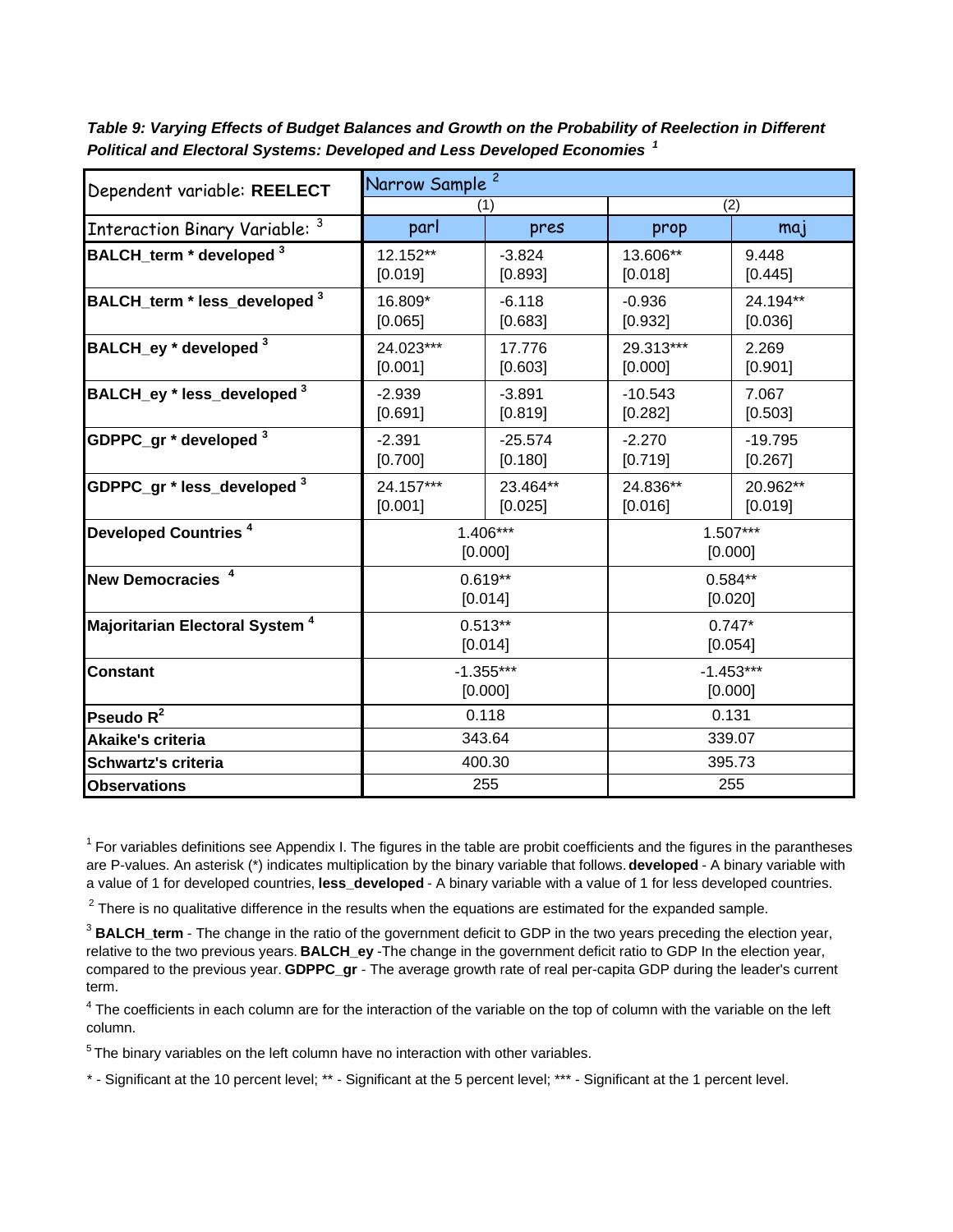| Table 10: Varying Effects of Budget Balances and Growth on the Probability of Reelection According to theTiming of the Elections and the Level of |
|---------------------------------------------------------------------------------------------------------------------------------------------------|
| Democracy: Developed and Less Developed Economies $\ ^1$                                                                                          |

| Dependent variable: REELECT                | <b>Expanded Sample</b><br>Narrow Sample |                        |                       |                        |                        |                       |                      |                        |  |  |
|--------------------------------------------|-----------------------------------------|------------------------|-----------------------|------------------------|------------------------|-----------------------|----------------------|------------------------|--|--|
|                                            |                                         | (1)                    |                       | (2)                    |                        | (3)                   |                      | (4)                    |  |  |
| Interaction Binary Variable: <sup>2</sup>  | high                                    | low                    | pred                  | early                  | high                   | low                   | pred                 | early                  |  |  |
| BALCH_term * developed 3                   | 12.466**<br>[0.016]                     | $-40.680$<br>[0.391]   | 14.203*<br>[0.054]    | 12.691*<br>[0.087]     | 7.870*<br>[0.081]      | $-46.060$<br>[0.321]  | 7.235<br>[0.259]     | 10.140<br>[0.123]      |  |  |
| BALCH_term * less_developed 3              | 4.445<br>[0.770]                        | 15.370*<br>[0.092]     | 3.488<br>[0.699]      | 27.097<br>[0.147]      | 12.015<br>[0.338]      | 7.856<br>[0.118]      | 2.522<br>[0.671]     | 23.812*<br>[0.061]     |  |  |
| BALCH_ey * developed 3                     | 22.573***<br>[0.002]                    | 27.104<br>[0.249]      | 16.480*<br>[0.065]    | 36.779***<br>[0.001]   | 19.689***<br>[0.003]   | 17.725<br>[0.441]     | 13.872*<br>[0.097]   | 33.155***<br>[0.002]   |  |  |
| BALCH_ey * less_developed 3                | 12.256<br>[0.358]                       | $-12.841$<br>[0.136]   | $-2.578$<br>[0.733]   | $-7.402$<br>[0.676]    | 9.560<br>[0.387]       | $-3.941$<br>[0.512]   | $-1.297$<br>[0.825]  | 3.777<br>[0.766]       |  |  |
| GDPPC_gr * developed 3                     | $-1.549$<br>[0.806]                     | $-12.077$<br>[0.412]   | $-6.531$<br>[0.356]   | 2.142<br>[0.768]       | 1.393<br>[0.818]       | $-4.578$<br>[0.746]   | $-3.116$<br>[0.645]  | 5.434<br>[0.437]       |  |  |
| GDPPC_gr * less_developed 3                | 22.178**<br>[0.021]                     | 27.569***<br>[0.001]   | 22.463***<br>[0.004]  | 27.842***<br>[0.008]   | 22.476***<br>[0.004]   | 21.444***<br>[0.000]  | 20.582***<br>[0.000] | 24.223***<br>[0.005]   |  |  |
| <b>Developed Countries<sup>4</sup></b>     |                                         | $1.430***$<br>[0.000]  | $1.412***$<br>[0.000] |                        |                        | $1.030***$<br>[0.000] |                      | 1.078***<br>[0.000]    |  |  |
| New Democracies <sup>4</sup>               |                                         | $0.585**$<br>[0.025]   |                       | $0.594**$<br>[0.019]   |                        | 0.296<br>[0.137]      |                      | 0.291<br>[0.139]       |  |  |
| Majoritarian Electoral System <sup>4</sup> |                                         | $0.484**$<br>[0.015]   |                       | $0.417**$<br>[0.039]   |                        | $0.417**$<br>[0.012]  |                      | $0.376**$<br>[0.028]   |  |  |
| <b>Constant</b>                            |                                         | $-1.392***$<br>[0.000] |                       | $-1.328***$<br>[0.000] | $-1.163***$<br>[0.000] |                       |                      | $-1.167***$<br>[0.000] |  |  |
| Pseudo $R^2$                               |                                         | 0.131                  |                       | 0.128                  |                        | 0.131                 |                      | 0.128                  |  |  |
| <b>Akaike's criteria</b>                   |                                         | 339.07                 |                       | 340.15                 | 454.41                 |                       |                      | 450.36                 |  |  |
| <b>Schwartz's criteria</b>                 |                                         | 395.73                 |                       | 396.81                 |                        | 516.00                |                      | 511.95                 |  |  |
| <b>Observations</b>                        |                                         | 255                    |                       | 255                    |                        | 347                   |                      | 347                    |  |  |

 $2$  The coefficients in each column are for the interaction of the variable on the top of column with the variable on the left column.

3 **BALCH\_term** - The change in the ratio of the government deficit to GDP in the two years preceding the election year, relative to the two previous years. **BALCH\_ey** -The change in the government deficit ratio to GDP In the election year, compared to the previous year. **GDPPC\_gr** - The average growth rate of real per-capita GDP during the leader's current term.

<sup>4</sup> The binary variables on the left column have no interaction with other variables.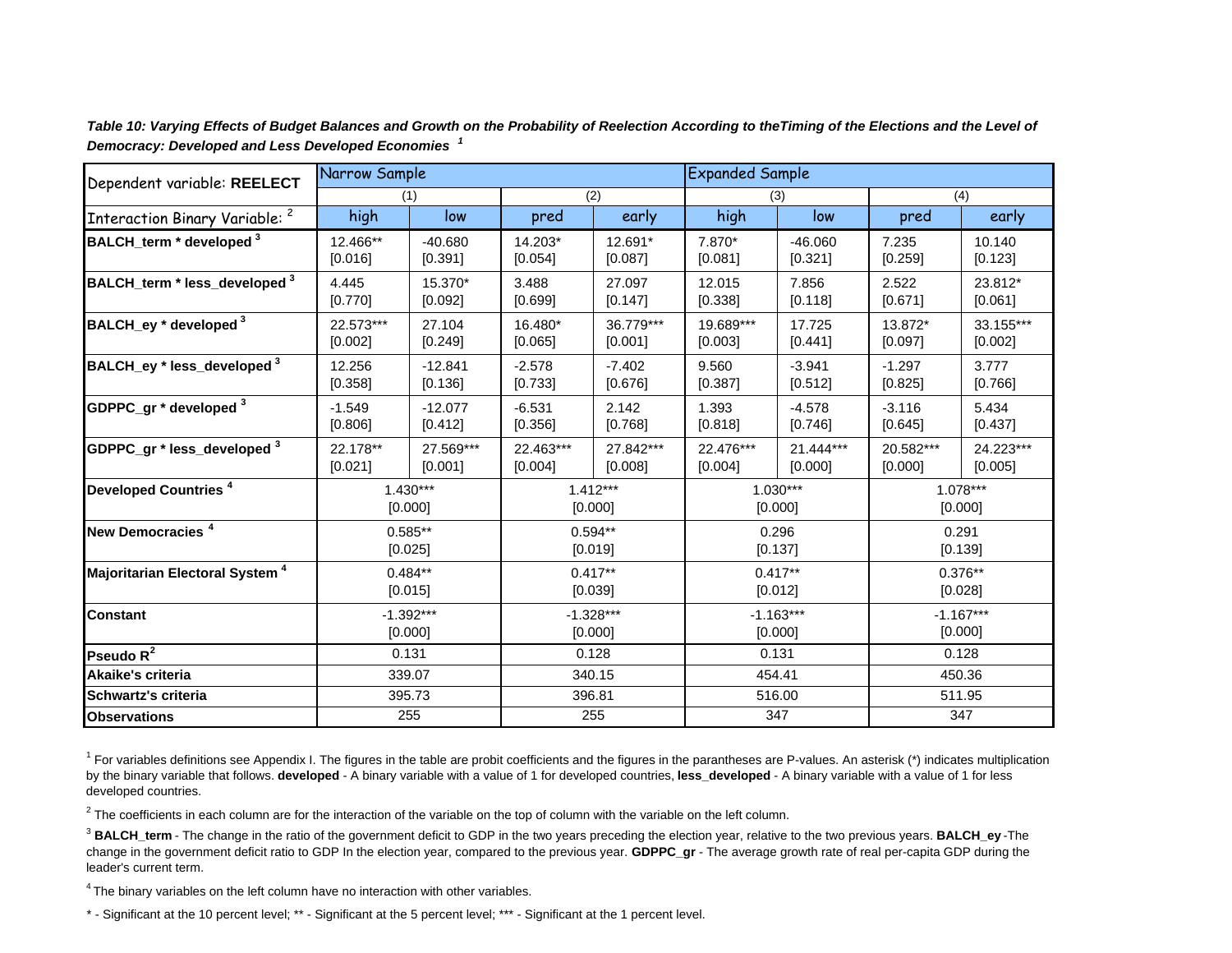*Table 11: Varying Effects of Budget Balances and Growth on the Probability of Reelection in Different Political and Electoral Systems: Old and New Democracies <sup>1</sup>*

| Dependent variable: REELECT                | Narrow Sample                                    |                      |                     |                      |  |
|--------------------------------------------|--------------------------------------------------|----------------------|---------------------|----------------------|--|
|                                            |                                                  | (1)                  |                     | (2)                  |  |
| Interaction Binary Variable: <sup>2</sup>  | parl                                             | pres                 | prop                | maj                  |  |
| BALCH_term * old 3                         | 10.975**<br>[0.019]                              | $-10.278$<br>[0.639] | 10.021*<br>[0.064]  | 12.524<br>[0.136]    |  |
| BALCH_term * new_democracy <sup>3</sup>    | 4.425<br>[0.738]                                 | $-7.270$<br>[0.663]  | $-2.662$<br>[0.818] | 7.634<br>[0.737]     |  |
| BALCH_ey * old 3                           | 10.051*<br>[0.098]                               | 20.932<br>[0.396]    | 18.582**<br>[0.013] | $-5.289$<br>[0.607]  |  |
| BALCH_ey * new_democracy 3                 | 10.138<br>[0.205]                                | $-13.683$<br>[0.511] | 0.484<br>[0.956]    | 22.160<br>[0.171]    |  |
| GDPPC_gr $*$ old $3$                       | 7.129<br>[0.130]                                 | $-9.577$<br>[0.445]  | 4.474<br>[0.429]    | 10.158<br>[0.215]    |  |
| GDPPC_gr * new_democracy 3                 | 19.948**<br>[0.017]                              | 20.253*<br>[0.071]   | 17.161**<br>[0.030] | 42.480**<br>[0.017]  |  |
| Developed Countries <sup>4</sup>           |                                                  | $0.393*$<br>[0.061]  |                     | $0.529**$<br>[0.010] |  |
| Majoritarian Electoral System <sup>4</sup> |                                                  | $0.492**$<br>[0.012] |                     | 0.250<br>[0.404]     |  |
| <b>Constant</b>                            | $-0.605***$<br>$-0.662***$<br>[0.007]<br>[0.004] |                      |                     |                      |  |
| Pseudo $R^2$                               |                                                  | 0.087                |                     | 0.095                |  |
| Akaike's criteria                          |                                                  | 352.59               |                     | 349.85               |  |
| Schwartz's criteria                        |                                                  | 405.71               |                     | 402.97               |  |
| <b>Observations</b>                        |                                                  | 255                  |                     | 255                  |  |

 $1$  For variables definitions see Appendix I. The figures in the table are probit coefficients and the figures in the parantheses are P-values. An asterisk (\*) indicates multiplication by the binary variable that follows. **new democracy** - A binary variable with a value of 1 for new democracies, old - A binary variable with a value of 1 for old democracies.

 $2$  The coefficients in each column are for the interaction of the variable on the top of column with the variable on the left column.

<sup>3</sup> **BALCH** term - The change in the ratio of the government deficit to GDP in the two years preceding the election year, relative to the two previous years. **BALCH\_ey** -The change in the government deficit ratio to GDP In the election year, compared to the previous year. **GDPPC\_gr** - The average growth rate of real percapita GDP during the leader's current term.

<sup>4</sup> The binary variables on the left column have no interaction with other variables.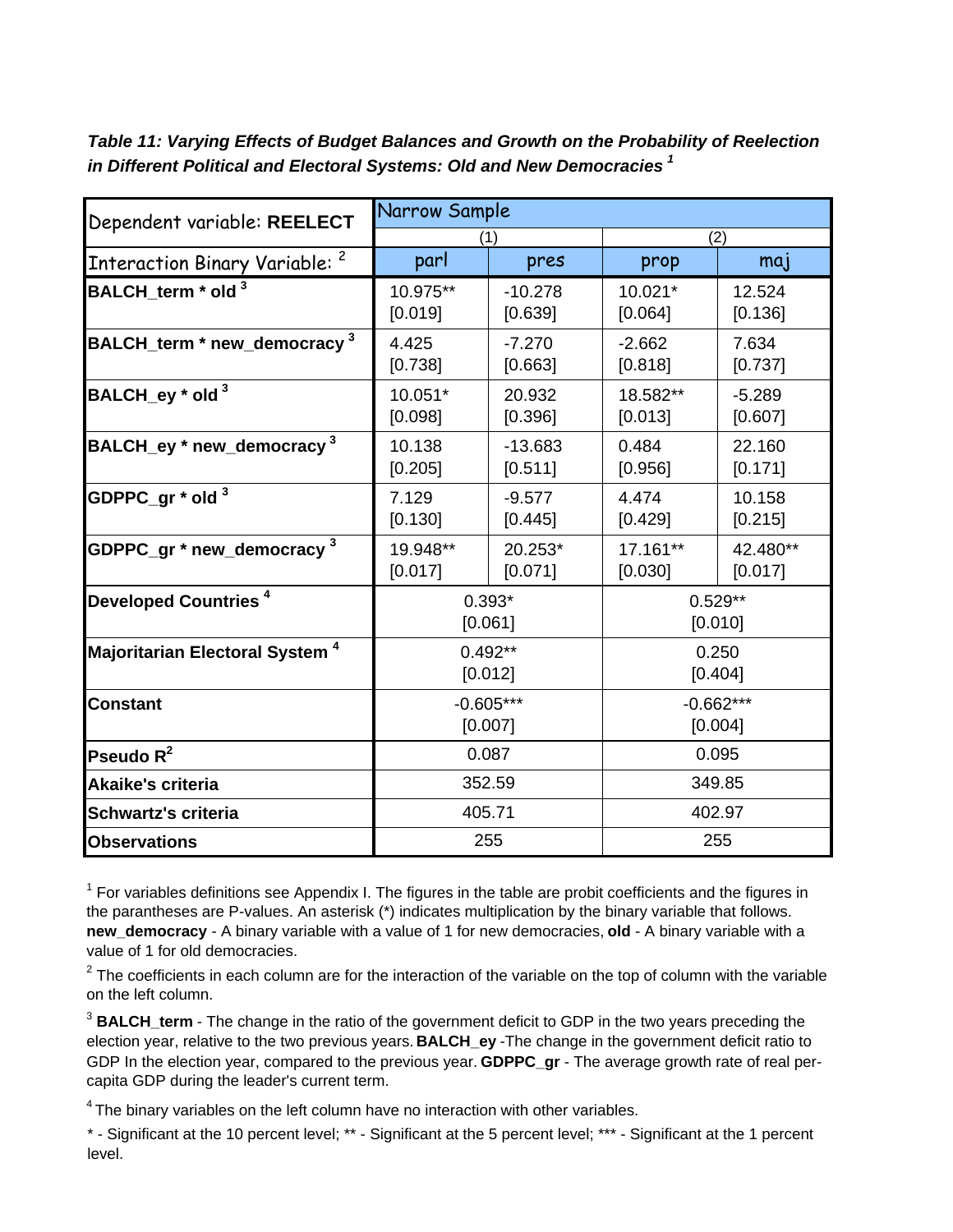| Dependent variable: REELECT                | Narrow Sample       |                        |                      |                        |                       | <b>Expanded Sample</b> |                        |                       |  |
|--------------------------------------------|---------------------|------------------------|----------------------|------------------------|-----------------------|------------------------|------------------------|-----------------------|--|
|                                            |                     | (1)                    |                      | (2)                    |                       | (3)                    |                        | (4)                   |  |
| Interaction Binary Variable: <sup>2</sup>  | high                | low                    | pred                 | early                  | high                  | low                    | pred                   | early                 |  |
| BALCH_term * old 3                         | 10.308**<br>[0.037] | 6.448<br>[0.589]       | 9.176<br>[0.139]     | 13.998**<br>[0.044]    | 7.151<br>[0.101]      | 7.072<br>[0.318]       | 2.782<br>[0.577]       | 13.831**<br>[0.021]   |  |
| BALCH_term * new_democracy 3               | $-2.495$<br>[0.915] | 7.734<br>[0.529]       | 1.831<br>[0.877]     | 11.508<br>[0.629]      | 10.578<br>[0.509]     | 5.205<br>[0.452]       | 4.973<br>[0.522]       | 7.408<br>[0.603]      |  |
| BALCH_ey * old 3                           | 16.393**<br>[0.016] | $-13.652$<br>[0.312]   | 5.429<br>[0.457]     | 19.912**<br>[0.044]    | 14.271**<br>[0.020]   | 1.464<br>[0.877]       | 6.934<br>[0.274]       | 17.332**<br>[0.047]   |  |
| BALCH_ey * new_democracy 3                 | 26.543<br>[0.111]   | $-2.786$<br>[0.763]    | 3.507<br>[0.680]     | 25.063<br>[0.214]      | 20.476<br>[0.159]     | $-3.531$<br>[0.627]    | $-2.725$<br>[0.696]    | 20.658<br>[0.184]     |  |
| GDPPC_gr * old 3                           | 6.397<br>[0.213]    | 6.627<br>[0.413]       | 3.700<br>[0.471]     | 9.290<br>[0.122]       | $8.514*$<br>$[0.075]$ | 12.686**<br>[0.041]    | 8.708**<br>[0.048]     | $12.124**$<br>[0.029] |  |
| GDPPC_gr * new_democracy 3                 | 23.931*<br>[0.070]  | 24.962***<br>[0.002]   | 22.100***<br>[0.009] | 20.596*<br>[0.060]     | 24.756**<br>[0.019]   | 17.576***<br>[0.003]   | 15.930***<br>[0.008]   | 22.229**<br>[0.022]   |  |
| <b>Developed Countries<sup>4</sup></b>     |                     | $0.527**$<br>[0.019]   | $0.505**$<br>[0.015] |                        | $0.471***$<br>[0.009] |                        | $0.426***$<br>[0.008]  |                       |  |
| Majoritarian Electoral System <sup>4</sup> |                     | $0.450**$<br>[0.021]   |                      | $0.468**$<br>[0.017]   |                       |                        | $0.441***$<br>[0.007]  | $0.429***$<br>[0.009] |  |
| <b>Constant</b>                            |                     | $-0.739***$<br>[0.001] |                      | $-0.671***$<br>[0.002] |                       | $-0.826***$<br>[0.000] | $-0.789***$<br>[0.000] |                       |  |
| Pseudo $R^2$                               |                     | 0.098                  |                      | 0.085                  |                       | 0.098                  |                        | 0.085                 |  |
| Akaike's criteria                          |                     | 348.74                 |                      | 353.34                 |                       | 461.37                 |                        | 460.48                |  |
| <b>Schwartz's criteria</b>                 |                     | 401.86                 |                      | 406.46                 |                       | 519.11                 |                        | 518.22                |  |
| <b>Observations</b>                        |                     | 255                    |                      | 255                    |                       | 347                    |                        | 347                   |  |

*Table 12: Varying Effects of Budget Balances and Growth on the Probability of Reelection According to theTiming of the Elections and the Level of Democracy: Old and New Democracies <sup>1</sup>*

<sup>1</sup> For variables definitions see Appendix I. The figures in the table are probit coefficients and the figures in the parantheses are P-values. An asterisk (\*) indicates multiplication by the binary variable that follows. **new\_democracy** - A binary variable with a value of 1 for new democracies, **old** - A binary variable with a value of 1 for old democracies.

 $2$  The coefficients in each column are for the interaction of the variable on the top of column with the variable on the left column.

3 **BALCH\_term** - The change in the ratio of the government deficit to GDP in the two years preceding the election year, relative to the two previous years. **BALCH\_ey** -The change in the government deficit ratio to GDP In the election year, compared to the previous year. **GDPPC\_gr** - The average growth rate of real per-capita GDP during the leader's current term.

 $4$  The binary variables on the left column have no interaction with other variables.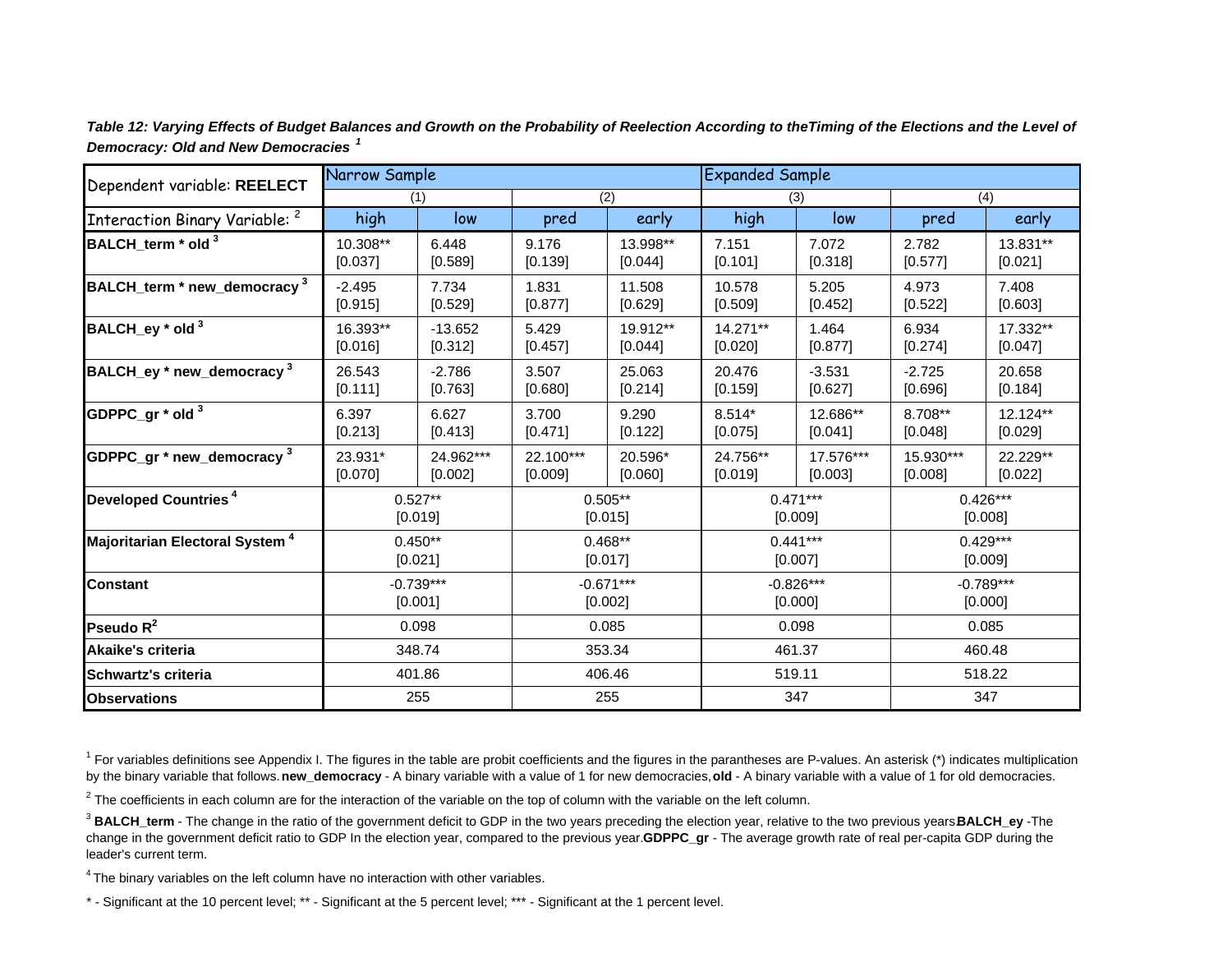*Table 13: Varying Effects of Budget Balances and Growth on the Probability of Reelection in Different Political and Electoral Systems: Developed, Less Developed and New Democracies <sup>1</sup>*

| Dependent variable: REELECT                | Narrow Sample        |                        |                      |                        |  |  |  |  |
|--------------------------------------------|----------------------|------------------------|----------------------|------------------------|--|--|--|--|
|                                            |                      | (1)                    | (2)                  |                        |  |  |  |  |
| Interaction Binary Variable: <sup>2</sup>  | parl                 | pres                   | prop                 | maj                    |  |  |  |  |
| BALCH_term * old_developed 3               | 11.522**<br>[0.028]  | 26.626<br>[0.479]      | 13.825**<br>[0.019]  | 8.346<br>[0.488]       |  |  |  |  |
| BALCH_term * old_less_developed 3          | 9.057<br>[0.442]     | $-25.632$<br>[0.424]   | $-16.044$<br>[0.456] | 20.069<br>[0.151]      |  |  |  |  |
| BALCH_term * new_democracy <sup>3</sup>    | 3.694<br>[0.784]     | $-4.801$<br>[0.779]    | $-1.995$<br>[0.867]  | 8.019<br>[0.724]       |  |  |  |  |
| BALCH_ey * old_developed <sup>3</sup>      | 18.424**<br>[0.012]  | 90.815<br>[0.163]      | 25.693***<br>[0.002] | $-2.152$<br>[0.902]    |  |  |  |  |
| BALCH_ey * old_less_developed $^3$         | $-6.746$<br>[0.605]  | 7.854<br>[0.768]       | $-16.571$<br>[0.422] | $-0.565$<br>[0.969]    |  |  |  |  |
| BALCH_ey * new_democracy <sup>3</sup>      | 8.897<br>[0.265]     | $-12.319$<br>[0.566]   | $-0.082$<br>[0.993]  | 21.362<br>[0.188]      |  |  |  |  |
| GDPPC_gr * old_developed 3                 | $-0.191$<br>[0.975]  | $-38.708$<br>[0.166]   | $-0.973$<br>[0.875]  | $-6.382$<br>[0.706]    |  |  |  |  |
| GDPPC_gr * old_less_developed 3            | 15.906**<br>[0.040]  | 5.846<br>[0.716]       | 18.589<br>[0.144]    | 13.551<br>[0.131]      |  |  |  |  |
| GDPPC_gr * new_democracy 3                 | 23.114***<br>[0.008] | 25.858**<br>[0.030]    | 21.162**<br>[0.015]  | 44.924**<br>[0.016]    |  |  |  |  |
| Developed Countries <sup>4</sup>           |                      | $0.841***$<br>[0.003]  | $0.936***$           | [0.002]                |  |  |  |  |
| Majoritarian Electoral System <sup>4</sup> |                      | $0.527**$<br>[0.013]   |                      | 0.446<br>[0.230]       |  |  |  |  |
| <b>Constant</b>                            |                      | $-0.857***$<br>[0.001] |                      | $-0.934***$<br>[0.002] |  |  |  |  |
| Pseudo $R^2$                               |                      | 0.114                  |                      | 0.119                  |  |  |  |  |
| Akaike's criteria                          |                      | 355.26                 |                      | 353.55                 |  |  |  |  |
| Schwartz's criteria                        |                      | 429.62                 |                      | 427.92                 |  |  |  |  |
| <b>Observations</b>                        |                      | 255                    |                      | 255                    |  |  |  |  |

 $1$  For variables definitions see Appendix I. The figures in the table are probit coefficients and the figures in the parantheses are Pvalues. An asterisk (\*) indicates multiplication by the binary variable that follows. **new\_democracy** - A binary variable with a value of 1 for new democracies, **old\_developed** - A binary variable with a value of 1 for old and developed democracies, **old\_less\_developed** - A binary variable with a value of 1 for old and less developed democracies.

 $^2$  The coefficients in each column are for the interaction of the variable on the top of column with the variable on the left column.

<sup>3</sup> BALCH\_term - The change in the ratio of the government deficit to GDP in the two years preceding the election year, relative to the two previous years. **BALCH\_ey** -The change in the government deficit ratio to GDP In the election year, compared to the previous year. **GDPPC\_gr** - The average growth rate of real per-capita GDP during the leader's current term.

 $4$  The binary variables on the left column have no interaction with other variables.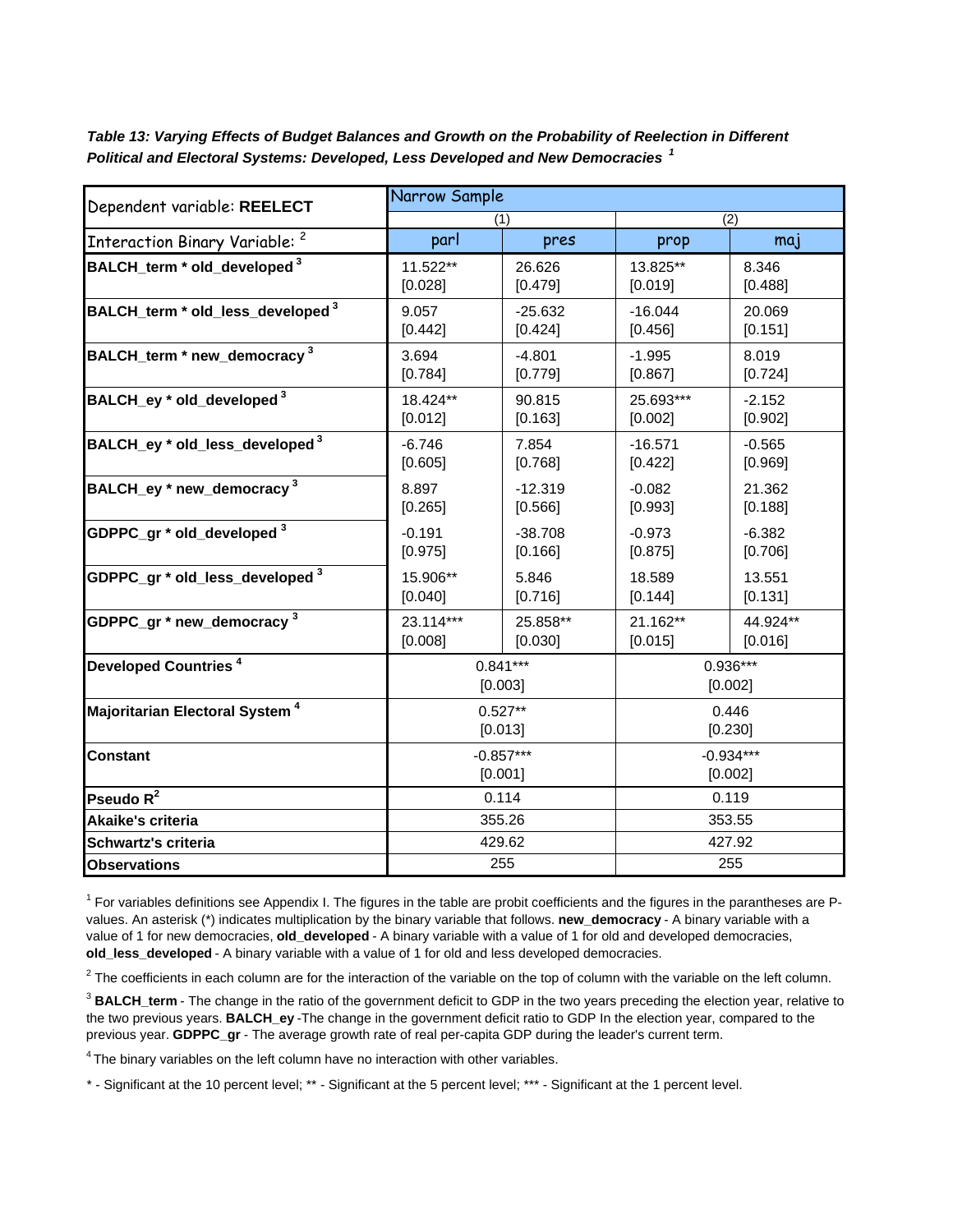| Dependent variable: REELECT                | Narrow Sample        |                        |                      |                        | <b>Expanded Sample</b> |                        |                        |                      |  |
|--------------------------------------------|----------------------|------------------------|----------------------|------------------------|------------------------|------------------------|------------------------|----------------------|--|
|                                            |                      | (1)                    | (2)                  |                        | (3)                    |                        | (4)                    |                      |  |
| Interaction Binary Variable: <sup>2</sup>  | high                 | low                    | pred                 | early                  | high                   | low                    | pred                   | early                |  |
| BALCH_term * old_developed 3               | 12.280**<br>[0.018]  | $-147.115$<br>[0.342]  | 14.738**<br>[0.048]  | 11.404<br>[0.124]      | $8.138*$<br>[0.074]    | $-138.309$<br>[0.380]  | 8.154<br>[0.208]       | 9.579<br>[0.147]     |  |
| BALCH_term * old_less_dev <sup>3</sup>     | 6.105<br>[0.762]     | 4.034<br>[0.754]       | $-7.216$<br>[0.609]  | 42.565<br>[0.159]      | 11.503<br>[0.519]      | 8.832<br>[0.233]       | $-1.685$<br>[0.865]    | 43.530*<br>[0.085]   |  |
| BALCH_term * new_democracy <sup>3</sup>    | $-1.863$<br>[0.939]  | 8.665<br>[0.488]       | 4.262<br>[0.723]     | 14.060<br>[0.578]      | 10.860<br>[0.509]      | 5.519<br>[0.438]       | 5.763<br>[0.464]       | 8.396<br>[0.604]     |  |
| BALCH_ey * old_developed <sup>3</sup>      | 19.150***<br>[0.010] | 17.127<br>[0.644]      | 15.909*<br>[0.084]   | 29.628**<br>[0.012]    | 17.475**<br>[0.011]    | 12.856<br>[0.731]      | 14.183*<br>[0.099]     | 27.932**<br>[0.012]  |  |
| BALCH_ey * old_less_dev <sup>3</sup>       | 13.701<br>[0.467]    | $-26.348$<br>[0.134]   | $-16.216$<br>[0.299] | 10.386<br>[0.626]      | 11.831<br>[0.440]      | $-0.216$<br>[0.983]    | 0.979<br>[0.925]       | 18.980<br>[0.325]    |  |
| BALCH_ey * new_democracy <sup>3</sup>      | 27.075<br>[0.107]    | $-3.142$<br>[0.734]    | 1.877<br>[0.826]     | 28.942<br>[0.155]      | 20.381<br>[0.159]      | $-3.496$<br>[0.633]    | $-3.170$<br>[0.653]    | 22.952<br>[0.147]    |  |
| GDPPC_gr * old_developed 3                 | $-0.972$<br>[0.874]  | $-21.115$<br>[0.317]   | $-5.561$<br>[0.416]  | 3.861<br>[0.601]       | 0.886<br>[0.880]       | $-17.010$<br>[0.415]   | $-2.900$<br>[0.658]    | 6.009<br>[0.400]     |  |
| GDPPC_gr * old_less_dev 3                  | 17.733*<br>[0.095]   | 13.402<br>[0.152]      | 13.211<br>[0.140]    | 17.040<br>[0.138]      | 20.764**<br>[0.024]    | 18.232***<br>[0.008]   | 18.534***<br>[0.007]   | 16.846<br>[0.108]    |  |
| GDPPC_gr * new_democracy 3                 | 26.342*<br>[0.064]   | 27.434***<br>[0.001]   | 27.443***<br>[0.002] | 23.114**<br>[0.045]    | 26.344**<br>[0.017]    | 19.689***<br>[0.001]   | 19.489***<br>[0.002]   | 23.702**<br>[0.018]  |  |
| <b>Developed Countries<sup>4</sup></b>     |                      | $0.906***$<br>[0.001]  |                      | $0.947***$<br>[0.001]  | $0.802***$<br>[0.000]  |                        | $0.822***$<br>[0.000]  |                      |  |
| Majoritarian Electoral System <sup>4</sup> |                      | $0.474**$<br>[0.019]   |                      | $0.440**$<br>[0.029]   |                        | $0.432***$<br>[0.010]  |                        | $0.398**$<br>[0.019] |  |
| <b>Constant</b>                            |                      | $-0.896***$<br>[0.000] |                      | $-0.915***$<br>[0.000] |                        | $-0.937***$<br>[0.000] | $-0.947***$<br>[0.000] |                      |  |
| Pseudo R <sup>2</sup>                      |                      | 0.124                  |                      | 0.117                  |                        | 0.124                  |                        | 0.117                |  |
| Akaike's criteria                          |                      | 351.69                 |                      | 354.03                 |                        | 465.41                 |                        | 460.74               |  |
| Schwartz's criteria                        |                      | 426.06                 |                      | 428.40                 |                        | 546.25                 |                        | 541.57               |  |
| <b>Observations</b>                        |                      | 255                    |                      | 255                    |                        | 347                    |                        | 347                  |  |

*Table 14: Varying Effects of Budget Balances and Growth on the Probability of Reelection According to theTiming of the Elections and the Level of Democracy: Developed, Less Developed and New Democracies <sup>1</sup>*

 $1$  For variables definitions see Appendix I. The figures in the table are probit coefficients and the figures in the parantheses are P-values. An asterisk (\*) indicates multiplication by the binary variable that follows. **new\_democracy** - A binary variable with a value of 1 for new democracies, **old\_developed** - A binary variable with a value of 1 for old and developed democracies, **old\_less\_dev** - A binary variable with a value of 1 for old and less developed democracies.

 $2$  The coefficients in each column are for the interaction of the variable on the top of column with the variable on the left column.

3 **BALCH\_term** - The change in the ratio of the government deficit to GDP in the two years preceding the election year, relative to the two previous years. **BALCH\_ey** -The change in the government deficit ratio to GDP In the election year, compared to the previous year. **GDPPC\_gr** - The average growth rate of real per-capita GDP during the leader's current term.

 $4$  The binary variables on the left column have no interaction with other variables.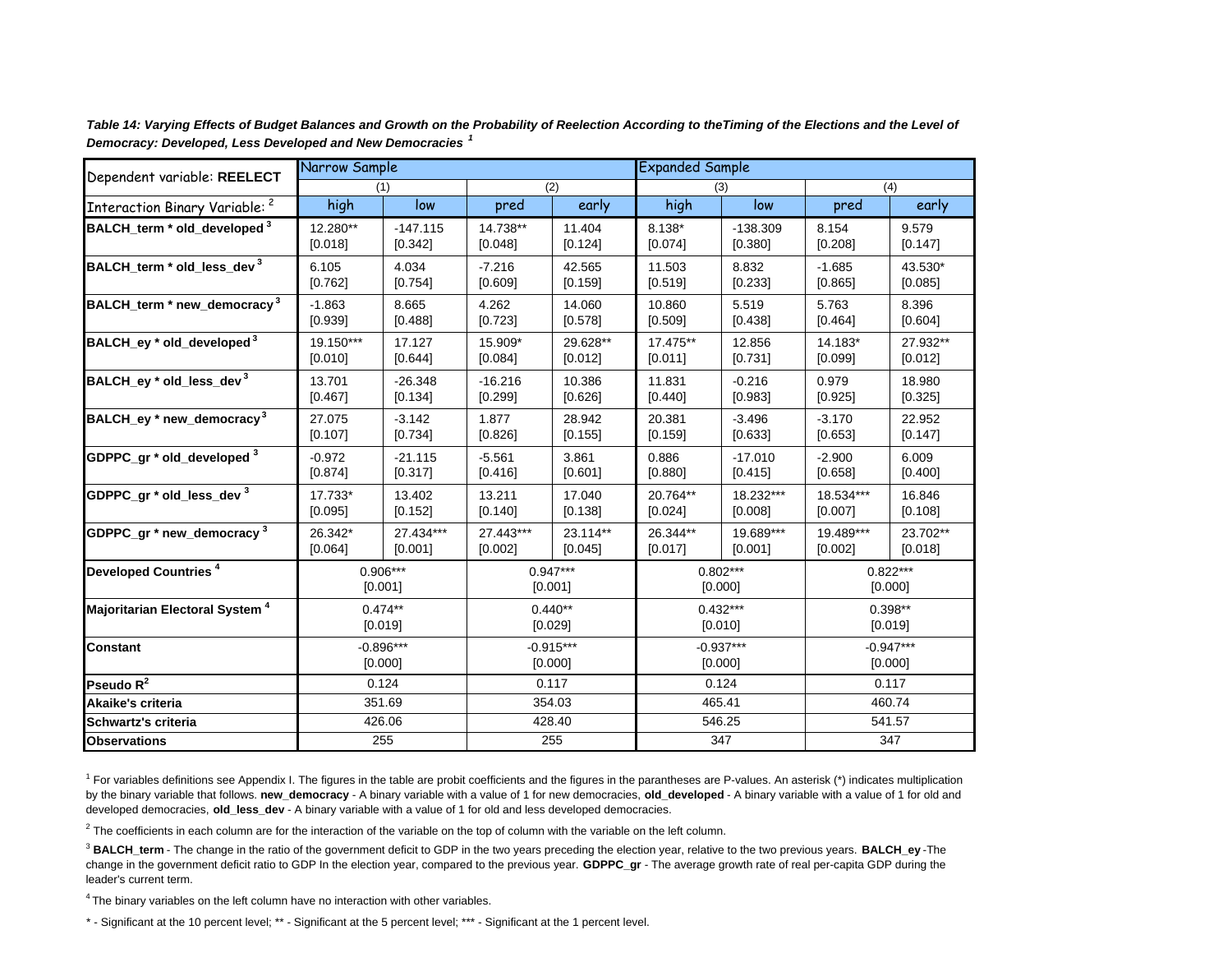| Dependent variable: REELECT              | Narrow Sample          |                        |                        |                        | <b>Expanded Sample</b> |                        |                        |                        |
|------------------------------------------|------------------------|------------------------|------------------------|------------------------|------------------------|------------------------|------------------------|------------------------|
|                                          | (1)                    | (2)                    | (3)                    | (4)                    | (5)                    | (6)                    | (7)                    | (8)                    |
| BALCH_term * developed <sup>2</sup>      | 12.132**<br>[0.018]    | 11.262**<br>[0.029]    | 11.267**<br>[0.029]    | $11.440**$<br>[0.027]  | $7.574*$<br>[0.091]    | 6.611<br>[0.140]       | 6.640<br>[0.139]       | 6.856<br>[0.128]       |
| BALCH_term * less_developed <sup>2</sup> | 11.381<br>[0.139]      | 6.872<br>[0.391]       | 7.141<br>[0.372]       | 5.601<br>[0.493]       | 8.953*<br>[0.066]      | 8.193*<br>[0.099]      | 8.484*<br>[0.089]      | 7.913<br>[0.111]       |
| BALCH_ey * developed <sup>2</sup>        | 24.484***<br>[0.000]   | 25.281***<br>[0.000]   | 25.259***<br>[0.000]   | 24.542***<br>[0.001]   | 20.842***<br>[0.001]   | 21.200***<br>[0.001]   | 21.143***<br>[0.001]   | 21.051***<br>[0.002]   |
| BALCH_ey * less_developed <sup>2</sup>   | $-1.860$<br>[0.820]    | $-0.613$<br>[0.944]    | $-0.411$<br>[0.962]    | 0.530<br>[0.952]       | 1.122<br>[0.850]       | 2.792<br>[0.654]       | 3.455<br>[0.583]       | 3.403<br>[0.587]       |
| GDPPC_gr * developed <sup>2</sup>        | $-3.518$<br>[0.564]    | $-3.455$<br>[0.580]    | $-3.435$<br>[0.582]    | $-1.683$<br>[0.790]    | $-0.236$<br>[0.968]    | 0.596<br>[0.921]       | 0.593<br>[0.921]       | 1.985<br>[0.743]       |
| GDPPC_gr * less_developed <sup>2</sup>   | 18.716**<br>[0.010]    | 21.036***<br>[0.008]   | 21.121***<br>[0.008]   | 22.715***<br>[0.005]   | 19.370***<br>[0.000]   | 19.525***<br>[0.000]   | 19.559***<br>[0.001]   | 20.222***<br>[0.000]   |
| PARTY <sup>3</sup>                       |                        | 2.062***<br>[0.001]    | 2.062***<br>[0.001]    |                        |                        | 1.887***<br>[0.000]    | $1.823***$<br>[0.000]  |                        |
| PARTY * majoritarian <sup>3</sup>        |                        |                        |                        | 2.337***<br>[0.000]    |                        |                        |                        | 2.091***<br>[0.000]    |
| PARTY * proportional <sup>3</sup>        |                        |                        |                        | $1.265*$<br>[0.087]    |                        |                        |                        | 1.344**<br>[0.019]     |
| VOTES <sup>4</sup>                       |                        | 1.583**<br>[0.035]     |                        | 1.362*<br>[0.073]      |                        | $1.477***$<br>[0.004]  |                        | 1.368***<br>[0.008]    |
| VOTES_R2 <sup>5</sup>                    |                        |                        | $1.621**$<br>[0.039]   |                        |                        |                        | $1.476***$<br>[0.005]  |                        |
| $D_R^2$ <sup>6</sup>                     |                        |                        | $-0.341$<br>[0.521]    |                        |                        |                        | $-0.562$<br>[0.140]    |                        |
| <b>Developed Countries</b>               | $1.045***$<br>[0.003]  | $1.150***$<br>[0.002]  | $1.148***$<br>[0.003]  | 1.349***<br>[0.001]    | 0.920***<br>[0.001]    | $0.863***$<br>[0.003]  | $0.835***$<br>[0.005]  | 0.976***<br>[0.001]    |
| New Democracies                          | 0.291<br>[0.251]       | 0.393<br>[0.147]       | 0.391<br>[0.150]       | $0.453*$<br>[0.099]    | 0.099<br>[0.618]       | 0.198<br>[0.346]       | 0.193<br>[0.358]       | 0.227<br>[0.282]       |
| Constant                                 | $-0.873***$<br>[0.003] | $-1.835***$<br>[0.000] | $-1.834***$<br>[0.000] | $-1.840***$<br>[0.000] | $-0.926***$<br>[0.000] | $-1.678***$<br>[0.000] | $-1.625***$<br>[0.000] | $-1.670***$<br>[0.000] |
| Pseudo R <sup>2</sup>                    | 0.083                  | 0.119                  | 0.119                  | 0.132                  | 0.083                  | 0.119                  | 0.119                  | 0.132                  |
| Akaike's criteria                        | 320.55                 | 312.49                 | 314.68                 | 310.24                 | 428.15                 | 414.15                 | 415.86                 | 413.46                 |
| Schwartz's criteria                      | 351.81                 | 350.68                 | 356.35                 | 351.91                 | 462.34                 | 455.94                 | 461.45                 | 459.05                 |
| Observations                             | 238                    | 238                    | 238                    | 238                    | 330                    | 330                    | 330                    | 330                    |

*Table 15: Additional Effects of the Political Strength of the Leader on the Probability of Reelection <sup>1</sup>*

<sup>2</sup> **BALCH\_term** - The change in the ratio of the government deficit to GDP in the two years preceding the election year, relative to the two previous years. **BALCH\_ey** -The change in the government deficit ratio to GDP In the election year, compared to the previous year. **GDPPC\_gr** - The average growth rate of real per-capita GDP during the leader's current term.

 $3$  PARTY - The percent of seats in the parliament held by the leader's party, receives the value 0 in a presidential system.

<sup>4</sup> VOTES - The percent of the votes received by a leader in a presidential system in the first round of the previous elections.

 $5$  VOTES\_R2 - The percent of the votes received by a leader in a presidential system in the last round of the previous elections.

 $6$  D\_R2 - A binary variable receiving the value 1 for a leader in a presidential system, that had to run in more then one round in the previous elections.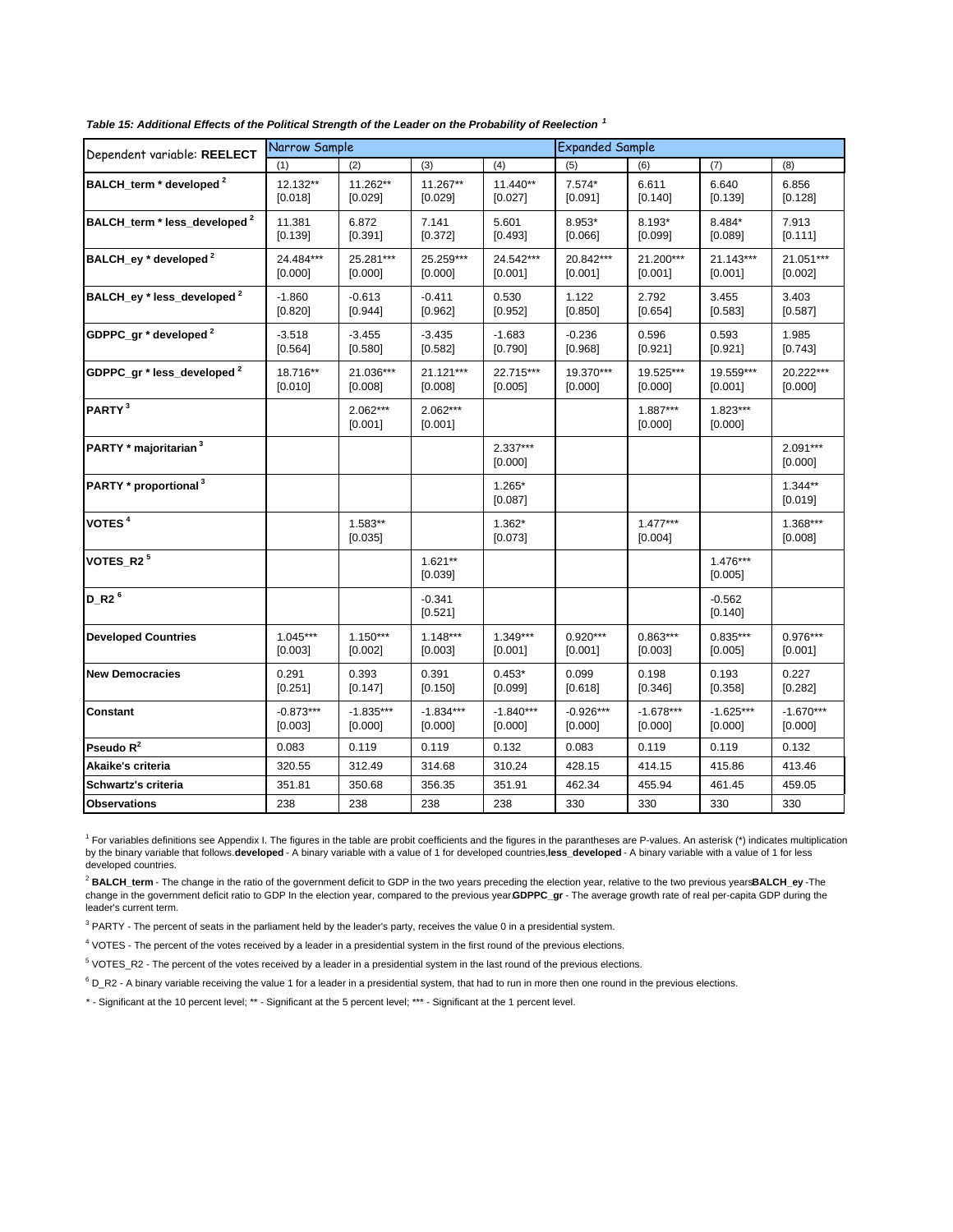|  |  | Table 16: Additional Effects of the Inflation Rate on the Probability of Reelection 1 |
|--|--|---------------------------------------------------------------------------------------|
|--|--|---------------------------------------------------------------------------------------|

| Dependent variable: REELECT               | Narrow Sample          |                        |                        |                        | <b>Expanded Sample</b>  |                        |                         |                        |
|-------------------------------------------|------------------------|------------------------|------------------------|------------------------|-------------------------|------------------------|-------------------------|------------------------|
|                                           | (1)                    | (2)                    | (3)                    | (4)                    | (5)                     | (6)                    | (7)                     | (8)                    |
| BALCH_term * developed 2                  | 12.026**<br>[0.021]    | 9.889*<br>[0.065]      | 12.070**<br>[0.021]    | 11.666**<br>[0.028]    | 7.529*<br>[0.098]       | 5.883<br>[0.207]       | 7.260<br>[0.112]        | 6.991<br>[0.129]       |
| BALCH_term * less_developed 2             | 11.166<br>[0.142]      | 5.482<br>[0.501]       | 5.791<br>$[0.476]$     | 5.779<br>[0.479]       | $9.147*$<br>[0.060]     | 8.071<br>[0.106]       | 8.317<br>[0.104]        | $8.543*$<br>[0.096]    |
| BALCH_ey * developed 2                    | 20.575***<br>[0.004]   | 17.131**<br>[0.027]    | 24.374***<br>[0.001]   | 21.562***<br>[0.004]   | 17.714***<br>[0.008]    | 15.097**<br>[0.034]    | 20.594***<br>[0.002]    | 18.424***<br>[0.007]   |
| BALCH_ey * less_developed <sup>2</sup>    | $-3.606$<br>[0.598]    | 1.660<br>[0.853]       | 0.825<br>[0.926]       | 1.456<br>[0.870]       | $-0.590$<br>[0.911]     | 4.171<br>[0.512]       | 3.717<br>[0.556]        | 3.830<br>[0.546]       |
| GDPPC_gr * developed <sup>2</sup>         | 0.714<br>[0.916]       | 3.292<br>[0.634]       | 3.119<br>[0.651]       | 2.790<br>[0.688]       | 4.462<br>[0.489]        | 7.136<br>[0.278]       | 7.230<br>[0.272]        | 6.873<br>[0.298]       |
| GDPPC_gr * less_developed <sup>2</sup>    | 22.999 ***<br>[0.001]  | 23.973***<br>[0.004]   | 21.754***<br>[0.007]   | 22.536***<br>[0.006]   | 21.125***<br>[0.000]    | 19.563***<br>[0.001]   | 19.774***<br>[0.001]    | 19.485***<br>[0.001]   |
| $INF\_ey * Development^3$                 |                        | $-7.085***$<br>[0.005] |                        |                        |                         | $-5.889**$<br>[0.012]  |                         |                        |
| INF_ey * Less_Developed 3                 |                        | 0.844<br>[0.547]       |                        |                        |                         | $-0.188$<br>[0.835]    |                         |                        |
| INFCH_ey * Developed 4                    | $-7.804*$<br>$[0.059]$ | $-6.221$<br>[0.129]    | $-6.831*$<br>$[0.067]$ | $-9.606**$<br>[0.031]  | $-8.148**$<br>$[0.043]$ | $-7.027*$<br>$[0.075]$ | $-7.546**$<br>$[0.040]$ | $-9.949**$<br>[0.021]  |
| INFCH_ey * Less_Developed <sup>4</sup>    | 3.471<br>[0.231]       |                        | 1.880<br>[0.519]       | 2.177<br>[0.462]       | 0.587<br>[0.542]        |                        | 0.193<br>[0.832]        | 0.352<br>[0.713]       |
| Average_INF * Developed 5                 | $-2.100*$<br>[0.068]   |                        |                        | $-2.406**$<br>[0.045]  | $-1.566$<br>[0.159]     |                        |                         | $-1.950*$<br>[0.090]   |
| Average_INF * Less_Developed <sup>5</sup> | $-0.301$<br>[0.678]    |                        |                        | 0.213<br>[0.783]       | $-0.582$<br>[0.316]     |                        |                         | $-0.355$<br>$[0.560]$  |
| PARTY <sup>6</sup>                        |                        | $2.146***$<br>[0.002]  | 1.803***<br>[0.006]    | 1.998***<br>[0.003]    |                         | 1.855***<br>[0.000]    | $1.716***$<br>[0.000]   | 1.795***<br>[0.000]    |
| VOTES <sup>7</sup>                        |                        | $1.609**$<br>[0.039]   | $1.414*$<br>[0.064]    | $1.453*$<br>[0.059]    |                         | $1.490***$<br>[0.004]  | $1.414***$<br>[0.007]   | 1.465***<br>$[0.005]$  |
| <b>Developed Countries</b>                | $1.364***$<br>[0.000]  | $1.757***$<br>[0.000]  | $1.048***$<br>[0.008]  | 1.353***<br>[0.002]    | 0.969***<br>$[0.002]$   | 1.092***<br>[0.004]    | $0.716**$<br>[0.020]    | $0.836**$<br>[0.014]   |
| <b>New Democracies</b>                    | $0.725***$<br>[0.006]  | $0.648**$<br>$[0.028]$ | 0.444<br>[0.113]       | $0.627**$<br>[0.039]   | $0.369*$<br>[0.065]     | 0.315<br>[0.153]       | 0.199<br>[0.351]        | 0.310<br>[0.166]       |
| <b>Majoritarian Electoral System</b>      | $0.499**$<br>[0.015]   | $0.485**$<br>[0.032]   | $0.420*$<br>[0.056]    | $0.435*$<br>[0.053]    | $0.413**$<br>[0.016]    | $0.317*$<br>[0.095]    | $0.314*$<br>[0.091]     | 0.291<br>[0.125]       |
| Constant                                  | $-1.279***$<br>[0.000] | $-2.340***$<br>[0.000] | $-1.895***$<br>[0.000] | $-2.111***$<br>[0.000] | $-1.096***$<br>[0.000]  | $-1.798***$<br>[0.000] | $-1.716***$<br>[0.000]  | $-1.725***$<br>[0.000] |
| Pseudo $R^2$                              | 0.132                  | 0.167                  | 0.142                  | 0.156                  | 0.116                   | 0.157                  | 0.142                   | 0.149                  |
| Akaike's criteria                         | 334.90                 | 304.94                 | 310.95                 | 310.55                 | 446.54                  | 408.26                 | 412.85                  | 413.54                 |
| Schwartz's criteria                       | 384.48                 | 357.02                 | 359.57                 | 366.11                 | 500.43                  | 465.25                 | 466.04                  | 474.33                 |
| <b>Observations</b>                       | 255                    | 238                    | 238                    | 238                    | 347                     | 330                    | 330                     | 330                    |

<sup>2</sup> BALCH\_term - The change in the ratio of the government deficit to GDP in the two years preceding the election year, relative to the two previous yearsBALCH\_ey -The change in the government deficit ratio to GDP In the election year, compared to the previous year. **GDPPC\_gr** - The average growth rate of real per-capita GDP during the leader's current term.

<sup>3</sup> INF\_ey - The inflation rate in the election year.

4 INFCH\_ey - The increase in the inflation rate from the year preceding the election year to the election year.

<sup>5</sup> Average\_INF - The average rate of inflation rate during the leader's current term.

<sup>6</sup> PARTY - The percent of seats in the parliament held by the leader's party, receives the value 0 in a presidential system.

 $^7$  VOTES - The percent of the votes received by a leader in a presidential system in the first round of the previous elections.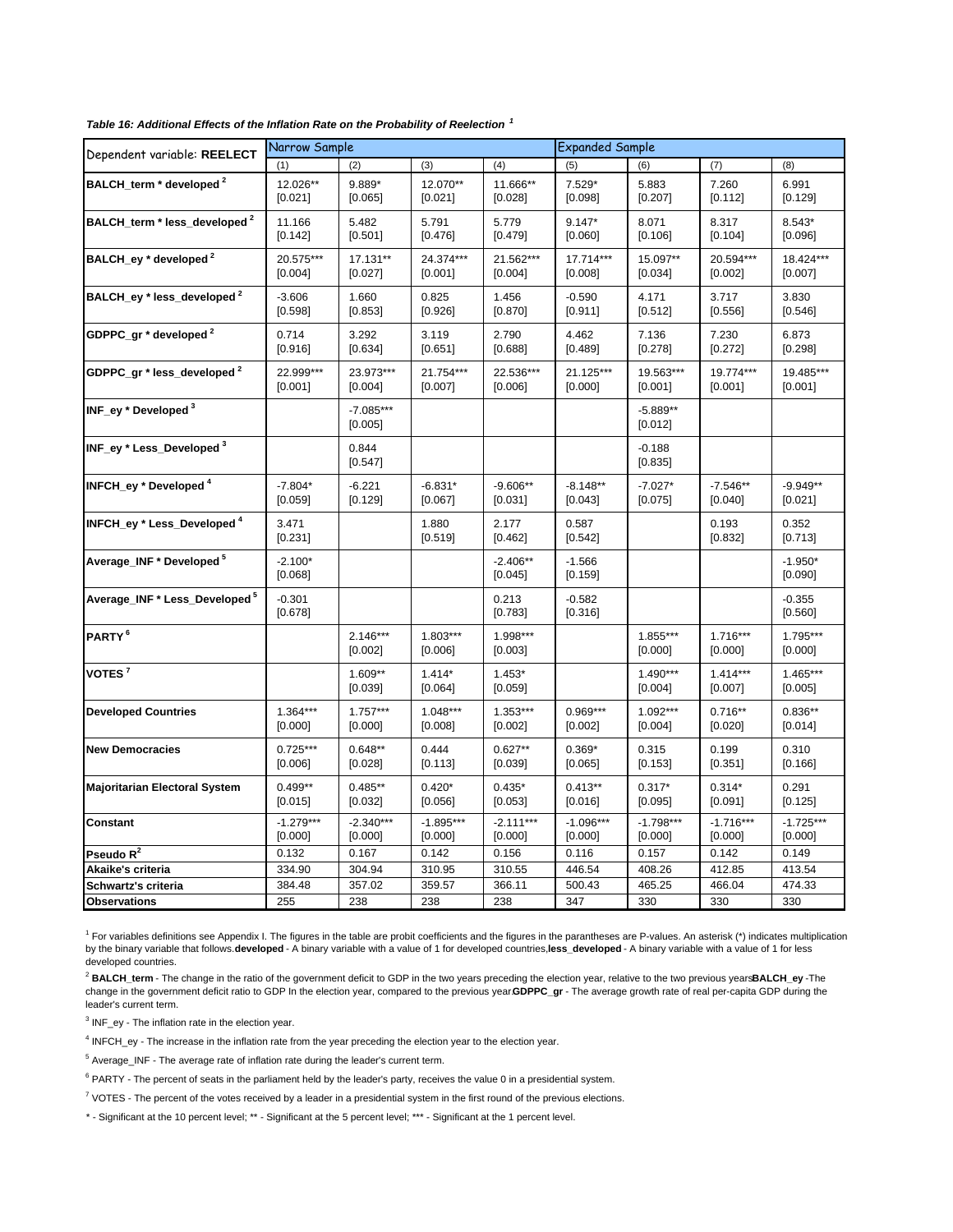|  | Table 17: Separate Effects of Global and Domestic Induced Growth on the Probability of Reelection 1 |
|--|-----------------------------------------------------------------------------------------------------|
|--|-----------------------------------------------------------------------------------------------------|

| Dependent variable: REELECT              | Narrow Sample        |                        |                     |                       | Expanded Sample     |                       |                       |                       |
|------------------------------------------|----------------------|------------------------|---------------------|-----------------------|---------------------|-----------------------|-----------------------|-----------------------|
|                                          | (1)                  | (2)                    | (3)                 | (4)                   | (5)                 | (6)                   | (7)                   | (8)                   |
| BALCH_term * developed 2                 | 11.913**             | $9.670*$               | 11.812**            | 11.478**              | 7.432               | 5.766                 | 7.110                 | 6.876                 |
|                                          | $[0.023]$            | [0.073]                | [0.025]             | [0.031]               | [0.103]             | [0.217]               | [0.121]               | [0.137]               |
| BALCH_term * less_developed <sup>2</sup> | 10.848               | 5.119                  | 5.465               | 5.752                 | 8.726*              | $8.458*$              | 8.659*                | 8.689*                |
|                                          | [0.151]              | [0.529]                | [0.502]             | $[0.479]$             | [0.072]             | [0.092]               | [0.092]               | [0.090]               |
| BALCH_ey * developed <sup>2</sup>        | 20.280***            | 16.535**               | 23.577***           | 20.995***             | 17.387***           | 14.696**              | 19.981***             | 17.998***             |
|                                          | [0.005]              | [0.033]                | [0.001]             | [0.005]               | [0.009]             | [0.039]               | [0.003]               | [0.009]               |
| BALCH_ey * less_developed <sup>2</sup>   | $-2.731$             | 0.977                  | 0.203               | 0.645                 | $-0.803$            | 3.762                 | 3.341                 | 3.409                 |
|                                          | [0.701]              | [0.914]                | [0.982]             | [0.943]               | [0.881]             | [0.556]               | [0.599]               | [0.592]               |
| GLOBAL_gr * Developed 3                  | 6.604                | 15.470                 | 16.369              | 13.760                | 13.148              | 18.983                | 20.890                | 18.744                |
|                                          | [0.703]              | [0.391]                | [0.356]             | [0.442]               | [0.441]             | [0.281]               | $[0.230]$             | [0.285]               |
| GLOBAL_gr * Less_Developed <sup>3</sup>  | 29.389               | $-31.595$              | $-26.583$           | $-25.313$             | 0.143               | $-18.249$             | $-17.147$             | $-17.299$             |
|                                          | [0.654]              | $[0.684]$              | $[0.733]$           | [0.746]               | [0.995]             | [0.476]               | [0.501]               | [0.498]               |
| DOMESTIC_gr * developed 3                | 0.059                | 2.084                  | 1.700               | 1.544                 | 3.771               | 6.059                 | 5.900                 | 5.889                 |
|                                          | [0.993]              | [0.772]                | [0.813]             | [0.831]               | [0.573]             | [0.374]               | [0.388]               | [0.390]               |
| DOMESTIC_gr * less_developed 3           | 23.008***            | 24.662***              | 22.314***           | 22.899***             | 21.909***           | 20.525***             | 20.699***             | 20.929***             |
|                                          | [0.001]              | [0.003]                | [0.006]             | [0.005]               | [0.000]             | [0.001]               | [0.000]               | [0.000]               |
| INF_ey * Developed 4                     |                      | $-7.043***$<br>[0.006] |                     |                       |                     | $-5.830**$<br>[0.013] |                       |                       |
| INF_ey * Less_Developed <sup>4</sup>     |                      | 0.883<br>[0.530]       |                     |                       |                     | $-0.211$<br>[0.816]   |                       |                       |
| INFCH_ey * Developed 5                   | $-7.702*$            | $-6.305$               | $-6.808*$           | $-9.517**$            | $-8.119**$          | $-7.117*$             | $-7.554**$            | $-10.003**$           |
|                                          | [0.062]              | [0.124]                | [0.068]             | [0.032]               | [0.043]             | [0.071]               | [0.040]               | [0.021]               |
| INFCH_ey * Less_Developed 5              | 3.654<br>[0.204]     |                        | 1.853<br>[0.529]    | 2.039<br>[0.491]      | 0.396<br>[0.662]    |                       | 0.179<br>[0.845]      | 0.197<br>[0.829]      |
| Average_INF * Developed 6                | $-2.049*$<br>[0.075] |                        |                     | $-2.368**$<br>[0.049] | $-1.492$<br>[0.181] |                       |                       | $-1.884$<br>[0.104]   |
| PARTY <sup>7</sup>                       |                      | $2.242***$<br>[0.001]  | 1.895***<br>[0.004] | $2.049***$<br>[0.003] |                     | 1.890***<br>[0.000]   | 1.756***<br>[0.000]   | $1.843***$<br>[0.000] |
| VOTES <sup>8</sup>                       |                      | 1.699**<br>[0.034]     | 1.509*<br>[0.053]   | 1.534*<br>[0.051]     |                     | 1.497***<br>[0.005]   | $1.431***$<br>[0.007] | $1.448***$<br>[0.006] |
| <b>Developed Countries</b>               | 1.906                | 0.772                  | 0.146               | 0.499                 | 0.859               | 0.430                 | 0.040                 | 0.259                 |
|                                          | [0.226]              | [0.676]                | [0.937]             | [0.787]               | [0.197]             | [0.575]               | [0.955]               | [0.725]               |
| <b>New Democracies</b>                   | $0.715***$           | $0.660**$              | 0.457               | $0.645**$             | $0.349*$            | 0.323                 | 0.210                 | 0.299                 |
|                                          | [0.006]              | [0.026]                | [0.104]             | [0.031]               | [0.079]             | [0.143]               | [0.327]               | [0.178]               |
| <b>Majoritarian Electoral System</b>     | $0.509**$            | $0.528**$              | $0.459**$           | $0.460**$             | $0.460***$          | $0.362*$              | $0.361*$              | $0.352*$              |
|                                          | [0.014]              | $[0.025]$              | $[0.044]$           | [0.046]               | [0.008]             | [0.064]               | [0.060]               | [0.068]               |
| Constant                                 | $-1.978$             | $-1.724$               | $-1.382$            | $-1.571$              | $-1.222***$         | $-1.467**$            | $-1.415**$            | $-1.486**$            |
|                                          | [0.183]              | [0.331]                | [0.431]             | [0.374]               | [0.009]             | [0.018]               | [0.015]               | [0.011]               |
| Pseudo $R^2$                             | 0.132                | 0.169                  | 0.144               | 0.157                 | 0.115               | 0.159                 | 0.145                 | 0.151                 |
| Akaike's criteria                        | 336.73               | 308.27                 | 314.21              | 312.10                | 449.28              | 411.26                | 415.71                | 414.93                |
| Schwartz's criteria                      | 389.85               | 367.30                 | 369.76              | 371.12                | 507.02              | 475.84                | 476.50                | 479.51                |
| <b>Observations</b>                      | 255                  | 238                    | 238                 | 238                   | 347                 | 330                   | 330                   | 330                   |

<sup>2</sup> BALCH\_term - The change in the ratio of the government deficit to GDP in the two years preceding the election year, relative to the two previous yearsBALCH\_ey -The change in the government deficit ratio to GDP In the election year, compared to the previous year.

<sup>3</sup> GLOBAL\_gr - The predicted growth rate of the country during the leeader's term in office based on a regression of the growth rates on the product of global growth and the share of exports in the country's GDP. DOMESTIC\_gr - The difference between GDPPC\_gr and GLOBAL\_gr.

<sup>4</sup> INF\_ey - The inflation rate in the election year.

<sup>5</sup> INFCH\_ey - The increase in the inflation rate from the year preceding the election year to the election year.

 $6$  Average\_INF - The average rate of inflation rate during the leader's current term.

 $^7$  PARTY - The percent of seats in the parliament held by the leader's party, receives the value 0 in a presidential system.

 $8$  VOTES - The percent of the votes received by a leader in a presidential system in the first round of the previous elections.